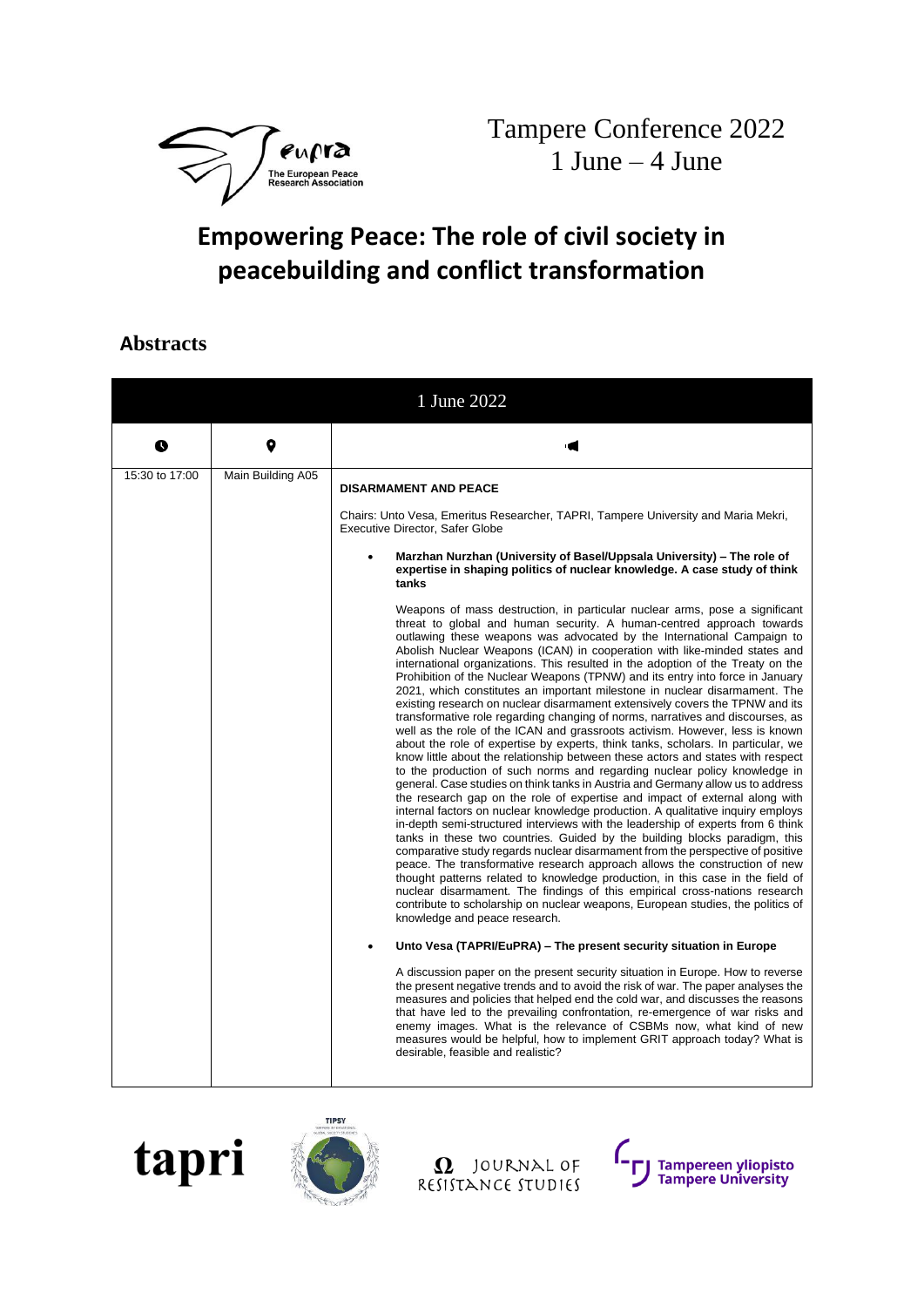

|                |                   | Rony Matti Ojajärvi (Itä-Suomen yliopisto) - The Social Struggle between<br>Finnish Peace Movements and the Lutheran State Church in Finland<br>1919-1932<br>Articulations on interdependency of Lutheran faith, patriotism, and military<br>defense against the threat from the east, can argued to have formed the Finnish<br>"hegemonic Discourse of the nation-state" in the 1920's. What this means is that<br>as the society is socially constructed, the dominant nationalist ideology of the<br>Finnish society was reproduced and maintained through discursive practices.<br>Nevertheless, like shown for example by Claire Sutherland (2005), the<br>hegemonic nation-state Discourse is constantly contested and questioned by<br>other competing "conceptual configurations". This antagonistic nature of<br>discourses, the friction between different discourses, is what provides a fruitful<br>basis for empirical research, such as this at hand. The hegemonical religious<br>discourses in favor for the nationalist ideology were questioned by some<br>Lutheran priests and by other Christians, who did not share the hegemonic<br>nationalist ideology. So how these Christians used or questioned the<br>hegemonical discourses in which the interdependence of Lutheranism,<br>patriotism and national armed defense were in the center? And how the social<br>struggle around hegemonical Lutheran-patriotic discourses affected these<br>Christians relation to the Finnish Lutheran Church central to the reproducing of<br>the dominant national identity?<br>This paper seeks answers into these questions. I approach the subject by<br>researching the Finnish Peace Movements relation to the Lutheran-patriotic<br>discourses. By Finnish Peace Movements I am referring to movements that<br>advocated non-violence and sought to reduce armaments. I will show that the<br>actions of state-churches in the First World War and the role of Lutheran Church<br>in Finnish Civil War were the historical contexts that made the members of peace<br>movements to question, whether the traditional interpretation on biblical<br>authority teaching "authorities do not bear the sword for nothing" (Romans 13:4)<br>- and thus the Lutheran Church propagating its importance - was after all truly<br>Christian. Hegemonical biblical discourses were questioned in the Finnish<br>Peace Movements with new interpretations that took advantage for example<br>clausula petri, "man must obey God rather than men" (Acts 5:29). In addition,<br>especially the Sermon on the Mount provided a counter-hegemonical resource,<br>which was used to question the biblical basis of the Lutheran Church. The<br>teachings in the Sermon on the Mount also became a way to criticize the<br>Lutheran white's way of "retaliating" to the reds after the First World War. |
|----------------|-------------------|-----------------------------------------------------------------------------------------------------------------------------------------------------------------------------------------------------------------------------------------------------------------------------------------------------------------------------------------------------------------------------------------------------------------------------------------------------------------------------------------------------------------------------------------------------------------------------------------------------------------------------------------------------------------------------------------------------------------------------------------------------------------------------------------------------------------------------------------------------------------------------------------------------------------------------------------------------------------------------------------------------------------------------------------------------------------------------------------------------------------------------------------------------------------------------------------------------------------------------------------------------------------------------------------------------------------------------------------------------------------------------------------------------------------------------------------------------------------------------------------------------------------------------------------------------------------------------------------------------------------------------------------------------------------------------------------------------------------------------------------------------------------------------------------------------------------------------------------------------------------------------------------------------------------------------------------------------------------------------------------------------------------------------------------------------------------------------------------------------------------------------------------------------------------------------------------------------------------------------------------------------------------------------------------------------------------------------------------------------------------------------------------------------------------------------------------------------------------------------------------------------------------------------------------------------------------------------------------------------------------------------------------------------------------------------------------------------------------------------------------------------------------------------------------------------------------------------------------------------------------------------------------------------------|
| 15:30 to 17:00 | Main Building A06 | METHODS AND APPROACHES TO PEACE RESEARCH – Factors Influencing War<br>and Peace<br>Chairs: Bayan Arouri, Doctoral Researcher, TAPRI and Bram J. De Smet, Doctoral                                                                                                                                                                                                                                                                                                                                                                                                                                                                                                                                                                                                                                                                                                                                                                                                                                                                                                                                                                                                                                                                                                                                                                                                                                                                                                                                                                                                                                                                                                                                                                                                                                                                                                                                                                                                                                                                                                                                                                                                                                                                                                                                                                                                                                                                                                                                                                                                                                                                                                                                                                                                                                                                                                                                         |
|                |                   | Researcher, TAPRI, Tampere University<br>Nenad Stekić (Institute of International Politics and Economics) -<br><b>Concealed Armed Conflicts Transformation: Excerpt From a Delphi Study</b><br>Over the last decade, a plethora of academic papers attempt to deconstruct a<br>civil war onset. Popularization of artificial intelligence tools such as Machine<br>Learning and Fuzzy Logic, fed by the large N data, has motivated scholarly<br>community to "automate" the scientific process. There is no doubt that AI-based<br>prediction of civil wars will further be improved, being that several existing<br>initiatives such as the projects VIEWS+ and ICEWS, contribute to these<br>endeavours. An alternative to the Al-based intrastate conflict prediction is an old-<br>fashion Delphi method. It is a process of iterative "knowledge-sampling" by<br>recognised experts until the consensus of group's preferences is reached. This<br>paper delivers results obtained through a Delphi study conducted with a group<br>of 10 experts, aiming to rank the influence of indicators for intrastate conflict<br>onset. After a thorough academic literature review, the group was offered a set<br>of 55 indicators for civil wars onset (with an option to propose their own),<br>clustered into several groups: Geography, Social & Demographic<br>Characteristics, Internal Politics, International Status, Economy, and Other.<br>During the first round, the experts expressed their preference on each individual<br>indicator through the O-M-P matrix. The first cut eliminated 35, and left the top<br>20 ranked indicators, subject to iterated assessment in the second round. It saw<br>significant dispersion in individual responses and has not achieved its statistical<br>significance. Chi-square test demonstrated that (though very close), the round's<br>responses were not stable ( $x^2$ = 0.4703) in terms of statistical stability, which is                                                                                                                                                                                                                                                                                                                                                                                                                                                                                                                                                                                                                                                                                                                                                                                                                                                                                                                     |





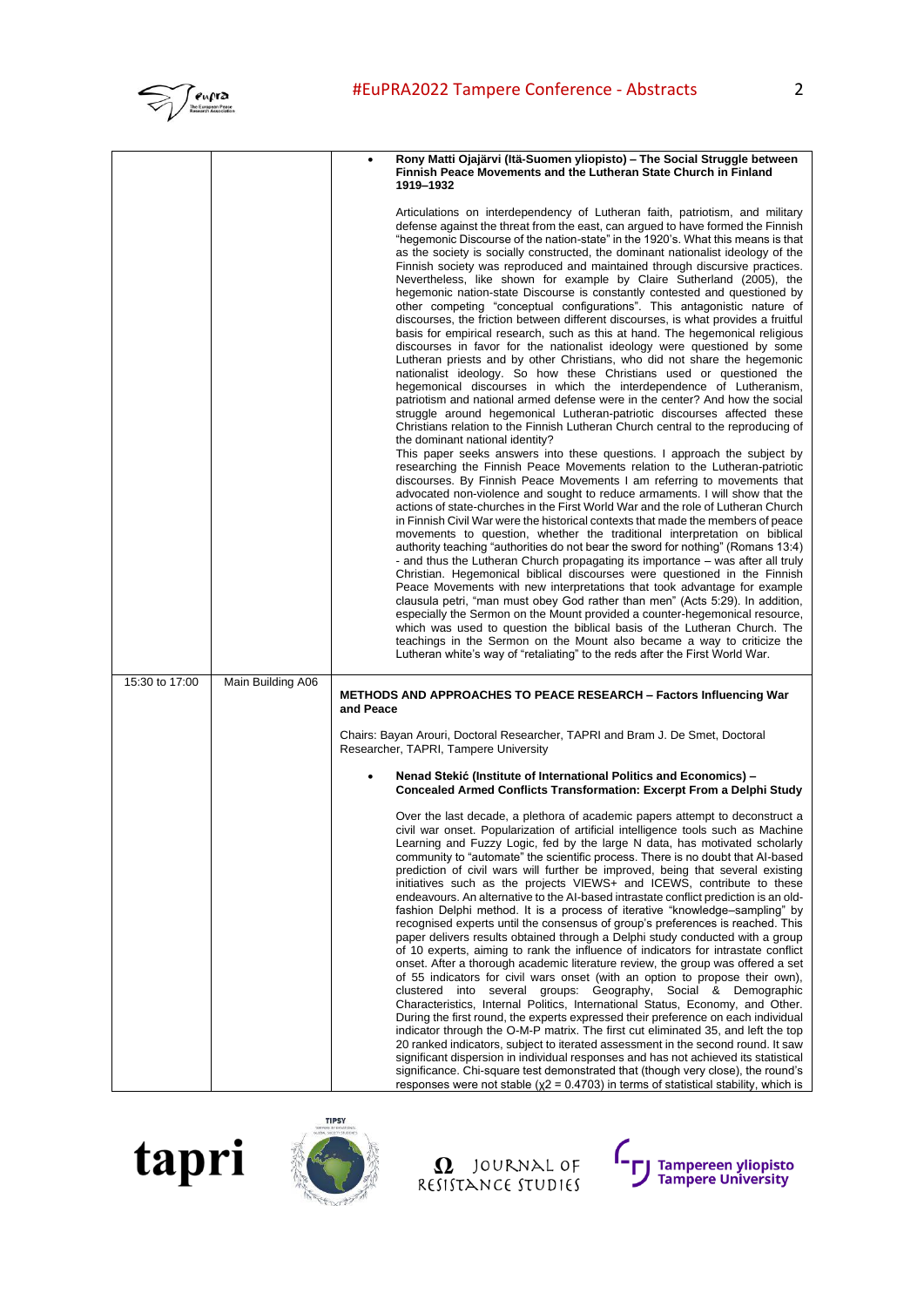

|                |                           | why the third round was undertaken. Despite the inter-round variances in<br>responses, consensus of the group's members was achieved eventually, while<br>experts agreed that all of the clusters more or less equally influence the outbreak<br>of the civil wars.<br>Katariina Harjunpää (Tampere University/TAPRI) - A linguistic and<br>interactional approach to distributed agency in mediation<br>This paper presents an ongoing study that uses methods from linguistics and<br>the study of social interaction to examine conflict transformation in the context<br>of mediation in criminal and civil cases in Finland. Conversation Analysis (CA)<br>(Sidnell & Stivers 2012) is a method rooted in sociology and                                                                                                                                                                                                                                                                                                                                                                                                                                                                                                                                                                                                                                                                                                                                                                                                                                                                                                                                                                                                                                                                                                                                                                                                                                                                                                                                                                                                                                                                                                                                                                                                                                                                                                                                                                                                                                                                                                                                                                                                                                                                                                                                                         |
|----------------|---------------------------|--------------------------------------------------------------------------------------------------------------------------------------------------------------------------------------------------------------------------------------------------------------------------------------------------------------------------------------------------------------------------------------------------------------------------------------------------------------------------------------------------------------------------------------------------------------------------------------------------------------------------------------------------------------------------------------------------------------------------------------------------------------------------------------------------------------------------------------------------------------------------------------------------------------------------------------------------------------------------------------------------------------------------------------------------------------------------------------------------------------------------------------------------------------------------------------------------------------------------------------------------------------------------------------------------------------------------------------------------------------------------------------------------------------------------------------------------------------------------------------------------------------------------------------------------------------------------------------------------------------------------------------------------------------------------------------------------------------------------------------------------------------------------------------------------------------------------------------------------------------------------------------------------------------------------------------------------------------------------------------------------------------------------------------------------------------------------------------------------------------------------------------------------------------------------------------------------------------------------------------------------------------------------------------------------------------------------------------------------------------------------------------------------------------------------------------------------------------------------------------------------------------------------------------------------------------------------------------------------------------------------------------------------------------------------------------------------------------------------------------------------------------------------------------------------------------------------------------------------------------------------------------|
|                |                           | ethnomethodology, widely used for investigating social action in fields including<br>linguistics, anthropology, and social psychology. It examines the coordination<br>of participation, turn-taking, sequential organization of interaction, ways of<br>dealing with problems of understanding, display of stances, and so on, for<br>which interactants make use of a variety of verbal and embodied resources.<br>In mediation, communication between the parties affected by a crime or<br>dispute is facilitated by the mediator(s). Successful interaction is key to the<br>process and outcome of mediation. Based on video and audio recordings of<br>authentic mediation sessions, CA studies have demonstrated, e.g., that<br>communication strategies offered in guidebooks may have interactional<br>outcomes rather different from their intended purposes when viewed in<br>authentic situations (Stokoe & Sikveland 2016). Studies have also discussed<br>differences between mediation settings (small claims vs. divorce, Garcia 2019)<br>and the subtle practices of shifting towards more constructive ways of talking<br>(Garcia 2019). Studies of authentic mediation sessions have well established<br>that it is very challenging, if not impossible, for mediators to maintain a neutral<br>position, despite this being the ideal (Mayer 2004). With the help of<br>interactional analysis, it is possible to unpack issues related to neutrality of the<br>mediator and the autonomy of the main parties: turn by turn and gaze by gaze,<br>we begin to see the processes shaping the delivery of every spoken utterance,<br>and the way the utterances renew the context in which they are to be<br>understood.<br>The analytic focus in this study is the speakership of the parties in mediation,<br>more precisely, their discursive agency. It is proposed that a central mechanism<br>of mediated interaction is the distribution of agency so that mediators act in<br>certain areas of the main parties' discursive agency, which serves to support<br>and shape the unfolding social actions in ways that facilitate reconciliation of the<br>conflict. The approach theoretically reframes findings in prior research on how<br>mediators actively influence $-$ not only enable $-$ interaction, for instance, by<br>reformulating (reframing) the parties' prior talk (Glenn 2016, Stokoe & Sikveland<br>2016). Several of the identified practices can be viewed as instances of<br>distribution concerning the production, composition and accountability of the<br>parties' talk (Enfield 2013). They are an example of the broader phenomenon of<br>the speakership of individuals being constructed by the actions of various<br>participants (Goodwin 2017) – in this case, potentially serving collective efforts<br>of reconciliation. |
| 15:30 to 17:00 | Main Building A07<br>zoom | <b>ONLINE SESSION 1 - Aspects of Overlooked Civil Societies</b>                                                                                                                                                                                                                                                                                                                                                                                                                                                                                                                                                                                                                                                                                                                                                                                                                                                                                                                                                                                                                                                                                                                                                                                                                                                                                                                                                                                                                                                                                                                                                                                                                                                                                                                                                                                                                                                                                                                                                                                                                                                                                                                                                                                                                                                                                                                                                                                                                                                                                                                                                                                                                                                                                                                                                                                                                      |
|                |                           | Chair: Marko Lehti, Senior Researcher, TAPRI, Tampere University                                                                                                                                                                                                                                                                                                                                                                                                                                                                                                                                                                                                                                                                                                                                                                                                                                                                                                                                                                                                                                                                                                                                                                                                                                                                                                                                                                                                                                                                                                                                                                                                                                                                                                                                                                                                                                                                                                                                                                                                                                                                                                                                                                                                                                                                                                                                                                                                                                                                                                                                                                                                                                                                                                                                                                                                                     |
|                |                           | Joyce Apsel (New York University)- Bonds that Hold; Bonds that Break:<br>٠<br>Teaching Albert Camus' The Plague during Covid-19 - Insights, New<br><b>Vocabularies and Critiques</b>                                                                                                                                                                                                                                                                                                                                                                                                                                                                                                                                                                                                                                                                                                                                                                                                                                                                                                                                                                                                                                                                                                                                                                                                                                                                                                                                                                                                                                                                                                                                                                                                                                                                                                                                                                                                                                                                                                                                                                                                                                                                                                                                                                                                                                                                                                                                                                                                                                                                                                                                                                                                                                                                                                 |
|                |                           | "Everybody knows that pestilences have a way of recurring in the world yet,<br>somehow we find it hard to believe in ones that crash down on our heads from<br>a blue sky. There have been as many plagues as wars in history; yet, always<br>plagues and wars take people equally by surprise," (Albert Camus, The<br>Plague, 36-37).<br>This paper discusses how Camus' post World War Two novel, The Plague<br>provides an important vehicle for students and teachers to analyze and debate<br>a range of ethical, emotional/psychological, physical and political aspects of<br>living through the Covid-19 pandemic. From denial to images of Oran as a<br>necropolis, the novel resonates with today's public health crisis including<br>changing responses to ongoing suffering and death. How and where do a                                                                                                                                                                                                                                                                                                                                                                                                                                                                                                                                                                                                                                                                                                                                                                                                                                                                                                                                                                                                                                                                                                                                                                                                                                                                                                                                                                                                                                                                                                                                                                                                                                                                                                                                                                                                                                                                                                                                                                                                                                                                |





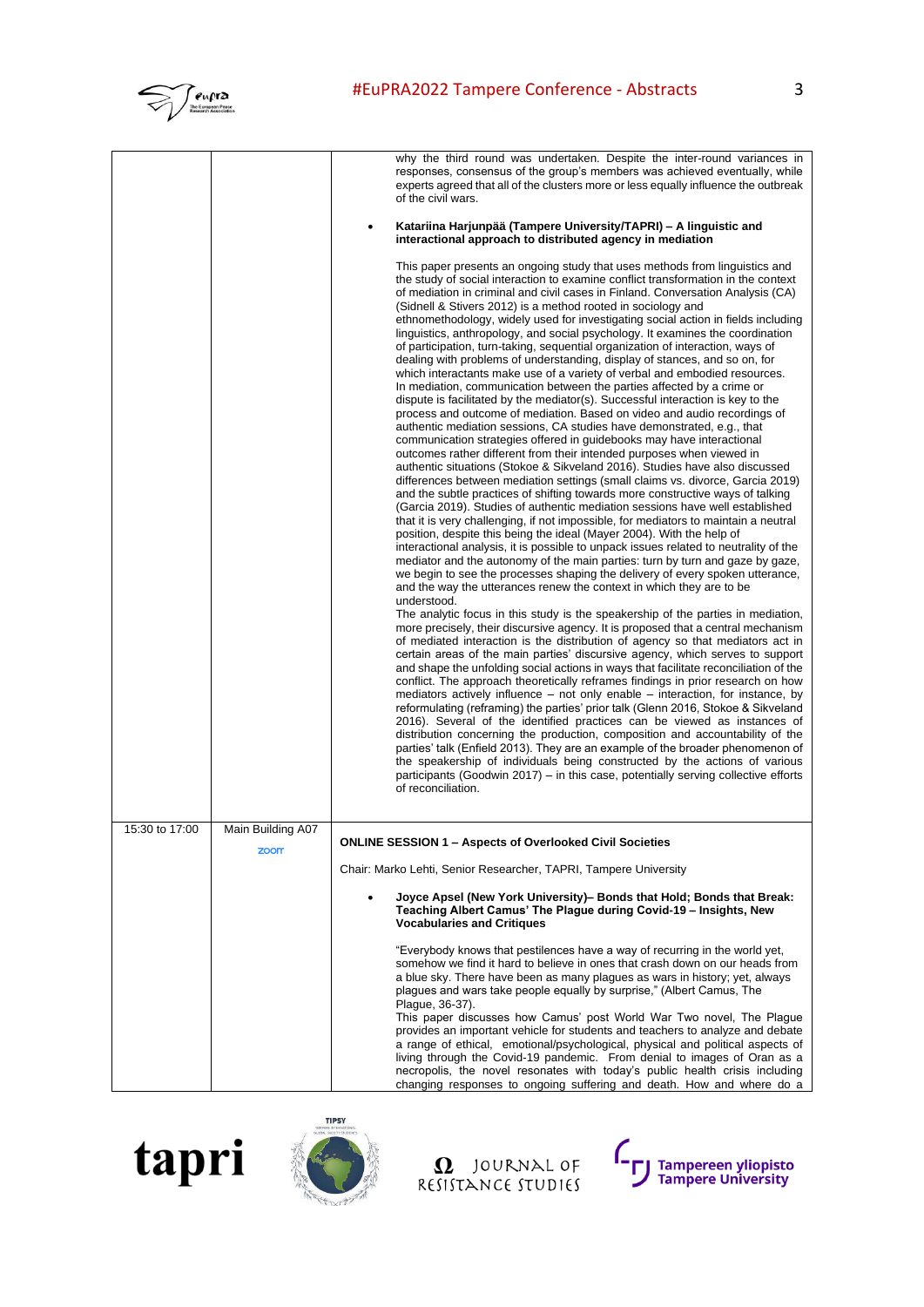

| complicated ethics of care emerge from the "decency" discussed by Dr. Rieux<br>to experimentation with serum on M. Thon's son to organizing sanitation<br>squads? At the same time, contextualizing Camus' voice, silences and bias and<br>exploring the politics and necropolitics of the impact of Covid-19 on different<br>communities globally open up comparisons and contrasts between fictional<br>Oran and the world today. Themes range from the violation of bodily integrity<br>and suffering to forming bonds between individuals and the fluidity of unlearning<br>as well as learning lessons from fiction and life.                                                                                                                                                                                                                                                                                                                                                                                                                                                                                                                                                                                                                                                                                                                                                                                                                                                                                                                                                                                                                                                                                                                                                                                                                                                                                             |
|--------------------------------------------------------------------------------------------------------------------------------------------------------------------------------------------------------------------------------------------------------------------------------------------------------------------------------------------------------------------------------------------------------------------------------------------------------------------------------------------------------------------------------------------------------------------------------------------------------------------------------------------------------------------------------------------------------------------------------------------------------------------------------------------------------------------------------------------------------------------------------------------------------------------------------------------------------------------------------------------------------------------------------------------------------------------------------------------------------------------------------------------------------------------------------------------------------------------------------------------------------------------------------------------------------------------------------------------------------------------------------------------------------------------------------------------------------------------------------------------------------------------------------------------------------------------------------------------------------------------------------------------------------------------------------------------------------------------------------------------------------------------------------------------------------------------------------------------------------------------------------------------------------------------------------|
| Eva Segura (Université Paris Descartes) - After totalitarian thinking: what<br>thinking can do                                                                                                                                                                                                                                                                                                                                                                                                                                                                                                                                                                                                                                                                                                                                                                                                                                                                                                                                                                                                                                                                                                                                                                                                                                                                                                                                                                                                                                                                                                                                                                                                                                                                                                                                                                                                                                 |
| This proposal brings a philosophical and political standpoint on the role of civil<br>society in relation to peace and power structures, which would specifically<br>relate to the interdisciplinary topics, in particular n°5 (democratic participation),<br>n°8 (conflict transformation) and n°11 (peace education). Political science<br>describes totalitarianism as a regime with a monopolistic concentration of<br>powers through terror, violence, and massive ideological recruitment, oriented<br>towards the advent of a new man, all thanks to technology. Public opinion and<br>civil society are supposed to be absorbed until they disappear. Totalitarianism<br>is conceived as proceeding from the absence of thinking and preventing all<br>thought.<br>The expression "totalitarian thinking" would therefore be an oxymoron. If the                                                                                                                                                                                                                                                                                                                                                                                                                                                                                                                                                                                                                                                                                                                                                                                                                                                                                                                                                                                                                                                                       |
| mass criminal could commit the worst in the service of a totalitarian state, it is<br>because he would have renounced the use of his autonomous reason. In this<br>sense, he acted without motive. He could only be a liar or a thoughtless<br>person, but not a hateful one. One either thinks and thinks well or doesn't think<br>at all. The idea that perpetrators could have thought, to the point of turning<br>thinking against itself and against morality, is inadmissible to political<br>philosophers. Though thinking finds itself at the core of the question : how to<br>reintegrate into the human community people who have tried to annihilate<br>humanity?<br>This presentation will focus on showing that there is in fact a totalitarian thinking.<br>Indeed thinking against morality is still thinking. And if perpetrators do think, their<br>thinking might have a moralizing effect on their morality. We will discuss what<br>thought can do, especially when totalitarian thinking persists long after the<br>collapse of the regimes that promoted it, even in contemporary democracies.<br>Thinking might be the tool and hope for peace building.                                                                                                                                                                                                                                                                                                                                                                                                                                                                                                                                                                                                                                                                                                                                                |
|                                                                                                                                                                                                                                                                                                                                                                                                                                                                                                                                                                                                                                                                                                                                                                                                                                                                                                                                                                                                                                                                                                                                                                                                                                                                                                                                                                                                                                                                                                                                                                                                                                                                                                                                                                                                                                                                                                                                |
| Tae-Kyung Kim and EJR Cho (National Assembly Futures Institute, Korea<br>$\bullet$<br>and Institute for National Security Strategy(INSS)) – Characteristics of<br>Disaster Risk Reduction Governance Under the Kim Jong Un Regime and<br>Implications for Policies toward North Korea                                                                                                                                                                                                                                                                                                                                                                                                                                                                                                                                                                                                                                                                                                                                                                                                                                                                                                                                                                                                                                                                                                                                                                                                                                                                                                                                                                                                                                                                                                                                                                                                                                          |
| In the year of 2022, the Kim Jong Un regime will celebrate its 10th anniversary.<br>What kind of future does Kim aspire for his regime? This question is of particular<br>interest, as the regime is currently experiencing a triple distress: "comprehensive<br>sanctions against North Korea", "damage from chronic floods" and the recent<br>"global coronavirus pandemic." In this article, it is seen that the regime<br>capitalizes on "disaster risk reduction" governance to address the triple distress.<br>The regime appears to justify its rule by emphasizing its crisis management<br>capabilities through disaster risk reduction governance. Kim Jong Un, who<br>returned empty-handed after engaging in "a nuclear negotiation" with the U.S.<br>from 2018 to 2019, is now launching a charm offensive to win back the public<br>sentiment and expand communications with the international community<br>through a battle against disasters. North Korea's self-proclaimed "corona-free"<br>country" slogan is used as a governance tool to prove the "normality" or even<br>"superiority" of the North Korean regime. Other authoritarian countries such as<br>China and Venezuela have also used this strategy. Due to the collapse of U.S.-<br>DPRK summit, North Korean military hardliners challenged Kim Jong Un, but<br>the transition to the national emergency quarantine system due to COVID-19<br>last year paradoxically proved to be an opportunity for Kim to strengthen his<br>regime. In this respect, it is understood that by actively advancing the global<br>health security agenda to overcome disasters, Kim Jong Un was able to justify<br>his reign internally and flaunt North Korea's status as a "normal" state externally.<br>Moreover, in this article it is argued that the Kim Jong Un regime considers<br>discourse on international development such as the UN's Sustainable |





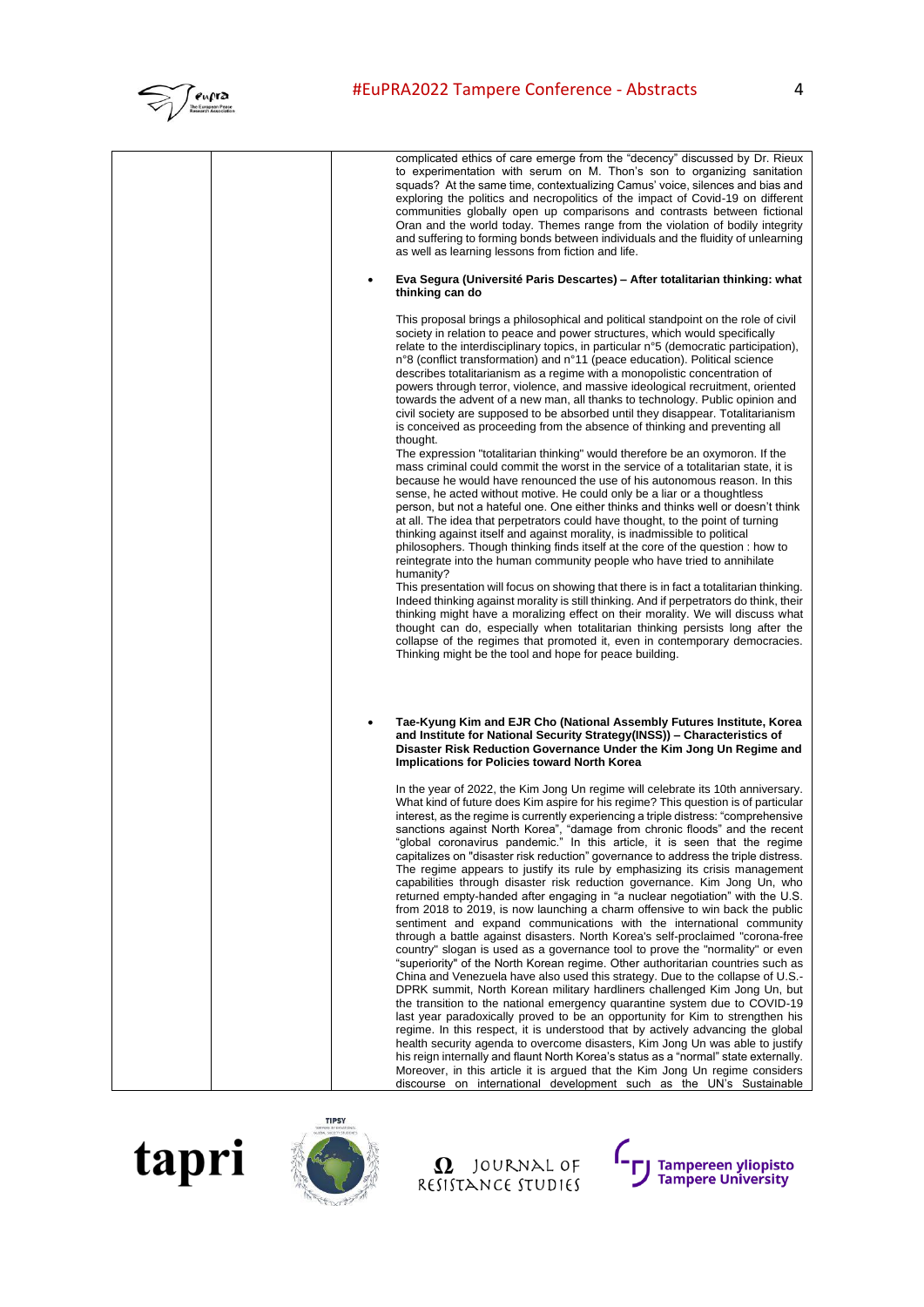

|                |                   | Development Goals (SDGs) for its policy-making, and actively seeks ways to<br>improve its domestic institutions and utilize multilateral organizations.                                                                                                                                                                                                                                                                                                                                                                                                                                                                                                                                                                                                                                                                                                                                                                                                                                                                                                                                                                                                                                                                                                                                                                                                                                                                                                                                                                                                                                                                                                                                                                                                                                                                                                                                                                                                                          |
|----------------|-------------------|----------------------------------------------------------------------------------------------------------------------------------------------------------------------------------------------------------------------------------------------------------------------------------------------------------------------------------------------------------------------------------------------------------------------------------------------------------------------------------------------------------------------------------------------------------------------------------------------------------------------------------------------------------------------------------------------------------------------------------------------------------------------------------------------------------------------------------------------------------------------------------------------------------------------------------------------------------------------------------------------------------------------------------------------------------------------------------------------------------------------------------------------------------------------------------------------------------------------------------------------------------------------------------------------------------------------------------------------------------------------------------------------------------------------------------------------------------------------------------------------------------------------------------------------------------------------------------------------------------------------------------------------------------------------------------------------------------------------------------------------------------------------------------------------------------------------------------------------------------------------------------------------------------------------------------------------------------------------------------|
|                |                   | Ria Chae (Yale University) – Imagining the Future of Korea in the 1970s<br>- The Genealogy of Korean Intellectual Discourse on Peaceful<br><b>Reunification</b>                                                                                                                                                                                                                                                                                                                                                                                                                                                                                                                                                                                                                                                                                                                                                                                                                                                                                                                                                                                                                                                                                                                                                                                                                                                                                                                                                                                                                                                                                                                                                                                                                                                                                                                                                                                                                  |
|                |                   | It is better to have peaceful coexistence and competition rather than unification<br>and war," stated South Vietnamese scholar-politician Ton That Thien at a joint<br>discussion session of an international conference held in South Korea in 1971.<br>Despite his high profile and the presence of many journalists, his words were<br>never reported in Korean press. Ton's presentation containing similar ideas was<br>edited out in full from the three-volume series of conference papers translated<br>into Korean and published two years later for the use of domestic scholars. The<br>conference was the first discussion of the issue of Korean unification that the<br>authoritarian regime of Park Chung Hee (1961-1979) allowed to take place in<br>public domain, and the notion of conditional unification was likely deemed too<br>dangerous. Ton's remarks, however, survived in the English proceedings of the<br>conference, which miraculously avoided censorship. As the publication reveals,<br>the South Korean attendees asserted that the reunification was imperative and<br>achievable but were unable to come up with concrete suggestions to that end.<br>Furthermore, Korean intellectuals struggled to explain the necessity of<br>reunification—something that had been previously accepted as given—and<br>could not find another resort but nationalism. While several other incentives have<br>been added over the years, nationalism remains the cornerstone of public<br>discussions on the reunification in South Korea today, even as the current<br>situation at the Ukrainian-Russian border demonstrates the dangers that misled<br>nationalism and desire to restore perceived historic unity pose to peace. In<br>search for the origins of ideas on peaceful unification prevalent in 21st-century<br>South Korea, this presentation explores the early 1970s' intellectual discourse<br>on the future of the Korean Peninsula. |
| 15:30 to 17:00 | Main Building A08 | <b>ONLINE SESSION 2 - Security and Gender</b>                                                                                                                                                                                                                                                                                                                                                                                                                                                                                                                                                                                                                                                                                                                                                                                                                                                                                                                                                                                                                                                                                                                                                                                                                                                                                                                                                                                                                                                                                                                                                                                                                                                                                                                                                                                                                                                                                                                                    |
|                | zoom              | Chair: Annick Wibben, Professor, Swedish Defence University                                                                                                                                                                                                                                                                                                                                                                                                                                                                                                                                                                                                                                                                                                                                                                                                                                                                                                                                                                                                                                                                                                                                                                                                                                                                                                                                                                                                                                                                                                                                                                                                                                                                                                                                                                                                                                                                                                                      |
|                |                   | José-Manuel Moreno-Mercado, Oscar G. Luengo and Javier García-Marín<br>(University of Granada) – Current challenges of Media and Conflict<br>Studies: Securitization as a Media Frame in Spanish Press Portrayal of<br><b>Syrian War</b>                                                                                                                                                                                                                                                                                                                                                                                                                                                                                                                                                                                                                                                                                                                                                                                                                                                                                                                                                                                                                                                                                                                                                                                                                                                                                                                                                                                                                                                                                                                                                                                                                                                                                                                                         |
|                |                   | The main objective of this paper is to provide a consistent knowledge base on<br>the possible media securitization process of the Spanish press when reporting<br>on the Syrian conflict. To this end, an automated analysis has been carried out,<br>through the SVM supervised algorithm, with the aim of measuring the use of<br>human drama and security frames during the period 2011-2020. The starting<br>assumptions are that the Spanish press mostly uses the security frame when<br>reporting on the Syrian conflict and that there are no significant differences in<br>the use of frames between the different media. The results show that both<br>hypotheses have been validated as all media use similar language with a broad<br>predominance of security frame. Similarly, text mining suggests that the Spanish<br>press has focused its attention on the international aspect of the conflict having<br>difficulty identifying other internal actors. In short, the research aims to analyze<br>globally the news concerning one of the most serious humanitarian crisis in the<br>present millennium.                                                                                                                                                                                                                                                                                                                                                                                                                                                                                                                                                                                                                                                                                                                                                                                                                                                       |
|                |                   | Natasha Singh Raghuvanshi & Jenna Sapiano (Monash University) –<br>Rethinking the role of the Security Council for feminist activism: The<br>WPS agenda after 20 years                                                                                                                                                                                                                                                                                                                                                                                                                                                                                                                                                                                                                                                                                                                                                                                                                                                                                                                                                                                                                                                                                                                                                                                                                                                                                                                                                                                                                                                                                                                                                                                                                                                                                                                                                                                                           |





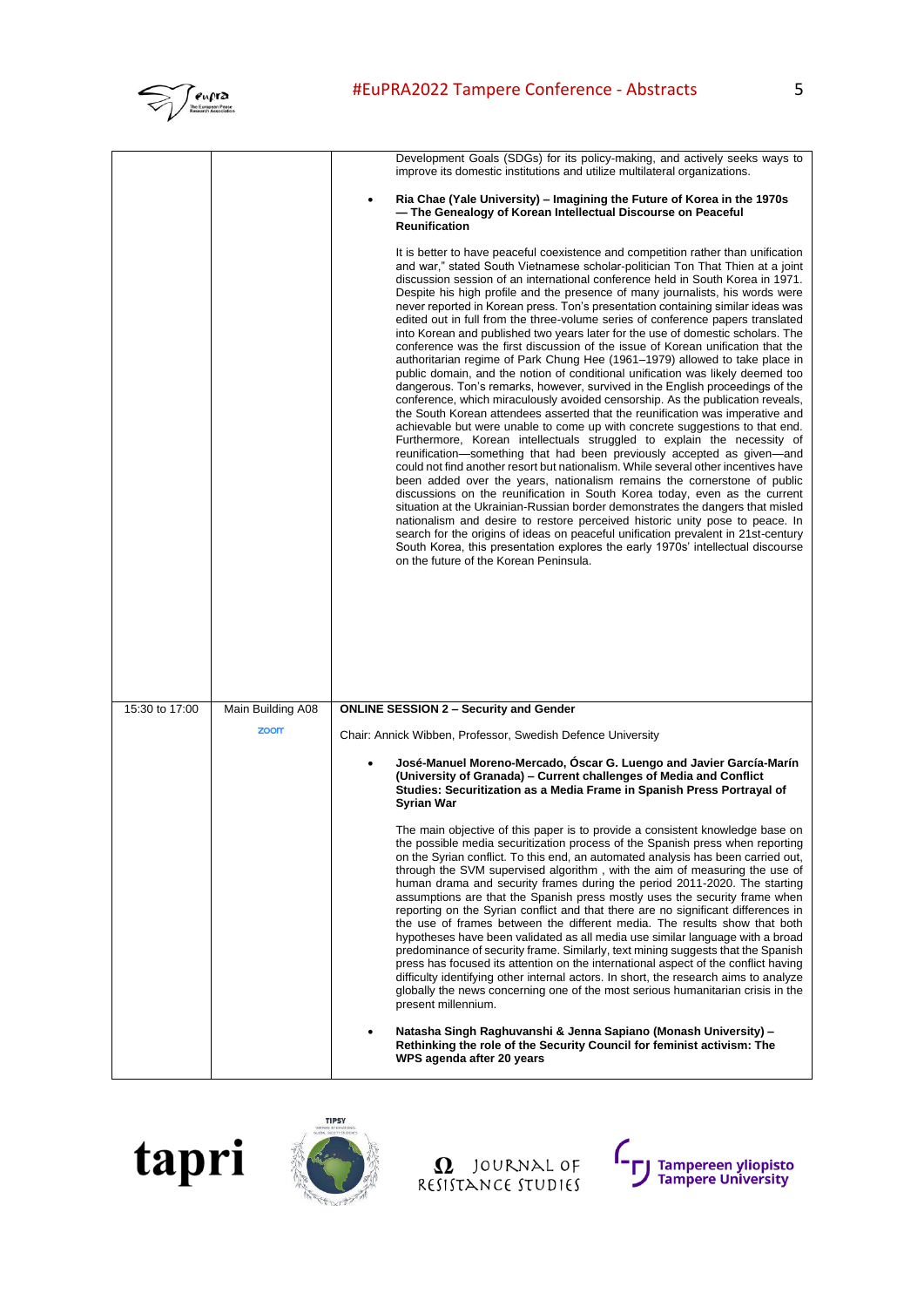

|                |                   | Discord between permanent members of the United Nations Security Council<br>(UNSC) is now more evident than any time since the end of the Cold War. In<br>the past five years, there has also been a marked rise in the backlash against<br>women's rights and gender equality at the global and national levels. In<br>reflecting on these two trends, the article analyses the impact of the discord in<br>the UNSC on the Women, Peace and Security (WPS) agenda by applying a<br>critical and postcolonial feminist approach. It argues that the Security Council<br>is no longer, if it ever was, the best suited international<br>institution to have control over the international feminist agenda.<br>In the year leading up to the 20th anniversary of the adoption of the first WPS<br>agenda UNSC Resolution 1325, the Security Council adopted two WPS<br>resolutions - 2467 and 2493. The first resolution was adopted during the annual<br>UNSC open debate on conflict related sexual violence with two abstentions, a<br>break from the tradition of unanimous adoption of all previous WPS agenda<br>resolutions. The second resolution, tabled during the annual WPS open debate,<br>required concessions in the proposed language on women human rights<br>defenders in order to reach a unanimous adoption. Power dynamics between<br>permanent member states have transformed the agenda from a global<br>normative framework into a site of contestations. Therefore, the article asks if<br>the Security Council can remain a space of feminist activism as the early<br>advocates of the WPS agenda had hoped.<br>Jussi Heikkilä (Jyväskylä University School of Business and Economics)<br>٠ |
|----------------|-------------------|------------------------------------------------------------------------------------------------------------------------------------------------------------------------------------------------------------------------------------------------------------------------------------------------------------------------------------------------------------------------------------------------------------------------------------------------------------------------------------------------------------------------------------------------------------------------------------------------------------------------------------------------------------------------------------------------------------------------------------------------------------------------------------------------------------------------------------------------------------------------------------------------------------------------------------------------------------------------------------------------------------------------------------------------------------------------------------------------------------------------------------------------------------------------------------------------------------------------------------------------------------------------------------------------------------------------------------------------------------------------------------------------------------------------------------------------------------------------------------------------------------------------------------------------------------------------------------------------------------------------------------------------------------------------------------------------------------------------|
|                |                   | - Patrimony of Brothers in Arms: Comment on "Introducing the<br><b>Historical Gender Equality Index"</b><br>While the education gap between women and men is closing in several<br>developed countries, the gender gap in compulsory military service (CMS) and<br>education still remains in some countries. The Historical Gender Equality Index<br>introduced by Dilli et al. (2019) does not take into account male-specific CMS<br>neither directly as a separate indicator nor indirectly in the indicator for<br>educational attainment. Male-specific CMS systems have been abolished in<br>several countries, but such institutions may have long-lasting effects including<br>intergenerational transmission of male-specific human capital, role models,<br>trauma and attitudes - in particular from fathers to sons as "patrimony".<br>Ignorance of such institutions may lead to an omitted variable bias when<br>analyzing the historical development of gender equality across countries and the<br>institutional roots of educational and occupational segregation by gender.<br>Reliable and standardized datasets of the absolute number and share of women                                                                                                                                                                                                                                                                                                                                                                                                                                                                                                                                         |
| 15:30 to 17:00 | Main Building A31 | in CMS would promote such historical cross-country analyses.                                                                                                                                                                                                                                                                                                                                                                                                                                                                                                                                                                                                                                                                                                                                                                                                                                                                                                                                                                                                                                                                                                                                                                                                                                                                                                                                                                                                                                                                                                                                                                                                                                                           |
|                |                   | <b>ACTIVISM, RIGHTS AND PEACE</b><br>Chair: Angel Iglesias Ortiz, Post-Doctoral Researcher, SPARG/TAPRI, Tampere                                                                                                                                                                                                                                                                                                                                                                                                                                                                                                                                                                                                                                                                                                                                                                                                                                                                                                                                                                                                                                                                                                                                                                                                                                                                                                                                                                                                                                                                                                                                                                                                       |
|                |                   | University                                                                                                                                                                                                                                                                                                                                                                                                                                                                                                                                                                                                                                                                                                                                                                                                                                                                                                                                                                                                                                                                                                                                                                                                                                                                                                                                                                                                                                                                                                                                                                                                                                                                                                             |
|                |                   | Anitta Kynsilehto and Camilla Marucco (TAPRI and University of Turku &<br>DIAK) - Access to rights regardless of one's status: Steps towards<br>enhancing social justice                                                                                                                                                                                                                                                                                                                                                                                                                                                                                                                                                                                                                                                                                                                                                                                                                                                                                                                                                                                                                                                                                                                                                                                                                                                                                                                                                                                                                                                                                                                                               |
|                |                   | The proposed presentation focuses on undocumented migrants' access to<br>social rights. People on the move without a valid residence status are a<br>concern for policymakers in different countries, often approached through a<br>prism that addresses their presence as a security concern. Meanwhile routes<br>towards 'undocumentedness' are manifold: lack of access to a valid residence<br>status in a given country may and often does result from changes in migration<br>policymaking, and it has been observed as potentially intergenerational. Most<br>problematic lack of a valid residence status is for the person concerned, as it<br>contributes to difficulties in accessing one's basic rights, such as decent<br>accommodation, health care and education.<br>The presentation departs from insights collected in an ongoing, multidisciplinary<br>project that examines such issues in the context of Finland and team members'<br>research on similar themes in other locations. Drawing on these insights, we<br>engage in a discussion on possibilities of enhancing social justice that brings to<br>the forefront rights of people deprived of a valid residence status and interfaces<br>between public and third sector service provision in doing so.                                                                                                                                                                                                                                                                                                                                                                                                                                   |





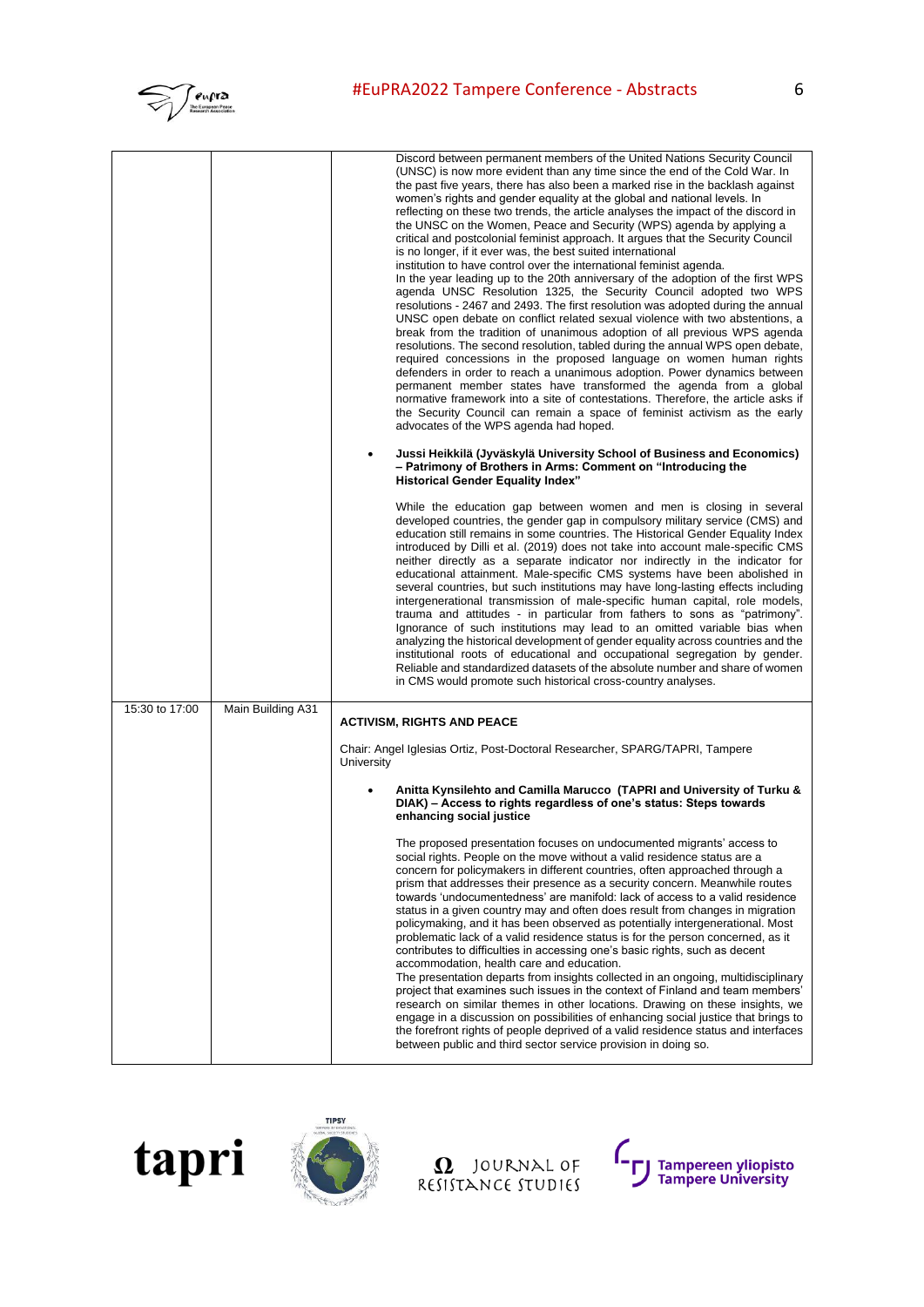

|                |                   | Elisabeth Olivius (Umeå university) - "On the Border, I Learned How to<br>٠<br>Advocate": Borderlands as Enabling Political Spaces for Myanmar<br><b>Women's Activism</b>                                                                                                                                                                                                                                                                                                                                                                                                                                                                                                                                                                                                                                                                                                                                                                                                                                                                                                                                                                                                                                                                                                                                                                                                                                                                                                                                                                                                                                                                                                                                                                                                                                                                                                                                                                                                                                                                                                                                                                                                                                                                                                                                                                                                                                                                                                                                                                                                                                                                                                                                                                                                                                                                                                                                                                          |
|----------------|-------------------|----------------------------------------------------------------------------------------------------------------------------------------------------------------------------------------------------------------------------------------------------------------------------------------------------------------------------------------------------------------------------------------------------------------------------------------------------------------------------------------------------------------------------------------------------------------------------------------------------------------------------------------------------------------------------------------------------------------------------------------------------------------------------------------------------------------------------------------------------------------------------------------------------------------------------------------------------------------------------------------------------------------------------------------------------------------------------------------------------------------------------------------------------------------------------------------------------------------------------------------------------------------------------------------------------------------------------------------------------------------------------------------------------------------------------------------------------------------------------------------------------------------------------------------------------------------------------------------------------------------------------------------------------------------------------------------------------------------------------------------------------------------------------------------------------------------------------------------------------------------------------------------------------------------------------------------------------------------------------------------------------------------------------------------------------------------------------------------------------------------------------------------------------------------------------------------------------------------------------------------------------------------------------------------------------------------------------------------------------------------------------------------------------------------------------------------------------------------------------------------------------------------------------------------------------------------------------------------------------------------------------------------------------------------------------------------------------------------------------------------------------------------------------------------------------------------------------------------------------------------------------------------------------------------------------------------------------|
|                |                   | This article explores the political space of the border through the experiences of<br>Myanmar women activists, for whom the borderlands in Thailand have provided<br>refuge as well as a conducive environment for political mobilization. Before the<br>initiation of democratic reforms in 2011, the Thai borderlands constituted a key<br>site for oppositional politics, including women's activism, as well as armed<br>resistance against the Myanmar military regime. Increased political freedom in<br>Myanmar after 2011 led many exile activists to return and continue their work in<br>Myanmar. However, since the military took power again in 2021, the border is<br>re-emerging as an indispensable political space for resistance and rights claims<br>yet again. Drawing on life history interviews, this article explores the role of the<br>border as a space for Myanmar women's activism over time, and shows how its<br>salience has fluctuated along with repeated waves of political upheaval and<br>change in Myanmar. Thereby the analysis expands conceptualizations of the<br>border as a dynamic political space, rather than static geopolitical marker, and<br>examines when and how the border can facilitate the activism and claims making<br>of marginalized groups, both in relation to dominant power relations in their<br>communities, and in relation to homeland politics.                                                                                                                                                                                                                                                                                                                                                                                                                                                                                                                                                                                                                                                                                                                                                                                                                                                                                                                                                                                                                                                                                                                                                                                                                                                                                                                                                                                                                                                                                                                                |
| 15:30 to 17:00 | Main Building A32 | <b>FEMINIST PEACE RESEARCH – UN WOMEN, PEACE &amp; SECURITY</b>                                                                                                                                                                                                                                                                                                                                                                                                                                                                                                                                                                                                                                                                                                                                                                                                                                                                                                                                                                                                                                                                                                                                                                                                                                                                                                                                                                                                                                                                                                                                                                                                                                                                                                                                                                                                                                                                                                                                                                                                                                                                                                                                                                                                                                                                                                                                                                                                                                                                                                                                                                                                                                                                                                                                                                                                                                                                                    |
|                |                   | Chair: Tarja Väyrynen, Director Professor, TAPRI, Tampere University                                                                                                                                                                                                                                                                                                                                                                                                                                                                                                                                                                                                                                                                                                                                                                                                                                                                                                                                                                                                                                                                                                                                                                                                                                                                                                                                                                                                                                                                                                                                                                                                                                                                                                                                                                                                                                                                                                                                                                                                                                                                                                                                                                                                                                                                                                                                                                                                                                                                                                                                                                                                                                                                                                                                                                                                                                                                               |
|                |                   | Bénédicte Santoire (University of Ottawa) – Between War, Militarization,<br>and Nationalism: The Necessity of Feminist Peace Research for/in post-<br><b>Soviet Europe</b>                                                                                                                                                                                                                                                                                                                                                                                                                                                                                                                                                                                                                                                                                                                                                                                                                                                                                                                                                                                                                                                                                                                                                                                                                                                                                                                                                                                                                                                                                                                                                                                                                                                                                                                                                                                                                                                                                                                                                                                                                                                                                                                                                                                                                                                                                                                                                                                                                                                                                                                                                                                                                                                                                                                                                                         |
|                |                   | Despite twenty years of theorization about the Women, Peace, and Security<br>(WPS) agenda, a critical review of the WPS literature points to a large, curious,<br>and ignored gap regarding the agenda in post-Soviet Europe. In this paper, I<br>want to problematize and challenge this absence. If this gap may be partly due<br>to Anglo-Saxon hegemony in this literature, I direct our attention toward an<br>alternative explanation: metageography and the "in-betweenness" of the post-<br>Soviet region as a politically and geographically ambiguous space neither<br>corresponding to the global North nor the global South.<br>Drawing upon insights from the literature on gender and postsocialism and<br>using the concept of the "Second-World," I argue that the post-Soviet space<br>has been completely erased from the WPS literature because – as elsewhere<br>in the social sciences – the end of the Cold war has rearranged the old<br>East/West geopolitical imaginaries into a global North/South divide instead.<br>Consequently, not only is the WPS literature mainly dominated by global North<br>scholars and their interest in the global South, but this epistemic gap gives us<br>an incomplete picture of the WPS agenda altogether. I arque that those<br>persisting binaries hide regional dynamics and Eastern Europe's unique<br>historical relationships vis- - vis Western feminism, militarization, nationalisms,<br>imperialism, and colonialism.<br>I situate my reflection in the larger political context of Central & Eastern Europe<br>and pave the path to a reflection on the necessity of feminist peace research<br>in/for post-Soviet Europe. In a time of rising populism and illiberal drift in this<br>region, I urge and challenge WPS scholars to pay more attention to this region<br>because of two rising issues. First, in the context of democratization and<br>Europeanization, there is a tendency of post-Soviet countries to adopt a<br>National Action Plan (NAP) as a "performative" practice, to use it instrumentally<br>to advance political ends and to "prove" their commitments to certain actors or<br>regional/international organizations. Second, the recent antifeminist backlash<br>in Eastern Europe warns of the growing challenges this will pose to the agenda<br>(and feminist peace research more generally).<br>I believe that the preliminary reflections brought in this paper hold promise to<br>incite the WPS community to think of a more holistic agenda beyond global<br>North/South binaries and look at a geographical area that has been seriously<br>unexplored in the past two decades of feminist peace research.<br>Note: the reflections brought in this communication are part of an article already<br>submitted in an academic journal. Please do not circulate this abstract and do<br>not cite without the permission of the author. |





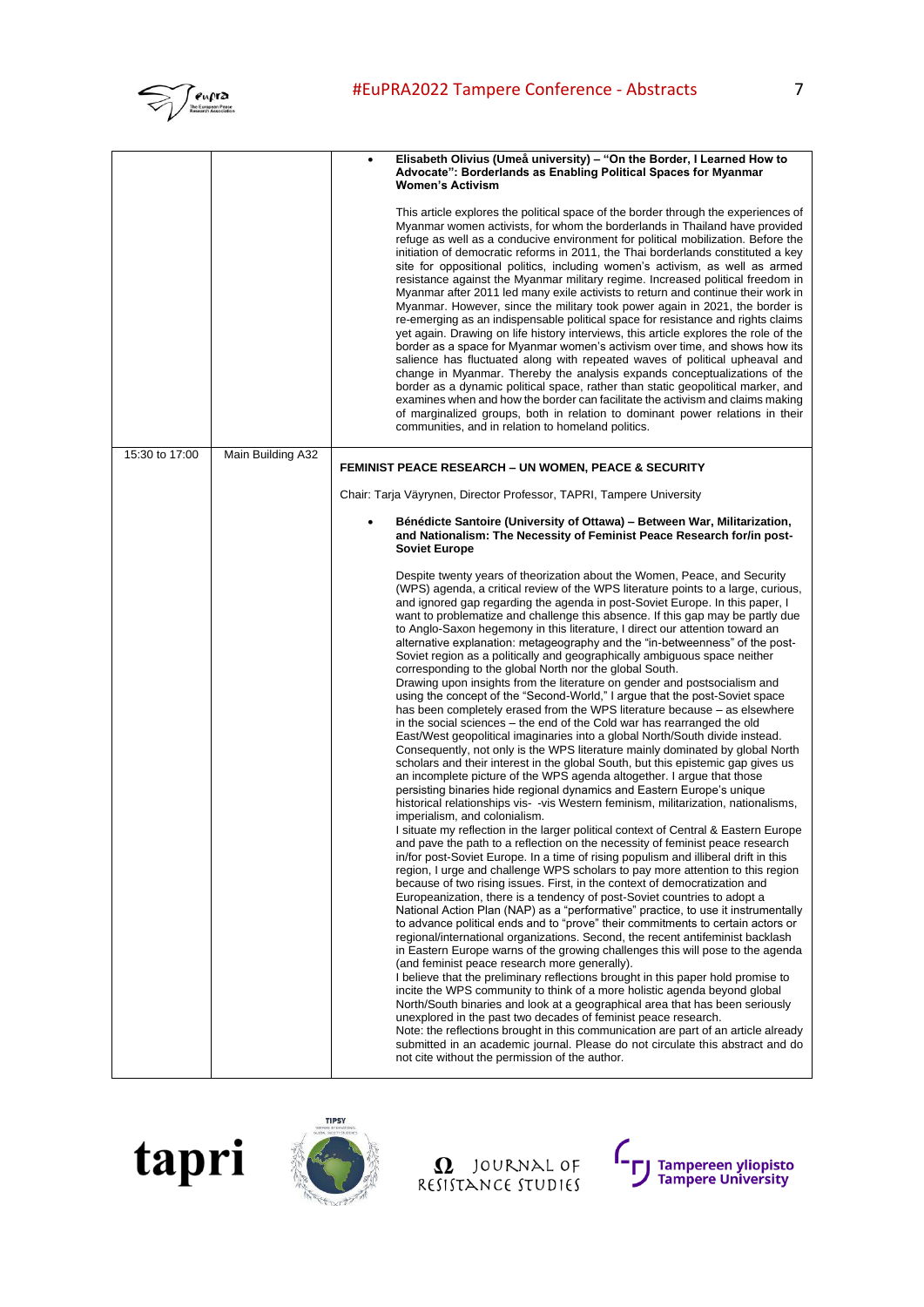

| Nora O Stenius (University of Helsinki) - Counting Mothers, Monsters<br>and Whores: Indicators Constructing the Ideal Wo(men), Peace and<br><b>Security Actant</b>                                                                                                                                                                                                                                                                                                                                                                                                                                                                                                                                                                                                                                                                                                                                                                                                                                                                                                                                                                                                                                                                                                                                                                                                                                                                                                                                                                                                                                                                                                                                                                                                                                                                                                                                                                                                                                                                                                                                                                                                                                                                                                                                                                                                                                                                                                                                                       |
|--------------------------------------------------------------------------------------------------------------------------------------------------------------------------------------------------------------------------------------------------------------------------------------------------------------------------------------------------------------------------------------------------------------------------------------------------------------------------------------------------------------------------------------------------------------------------------------------------------------------------------------------------------------------------------------------------------------------------------------------------------------------------------------------------------------------------------------------------------------------------------------------------------------------------------------------------------------------------------------------------------------------------------------------------------------------------------------------------------------------------------------------------------------------------------------------------------------------------------------------------------------------------------------------------------------------------------------------------------------------------------------------------------------------------------------------------------------------------------------------------------------------------------------------------------------------------------------------------------------------------------------------------------------------------------------------------------------------------------------------------------------------------------------------------------------------------------------------------------------------------------------------------------------------------------------------------------------------------------------------------------------------------------------------------------------------------------------------------------------------------------------------------------------------------------------------------------------------------------------------------------------------------------------------------------------------------------------------------------------------------------------------------------------------------------------------------------------------------------------------------------------------------|
| Rather than just measuring the world, indicators construct and govern it. The<br>Women, Peace and Security agenda provides a fascinating ecosystem to the<br>study of indicators. Embedded with plural logics of knowledge production the<br>agenda has been associated with liberation and reform as well as neocolonial<br>control. Until recently, relatively little attention has been given to the role of<br>indicators in (re)producing and setting parameters for the agenda. This paper<br>analyses a global dataset of 7,500 women, peace and security indicators<br>harvested from all the National Action Plans adopted between 2005 and 2020,<br>enabling both spatial and linear windows of inguiry. Using Quantitative Content<br>Analysis and building on previous Feminist Peace Research and Sociology of<br>Measurement this paper focuses on the production and construction of women,<br>peace and security subjects through indicators. The paper answers the following<br>questions: Who/What is the ideal women, peace and security subject? How has<br>this changed over the past two decades and what variations occur? What is left<br>uncounted and silenced? The use of indicators predetermines what becomes<br>the ideal actant within the Women, Peace and Security universe. By and large,<br>these indicators reinforce hierarchical roles for wo(men), rather than complex<br>and fluid. The paper calls for acknowledging the governance functions of<br>indicators but also draws attention to the emancipatory use of indicators.                                                                                                                                                                                                                                                                                                                                                                                                                                                                                                                                                                                                                                                                                                                                                                                                                                                                                                                                                  |
| Laura Sulin (Coventry University) – The UN Women, Peace and Security<br>Agenda - a conceptually challenged framework                                                                                                                                                                                                                                                                                                                                                                                                                                                                                                                                                                                                                                                                                                                                                                                                                                                                                                                                                                                                                                                                                                                                                                                                                                                                                                                                                                                                                                                                                                                                                                                                                                                                                                                                                                                                                                                                                                                                                                                                                                                                                                                                                                                                                                                                                                                                                                                                     |
| The United Nations Women, Peace & Security (WPS) Agenda has often been<br>celebrated as a major breakthrough for women's rights, for directly addressing<br>women and armed conflict. However, the transformative potential of the Agenda,<br>which aims to protect and promote the role of women in conflict and post-conflict<br>situations, has remained limited during these past 20 years. The WPS Agenda<br>has often been criticised for conceptualising security too narrowly, and ignoring<br>the multitude of gendered experiences of conflict by focusing largely on post-<br>conflict contexts and situations of armed conflict. Based on findings from semi-<br>structured interviews with civil society organisations and individual experts<br>working on the WPS Agenda in the occupied Palestinian territory (oPt) and<br>South Africa, this paper argues that in order for the WPS Agenda to be truly<br>transformational for women globally, it needs to broaden how security is viewed<br>within the Agenda. This question is particularly important to reflect on given the<br>current global situation, in which the COVID-19 pandemic has brought new<br>challenges - the pandemic is said to have set back gender equality by 25 years,<br>according to a UN Women report (BBC News, November 2020). This is due not<br>only to the number of lives lost but to the side effects of the pandemic, ranging<br>from domestic violence to mental health effects and the burden of unpaid<br>domestic labour which has had a disproportionate impact on women. The<br>findings provide evidence how important it is to understand the insecurities<br>women feel in terms of a continuum of violence, rather than defining<br>security/insecurity as something that only happens within the context of armed<br>conflict. The WPS Agenda is a useful framework for civil society organisations<br>working broadly around gender, however the Agenda's notion of security as it<br>currently stands does not provide an adequate framework for dealing with the<br>full range of gendered experiences of conflict and insecurities. This paper argues<br>that the current focus of the WPS Agenda being mainly on internationally<br>recognised conflicts restricts the implementation of the framework and hinders<br>the transformational potential of the Agenda. The paper concludes that the<br>Agenda's approach should be shifted so that it reflects a feminist understanding<br>of security. |

|                                                                                 |   | 2 June 2022 |  |  |
|---------------------------------------------------------------------------------|---|-------------|--|--|
| O                                                                               | О | - 16        |  |  |
| <b>TIPSY</b><br>TAMPERE INTERNATIONAL<br>GLOBAL SOCIETY STUDENTS<br><b>CELL</b> |   |             |  |  |

tapri



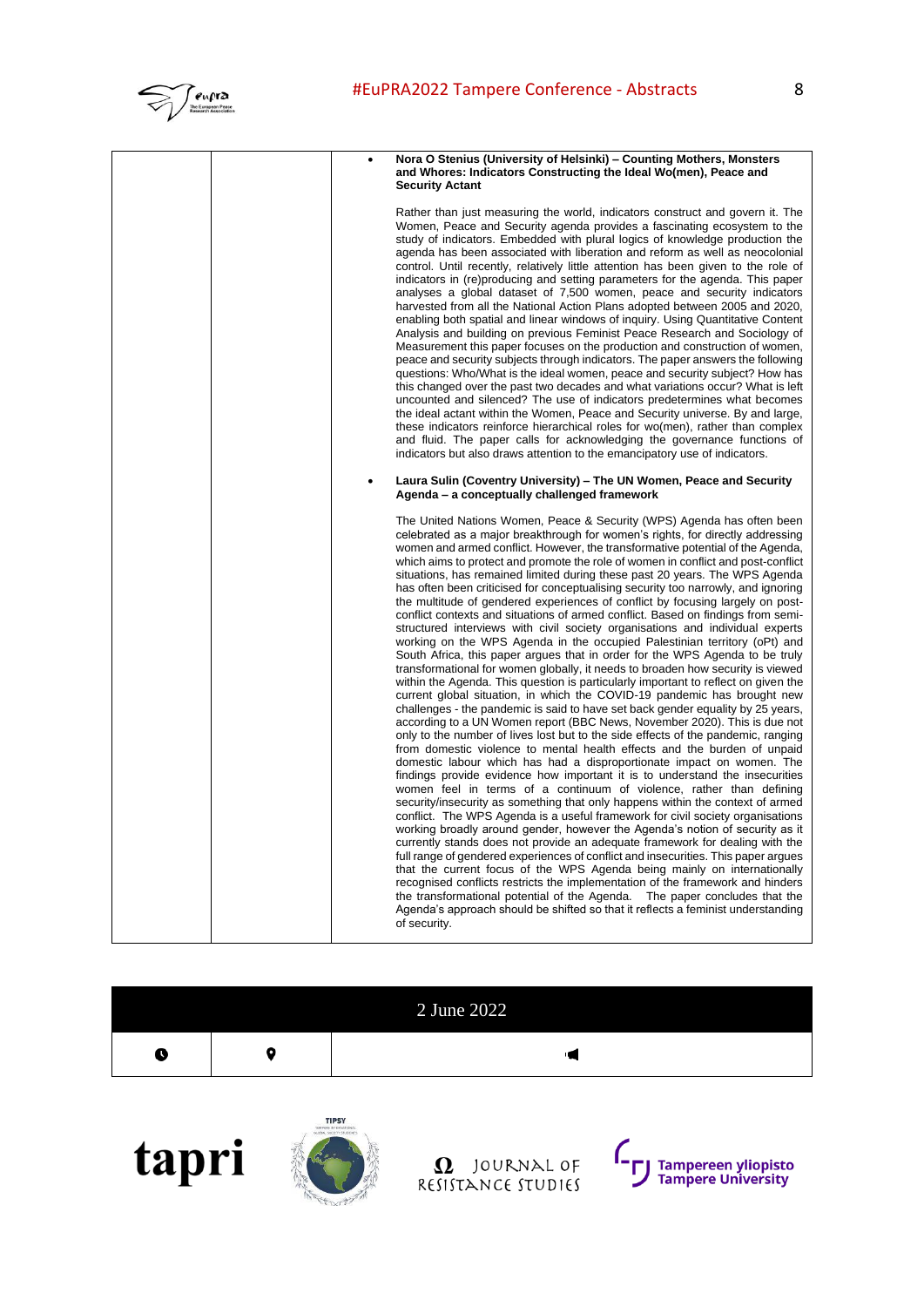

|                | Main Building A1<br>zoom | HYBRID SESSION – ROUNDTABLE – REVISITING THE MOTHERHOOD MYTH                                                                                                                                                                                                                                                                                                                                                                                                                                                                                                                                                                                                                                                                                                                                                                                                                                                                                                                                                                                                                                                                                                                                                                                                                                                                                                                                                               |
|----------------|--------------------------|----------------------------------------------------------------------------------------------------------------------------------------------------------------------------------------------------------------------------------------------------------------------------------------------------------------------------------------------------------------------------------------------------------------------------------------------------------------------------------------------------------------------------------------------------------------------------------------------------------------------------------------------------------------------------------------------------------------------------------------------------------------------------------------------------------------------------------------------------------------------------------------------------------------------------------------------------------------------------------------------------------------------------------------------------------------------------------------------------------------------------------------------------------------------------------------------------------------------------------------------------------------------------------------------------------------------------------------------------------------------------------------------------------------------------|
| 11:00 to 12:30 |                          | Chairs: Leena Vastapuu, Associate Senior Lecturer, Swedish Defence University and<br>Annick Wibben, Professor, Swedish Defence University                                                                                                                                                                                                                                                                                                                                                                                                                                                                                                                                                                                                                                                                                                                                                                                                                                                                                                                                                                                                                                                                                                                                                                                                                                                                                  |
|                |                          | Priscyll Anctil Avoine (Lund University)<br>Yael Gappel (TAU)<br>٠<br>Marie Migeon (University of Basel/swisspeace)<br>٠<br>Elina Penttinen (University of Helsinki)<br>٠<br>Elena Spasovska(University of South Australia)                                                                                                                                                                                                                                                                                                                                                                                                                                                                                                                                                                                                                                                                                                                                                                                                                                                                                                                                                                                                                                                                                                                                                                                                |
|                |                          | The relationship between mothering and peace-war has long fascinated<br>(feminist) scholars. Assumptions about the connection between maternal<br>practices, womanhood, and peace often structure our understandings of political<br>violence. We might conceptualize these assumptions as motherhood myth(s)<br>and further argue that they have profound implications for peace research. On<br>this roundtable we want to both return to some long-standing conversations as<br>well as generate new insights. This roundtable aims to address these questions<br>the<br>in<br>context<br>particular<br>experiences.<br>οf<br>cases<br>or                                                                                                                                                                                                                                                                                                                                                                                                                                                                                                                                                                                                                                                                                                                                                                               |
|                |                          | <b>METHODS AND APPROACHES TO PEACE RESEARCH - The Role of Narrative</b>                                                                                                                                                                                                                                                                                                                                                                                                                                                                                                                                                                                                                                                                                                                                                                                                                                                                                                                                                                                                                                                                                                                                                                                                                                                                                                                                                    |
|                |                          | Chair: Cæcile Jensen, Doctoral Researcher, TAPRI, Tampere University                                                                                                                                                                                                                                                                                                                                                                                                                                                                                                                                                                                                                                                                                                                                                                                                                                                                                                                                                                                                                                                                                                                                                                                                                                                                                                                                                       |
| 14:00 to 15:30 | Linna Building 5014      | Emma Fredriksson (Swedish Defence University) - The politics of<br>imagination: analysing security expertise in the Swedish rearmament as<br>fiction                                                                                                                                                                                                                                                                                                                                                                                                                                                                                                                                                                                                                                                                                                                                                                                                                                                                                                                                                                                                                                                                                                                                                                                                                                                                       |
|                |                          | This article suggests that fiction, as imagination, is an integral feature of security<br>expertise necessary for justifying armament and war. By building on and locating<br>fiction within narrative and feminist debates on knowledge production in global<br>politics, it interrogates the fact/fiction divide in relation to questions of academic<br>writing, data, objectivity and truth. In doing so, the paper shows how fiction is<br>always already present in authoritative knowledge(s) in the form of security<br>expertise and that imagination has effect on security policy-making. To further<br>the argument the paper looks closer at security narratives told at the most<br>important annual defence conference in Sweden, Rikskonferensen 2018-2020.<br>Exploring the conference as a site of fiction, it reveals and analyse the presence<br>and effects of imagination(s) in security expertise. It identifies three dominant<br>fictions justifying Sweden's ongoing national rearmament: (1) the fiction of<br>international dis/order (2) the fiction of domestic order, and (3) the fiction of<br>armament as security. The paper argues that fiction as a lens from which to<br>analyse and challenge security expertise contributes to the demystification of<br>war. In doing so, it advances a discussion on the politics of imagination and the<br>role of fiction in the making of war. |
|                |                          | Ihntaek Hwang (TAPRI) - Imagining national security differently through<br>the South Korean military refusers: the potential of our human bodies<br>and aesthetics                                                                                                                                                                                                                                                                                                                                                                                                                                                                                                                                                                                                                                                                                                                                                                                                                                                                                                                                                                                                                                                                                                                                                                                                                                                         |
|                |                          | What if changing how I describe my body can also change how we understand<br>peace? For example, if we describe that our immune system is not necessarily<br>defensive (Napier 2013), can we also respond to immigrants differently, notably<br>during the crises like now? I noted that throughout history and across<br>civilisations, the well-being of a state has been modelled after the well-being of<br>the human body (Unschuld 2009; Fishel 2017). Describing our body is beyond<br>stating facts (Wilcox 2014) and carries certain affective weights, hence<br>productive of our politics. Hence, our fight against the increasing injustices and<br>exclusions depends on how we describe our vulnerable-yet-resistant body<br>(Väyrynen et al. 2016). For this fight, I ask, I explore how the people who refuse<br>the being enlisted (military refusers) in South Korea are implicated in imagining<br>national security. Given their alternative views on military and security, the<br>conscientious objectors propose alternative bodies and aesthetics. I carry out<br>conceptually and aesthetically informed interpretation of the textual and visual<br>data produced by the conscientious objectors.                                                                                                                                                                                                |





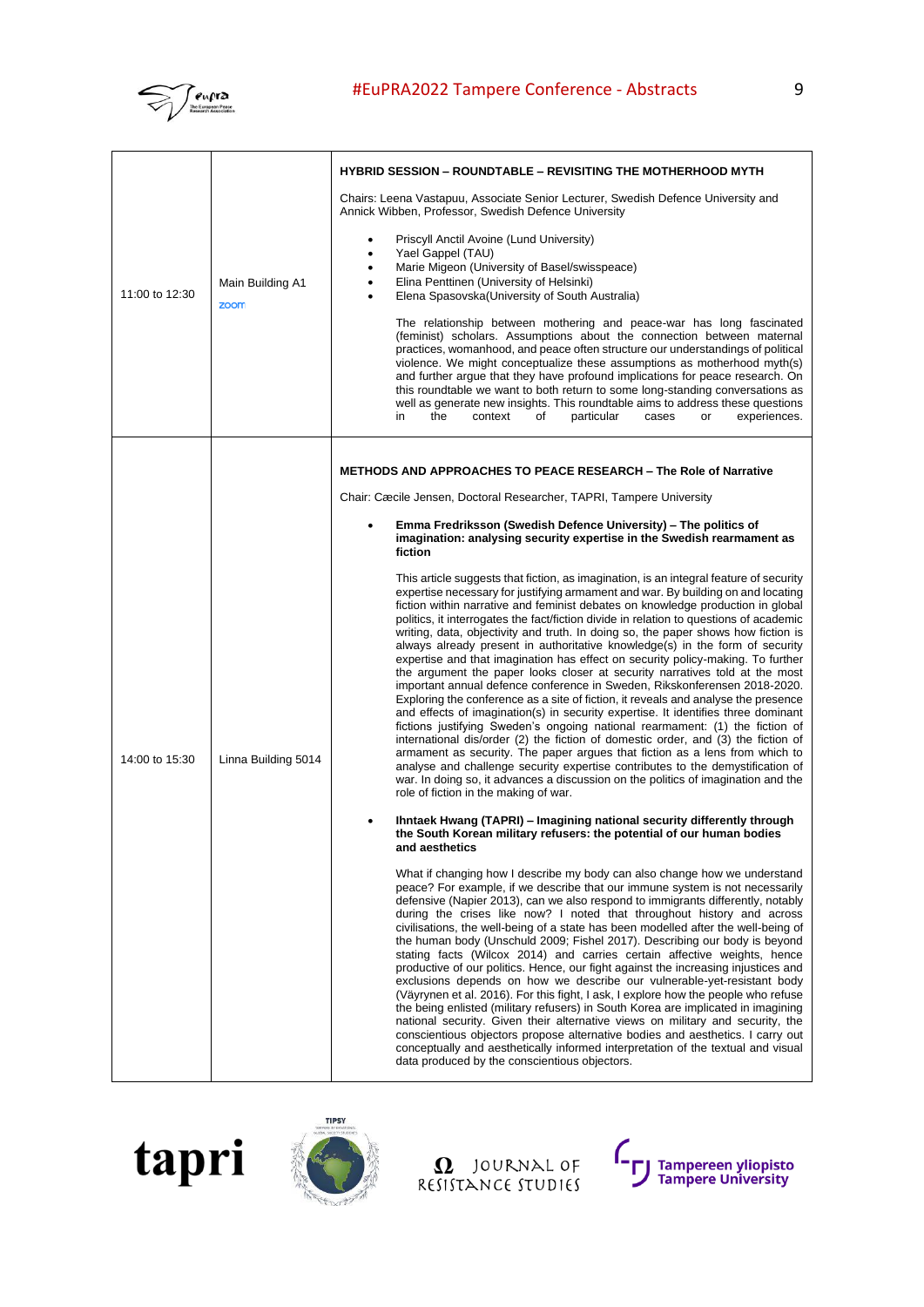

|                |                             | Roy Tamashiro (Webster University) - Survivor-Witness Narratives for<br>$\bullet$<br><b>Empowering Peace in Troubling Times</b>                                                                                                                                                                                                                                                                                                                                                                                                                                                                                                                                                                                                                                                                                                                                                                                                                                                                                                                                                                                                                                                                                                                                                                                                                                                                                                                                                                                                                                                                                                                                                                                                                                                                                                                                                                                                                                                                                                                                                                                                                                                                                                                                                                                                                                                                                                                                                                                                                                                                                                                                                                                                |
|----------------|-----------------------------|--------------------------------------------------------------------------------------------------------------------------------------------------------------------------------------------------------------------------------------------------------------------------------------------------------------------------------------------------------------------------------------------------------------------------------------------------------------------------------------------------------------------------------------------------------------------------------------------------------------------------------------------------------------------------------------------------------------------------------------------------------------------------------------------------------------------------------------------------------------------------------------------------------------------------------------------------------------------------------------------------------------------------------------------------------------------------------------------------------------------------------------------------------------------------------------------------------------------------------------------------------------------------------------------------------------------------------------------------------------------------------------------------------------------------------------------------------------------------------------------------------------------------------------------------------------------------------------------------------------------------------------------------------------------------------------------------------------------------------------------------------------------------------------------------------------------------------------------------------------------------------------------------------------------------------------------------------------------------------------------------------------------------------------------------------------------------------------------------------------------------------------------------------------------------------------------------------------------------------------------------------------------------------------------------------------------------------------------------------------------------------------------------------------------------------------------------------------------------------------------------------------------------------------------------------------------------------------------------------------------------------------------------------------------------------------------------------------------------------|
|                |                             | Although witness narratives typically refer to the accounts told by survivor-<br>witnesses of past disasters, violence, and traumas, they also refer to our<br>present-day narratives, in this era of deep social and political divides, a<br>threatened environment, an unending pandemic, and unreconciled legacies of<br>injustice. Multiple global issues dominate our everyday consciousness and<br>attention. In this paper, I offer reflections and metacognitive observations of a<br>peace pilgrimage for troubling times, a searching journeying that integrates two<br>pilgrimage types: Actual traveling to historical sites or sacred spaces and<br>journeying into the interior world of mind and consciousness.<br>Opportunities for interior journeying increased when travel bans were imposed<br>in early 2020. My global pilgrimage destinations included memorials, museums<br>for peace, and other historic sites of profound loss which were sobering and<br>sacred spaces for witnessing and truth-telling, for commemoration and<br>memorialization, and for reflection and soul-searching. The sites functioned as<br>safe spaces for audiences to engage with narratives of inhumanness and<br>injustices from the past, narratives which continue as dissonant cultural<br>legacies alive in the present. The spaces enable visitors to contemplate mind-<br>frames for reconciliation, redemption, and peace.<br>Reflecting and meditating on the pilgrimage yields deeper insight into who we<br>are and what is the nature of reality. They reveal options to consider in one's<br>self-concept, worldview, and view of humanity. They empower us to<br>constructively address unreconciled historical pasts, as well as the present-day<br>chaos and darkness.                                                                                                                                                                                                                                                                                                                                                                                                                                                                                                                                                                                                                                                                                                                                                                                                                                                                                                                                  |
| 14:00 to 15:30 | Linna Building 6042<br>zoom | <b>ONLINE SESSION 3 - Indigenous Resistance and decolonization</b><br>Chair: Camilla Marucco, Doctoral Researcher, University of Turku<br>Stellan Vinthagen (University of Massachusetts, Amherst) - A territorial<br>rebellion – the case of the Zapatista communities of autonomy<br>This chapter is showing how a revolutionary "constructive resistance" can create<br>new societies within larger territorial areas in self-defense against and defiance<br>of the nation state, yet still without trying to capture the power of the state. The<br>chapter explores the territorial rebellion of the Zapatistas through their<br>communities of autonomy, their achievements and challenges in creating this<br>radical and different kind of "politics of autonomy", dignity and non-state<br>revolution.<br>The Zapatistas are a revolutionary movement based among Maya Indigenous<br>Tribes in the Southernmost state of Mexico: Chiapas. They became known to<br>the world in January 1994 during a brief military uprising. Since then, they have<br>focused on unarmed means of resistance, locally through constructing their own<br>autonomous alternatives that can replace the state, nationally and internationally<br>by building dialogues and alliances within and among civil societies. Based on<br>Indigenous customs and a mix of radical religious and political ideologies they<br>have developed a self-governance and self-organization of their own health<br>care, education, agriculture, political governance, cultural life and economy,<br>encompassing almost 400,000 persons.<br>They have made amazing achievements (e.g., universal health care and<br>community-based Indigenous oriented education) but are still struggling to<br>survive and finding ways to develop their autonomy (especially in relation to<br>capitalism), and to deal with the military repression and colonial incursions of the<br>Mexican state, as well as their own internal issues (such as a machoism that<br>limit the autonomy of Zapatista women despite their 1993 Revolutionary<br>Women's Law). They are not a clear-cut "success story", since their autonomy<br>is relative and dependent on compelling the Mexican state to not make a full-<br>scale military invasion.<br>However, they have clearly achieved two major things: (1) dignity and an<br>improved life quality within their communities, and (2) an inspiring model of a<br>different kind of revolutionary politics, one that is not aiming to take state power<br>but to radically and step-by-step liberate territorial communities from the<br>dominant power of the state, capitalism, patriarchy, colonialism and racism. |





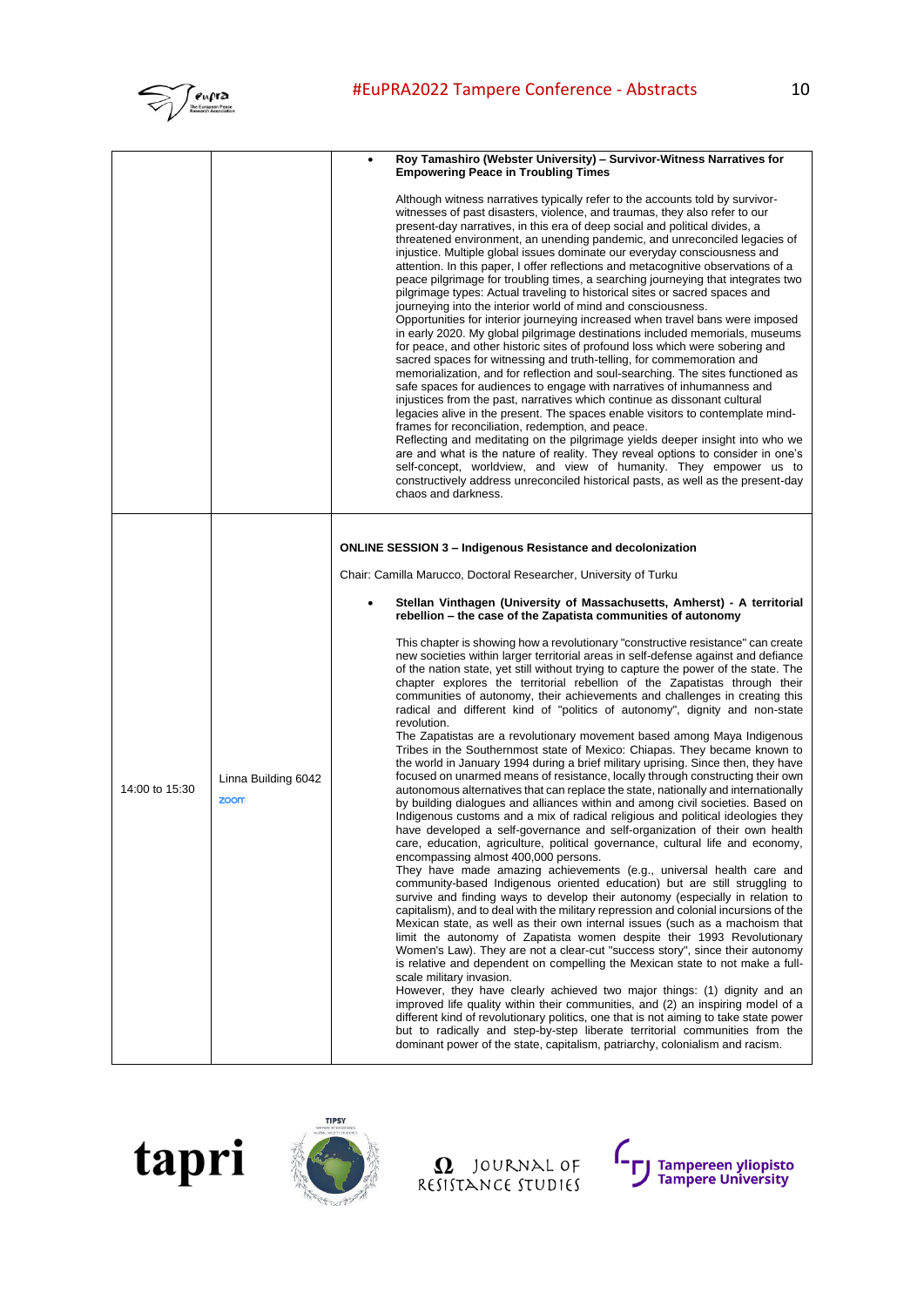

|  | Dorian Williams and Stellan Vinthagen (Resistance Studies Initiative and<br>University of Massachusetts, Amherst) - Resistance to contemporary<br>military occupation and colonization: An overview of the existing literature                                                                                                                                                                                                                                                                                                                                                                                                                                                                                                                                                                                                                                                                                                                                                                                                                                                                                                                                                                                                                                                                                                                                                                                                                                                                                                                                                                                                                                                                                                                                                                                            |
|--|---------------------------------------------------------------------------------------------------------------------------------------------------------------------------------------------------------------------------------------------------------------------------------------------------------------------------------------------------------------------------------------------------------------------------------------------------------------------------------------------------------------------------------------------------------------------------------------------------------------------------------------------------------------------------------------------------------------------------------------------------------------------------------------------------------------------------------------------------------------------------------------------------------------------------------------------------------------------------------------------------------------------------------------------------------------------------------------------------------------------------------------------------------------------------------------------------------------------------------------------------------------------------------------------------------------------------------------------------------------------------------------------------------------------------------------------------------------------------------------------------------------------------------------------------------------------------------------------------------------------------------------------------------------------------------------------------------------------------------------------------------------------------------------------------------------------------|
|  | This article is a literature review focused on developing an overview of existing<br>theories and perspectives of strategies for Indigenous unarmed resistance to<br>contemporary military occupation and colonization. We aim to summarize and<br>categorize the existing literature and identify the gaps and necessary avenues<br>for future research. The purpose is to contribute to the knowledge and strategies<br>of how Indigenous peoples can liberate themselves from a combined burden of<br>military occupation and colonization by foreign states.<br>We have made extensive literature searches on research relating to<br>"occupation", "colonization" and "resistance", particularly in relation to some of<br>the more researched contemporary or recent cases, such as Kashmir, Palestine,<br>Puerto Rico, Tibet, Western Sahara, West Papua, etc. but also some historic<br>cases, such as East Timor and Haiti, etc. From these searches, we conclude<br>that most research is focused on individual case studies and the role of<br>nationality, often from a perspective in IR and specifically on how to best conduct<br>an occupation in order to prevent uprisings/resistance. Discussions of<br>preventing resistance tended to be born out of a post-9/11 concern of "terrorism"<br>in the Middle East— with multiple articles being focused specifically on how to<br>minimize resistance efforts in Iraq. In fact, it seems like most contemporary<br>military occupations are not even viewed as "colonialism" at all, but as "counter-<br>insurgency",<br>"anti-terrorism",<br>"humanitarian interventions",<br>"democracy<br>enforcement", "responsibility to protect", "security", or something similar.<br>One major problem with the existing literature is that it tends to take the |
|  | perspective of the occupier, not the occupied Indigenous people. Other<br>prominent gaps in the research were identified as a lack of comparison between<br>different cases; a lack of investigations of a cohesive, overarching strategy for<br>resistance to occupation; and very few discussions of resistance against not just<br>individual occupiers but against the colonial systems they uphold. Where<br>strategies were present within texts, they tend to be regionally and culturally<br>specific, as opposed to focused on the synthesis of case studies in order to draw<br>broader conclusions regarding the nature of nonviolent/unarmed resistance as<br>a whole.                                                                                                                                                                                                                                                                                                                                                                                                                                                                                                                                                                                                                                                                                                                                                                                                                                                                                                                                                                                                                                                                                                                                        |
|  | In a summary way, we conclude that there is no overview of a general strategy<br>for resistance and its outcomes, particularly for unarmed resistance, or a<br>comparative study of cases, and little of connections to contemporary<br>colonialism, or a comparison of how resistance today is different to the historical<br>experience of occupation/colonialism.<br>Therefore, to us it seems there is a clear need for further research: Both a<br>development of a general theoretical framework of how to understand unarmed<br>resistance within the particular context of military occupation and colonialism<br>today, and an empirically oriented comparative case study that analyses how<br>different strategies and tactics work. To us, it seems obvious there is both a<br>theoretical and empirical gap, particularly from the perspective of occupied<br>people.                                                                                                                                                                                                                                                                                                                                                                                                                                                                                                                                                                                                                                                                                                                                                                                                                                                                                                                                        |
|  | Brandon Swann (RSI) - Bottom-up pedagogies of activist-schools as part<br>of liberatory social movements                                                                                                                                                                                                                                                                                                                                                                                                                                                                                                                                                                                                                                                                                                                                                                                                                                                                                                                                                                                                                                                                                                                                                                                                                                                                                                                                                                                                                                                                                                                                                                                                                                                                                                                  |
|  | This paper will present the preliminary activities and results of a Resistance<br>Studies Initiative investigation into activist-schools that are using bottom-up<br>pedagogy. These schools are started by liberatory social movements to help<br>vulnerable groups to empower themselves through education and struggle. We<br>sought to find schools that are rooted in current movements that continue to<br>produce more activists. We want to know what their pedagogy is, type of<br>education, organizational form, pillars of support, how they protect against being<br>co-opted, and the funding that makes it possible. Once we have identified this<br>information, we want to identify academic knowledge that may be helpful to the<br>activists.                                                                                                                                                                                                                                                                                                                                                                                                                                                                                                                                                                                                                                                                                                                                                                                                                                                                                                                                                                                                                                                          |
|  | Occupying Land, Occupying Schools, by Dr. Rebekah Tarlau, has been our<br>primary source for familiarizing ourselves with the vocabulary for deeper<br>searches on groups besides the MST, a liberatory social movement based in<br>Brazil. This helped us to find Unibol Quechua Casimiro Huanca in Chimore<br>Bolivia with a focus on indigenous resistance. We have identified 10 other<br>schools (with twenty other possibilities) that seem to fit the description of what<br>we are looking for. Not all of them are indigenous groups, however,<br>understanding their inner workings will help us in our efforts to produce<br>knowledge on indigenous resistance. The paper will present some key lessons                                                                                                                                                                                                                                                                                                                                                                                                                                                                                                                                                                                                                                                                                                                                                                                                                                                                                                                                                                                                                                                                                                       |





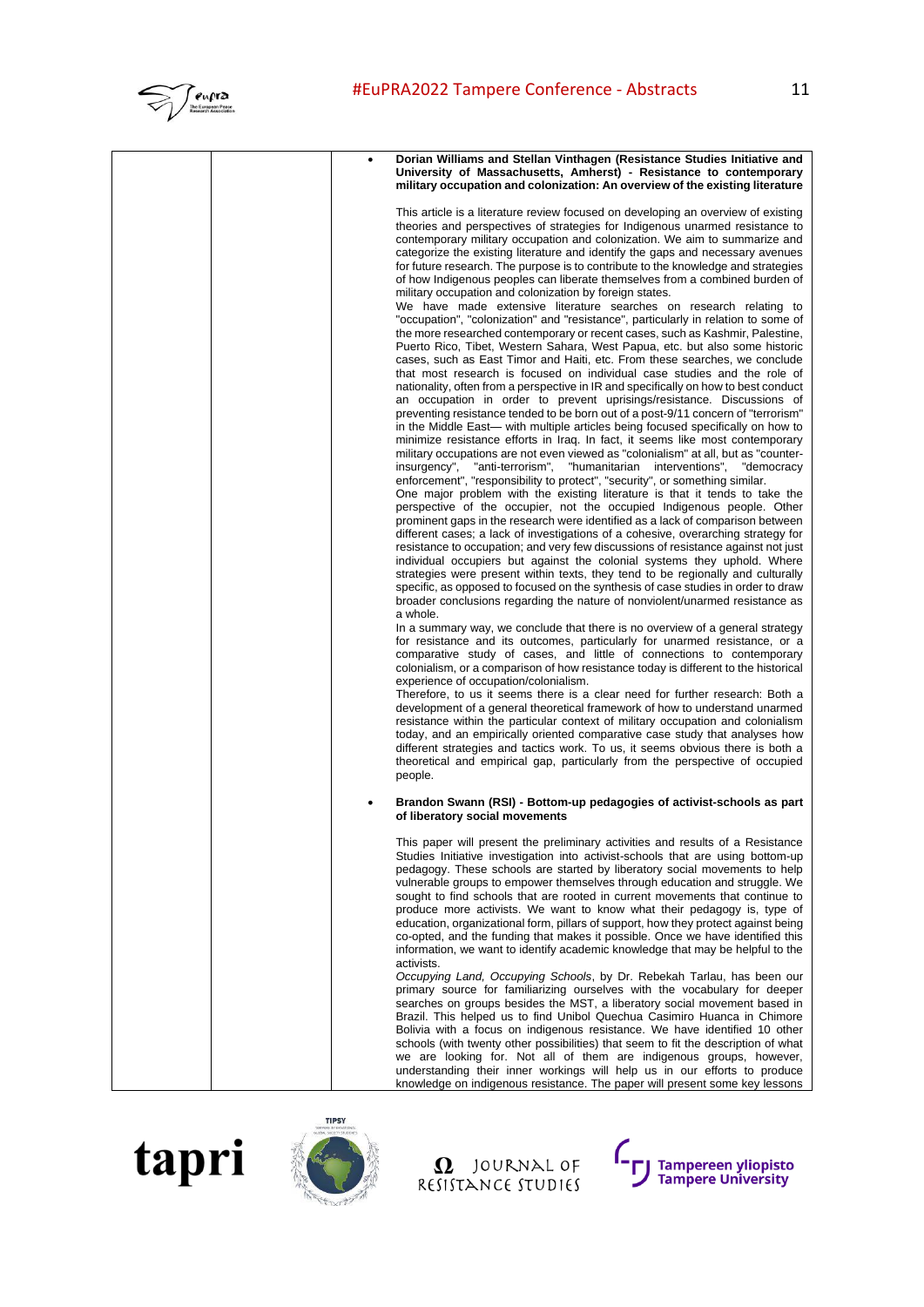

|                |                             | that we have learned so far, including from one such group, the MST, which are:<br>UNESCO and UNICEF have funded activist-university programs; established<br>universities have acted as pillars of support; "Contentious co-governance" is a<br>strategy for preventing co-optation. There are important implications of this<br>research for the theory and practice of the critical peace and resistance fields.<br>Our purpose is to create a worldwide network of these schools to encourage<br>mutual support between them and resistance scholars in university<br>departments.                                                                                                                                                                                                                                                                                                                                                                                                                                                                                                                                                                                                                                                                                                                                                                                                                                                                                                                                                                                                                                                                                                                                                                                                                                                                                                                                                                                                                                                                                                                                                                                                                                                                                                                                           |
|----------------|-----------------------------|----------------------------------------------------------------------------------------------------------------------------------------------------------------------------------------------------------------------------------------------------------------------------------------------------------------------------------------------------------------------------------------------------------------------------------------------------------------------------------------------------------------------------------------------------------------------------------------------------------------------------------------------------------------------------------------------------------------------------------------------------------------------------------------------------------------------------------------------------------------------------------------------------------------------------------------------------------------------------------------------------------------------------------------------------------------------------------------------------------------------------------------------------------------------------------------------------------------------------------------------------------------------------------------------------------------------------------------------------------------------------------------------------------------------------------------------------------------------------------------------------------------------------------------------------------------------------------------------------------------------------------------------------------------------------------------------------------------------------------------------------------------------------------------------------------------------------------------------------------------------------------------------------------------------------------------------------------------------------------------------------------------------------------------------------------------------------------------------------------------------------------------------------------------------------------------------------------------------------------------------------------------------------------------------------------------------------------|
|                |                             | Jess Notwell (University of Guelph in Guelph, Ontario, Canada) -<br>Decolonising Peace: Lessons in Co-Resistance                                                                                                                                                                                                                                                                                                                                                                                                                                                                                                                                                                                                                                                                                                                                                                                                                                                                                                                                                                                                                                                                                                                                                                                                                                                                                                                                                                                                                                                                                                                                                                                                                                                                                                                                                                                                                                                                                                                                                                                                                                                                                                                                                                                                                 |
|                |                             | Israeli settler colonialism has given rise to a "coloniality of peace" (Maldonado-<br>Torres, 2020) that racializes Palestinians struggling for liberation as terrorists<br>and defines Israeli state and extra-judicial violence as "security" (Abu-Laban &<br>Bakan, 2019). In response, Palestinian women frontliners (Shalhoub-Kevorkian,<br>2009) enact decolonial peace. Cultivating and mobilizing decolonial love of<br>Palestinian identity, family, community and land, these Palestinian women are<br>reclaiming peace as liberation from Israeli settler colonialism and decolonization<br>of relations within Palestinian communities. This decolonial peace is: "intolerant<br>of protections of the order of race and death, including discourses of excellence<br>and civility that continue to offer protection to the modern racial order"<br>(Maldonado-Torres, 2020).<br>Research methodologies arising from coloniality misunderstand, distort and<br>demonize liberation struggles. Conversely, this study employed the Indigenous<br>Methodology of Decolonial Co-Resistance to understand the decolonial peace<br>practiced by 31 Palestinian women across the West Bank, including Jerusalem.<br>Decolonial Co-Resistance developed iteratively through place-based co-<br>resistance aimed at "creating doorways out of settler colonialism" (Simpson,<br>2016: 27) during visits to families of prisoners and martyrs, the Freedom and<br>Dignity Hunger Strike, defending Al-Agsa Mosque in July 2017, and land<br>defense actions. A practice of miyo-pimatisiwin (Cree; living responsibilities to<br>All Our Relations), it mobilizes the Indigenous Storywork principles of respect,<br>responsibility, reciprocity and reverence (Archibald, 2019) to understand<br>decolonial peace through Palestinian women's enactment and storying of their<br>own struggles for liberation. Through Decolonial Co-Resistance, this study<br>simultaneously illuminates that decolonial and Indigenous Methodologies are<br>critical ensuring that Peace Research is capable of learning from the<br>knowledges created in embodied struggles for liberation (Walsh & Mignolo,<br>2018; de Sousa Santos, 2018) and of contributing to wider processes of<br>decolonization at the local and global levels. |
|                |                             | <b>ONLINE SESSION 4 – Crisis, Peace and Conflicts</b>                                                                                                                                                                                                                                                                                                                                                                                                                                                                                                                                                                                                                                                                                                                                                                                                                                                                                                                                                                                                                                                                                                                                                                                                                                                                                                                                                                                                                                                                                                                                                                                                                                                                                                                                                                                                                                                                                                                                                                                                                                                                                                                                                                                                                                                                            |
|                |                             | Chair: Unto Vesa, Emeritus Researcher, TAPRI, Tampere University                                                                                                                                                                                                                                                                                                                                                                                                                                                                                                                                                                                                                                                                                                                                                                                                                                                                                                                                                                                                                                                                                                                                                                                                                                                                                                                                                                                                                                                                                                                                                                                                                                                                                                                                                                                                                                                                                                                                                                                                                                                                                                                                                                                                                                                                 |
|                |                             | Itır Toksöz (Dogus University) – The Role of non-State Actors in Peaceful<br><b>Use of Outer Space</b>                                                                                                                                                                                                                                                                                                                                                                                                                                                                                                                                                                                                                                                                                                                                                                                                                                                                                                                                                                                                                                                                                                                                                                                                                                                                                                                                                                                                                                                                                                                                                                                                                                                                                                                                                                                                                                                                                                                                                                                                                                                                                                                                                                                                                           |
| 14:00 to 15:30 | Linna Building 5027<br>zoom | Space used to be regarded as the realm of state activity since during the Cold<br>War those who had access to space were exclusively states. While the United<br>Nations also contributed to humanity's quest for space especially in terms of<br>codifying outer space law and became the widest platform for multilateral efforts<br>for regulating space activities during that era and beyond, the post-Cold-War<br>world brought to the fore the activities of other intergovernmental organizations<br>active in this realm such as Asia Pacific Space Cooperation Organization<br>(APSCO) and private entities such as Space-X, Blue Origin, Virgin Galactic (as<br>well as their visionary entrepreneurs) which all seem to have their breakthrough<br>successes during the past few years. Today, the followers of space news outlets<br>are not strangers to news on activities of states, international organizations and<br>private businesses concerning outer space.<br>It is not possible to make the same claim for national or international non-<br>governmental organizations (NGOs and INGOs) in the space sector although<br>their number and activities also increased during the 21st century. These<br>organizations are in close contact with other state and non-state actors, engage<br>in various activities and use space diplomacy to further their causes. They<br>therefore are the latest additions to the list of actors in the space sector.                                                                                                                                                                                                                                                                                                                                                                                                                                                                                                                                                                                                                                                                                                                                                                                                                                                  |





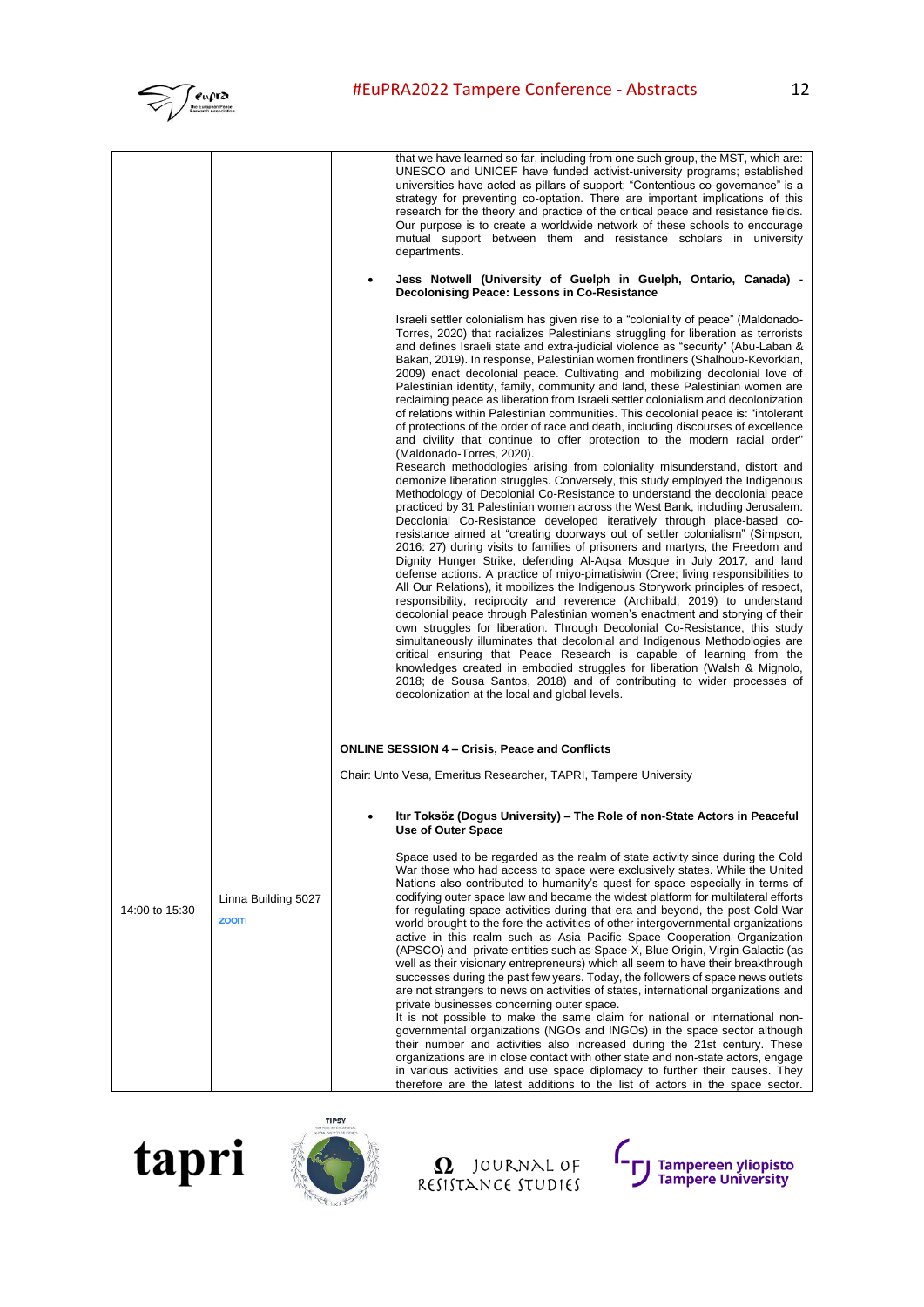

|                |                     | In a conference paper presented in 2021, the author talked about the danger of<br>populism and nationalism in outer space. The author argues that the major role<br>of such NGOs or INGOs may actually be providing the only way to escape from<br>rendering space activities more nationalistic. This paper will scrutinize the role<br>of non-governmental organizations in space, address their strengths and<br>weaknesses through studies of examples such as Moon Village Association<br>(MVA), Space Generation Advisory Council (SGAC), International Institute of<br>Space Law (IISL), SpacelL etc., compare them to other state and non-state<br>actors such as the companies active in the space sector and discuss how they<br>can contribute to peaceful use of outer space.<br>Fatemeh Shayan (University of Isfahan, f.shayan@ase.ui.ac.ir) – Conflict<br>and Terrorism: Case Study of Jundallah and Jeish ul-Adl in Iran<br>An extensive body of traditional terrorism research exists where the focus is on<br>Iran as a terrorist state and a terrorism sponsor. This article explores an<br>alternative terrorism narrative by examining the non-state actors, Jundallah and<br>Jeish ul-Adl. The deficiency of information in the literature is addressed by<br>applying the first and second-order critique approach of Richard Jackson's<br>knowledge, power and politics theoretical framework in contrast with the<br>traditional terrorism studies approach. A first-order critique seeks to destabilise<br>the accepted knowledge that Iran is both a terrorist state and a terrorism<br>sponsor. This provides the grounds to study other aspects of "knowing" in<br>relation to the second-order critique, where a critical ground outside the<br>discourse suggests that Iranian officials have declared that the non-state<br>terrorist actors of Jundallah and Jeish ul-Adl constitute a threat to Iran's political<br>stability. The outcome of the analyses here bridges the gap between the new<br>aspect of terrorism, the non-state actors, and critical terrorism studies in order                         |
|----------------|---------------------|-------------------------------------------------------------------------------------------------------------------------------------------------------------------------------------------------------------------------------------------------------------------------------------------------------------------------------------------------------------------------------------------------------------------------------------------------------------------------------------------------------------------------------------------------------------------------------------------------------------------------------------------------------------------------------------------------------------------------------------------------------------------------------------------------------------------------------------------------------------------------------------------------------------------------------------------------------------------------------------------------------------------------------------------------------------------------------------------------------------------------------------------------------------------------------------------------------------------------------------------------------------------------------------------------------------------------------------------------------------------------------------------------------------------------------------------------------------------------------------------------------------------------------------------------------------------------------------------------------------------------------------------------------------------------------------------------------------------------------------------------------------------------------------------------------------------------------------------------------------------------------------------------------------------------------------------------------------------------------------------------------------------------------------------------------------------------------------------------------------------------------------------------|
|                |                     | to contest the traditional discussion of terrorism in Iran. The rationale behind new<br>terrorism varies and necessitates that new meanings and strategies be adopted<br>in relation to Iran.<br>Gianmarco Pisa (IPRI - CCP (Italian Peace Research Institute - Civil Peace                                                                                                                                                                                                                                                                                                                                                                                                                                                                                                                                                                                                                                                                                                                                                                                                                                                                                                                                                                                                                                                                                                                                                                                                                                                                                                                                                                                                                                                                                                                                                                                                                                                                                                                                                                                                                                                                     |
|                |                     | Corps)) - In time of crisis, in search for peace<br>The world situation today, in the time of the pandemic emergency raised by the<br>COVID-19 spread and the social crisis triggered by the dominant economic<br>model, is shaped by emerging challenges and contradictions, risking to put<br>humanity on the edge. The social movements' initiative for «positive peace»,<br>«peace with justice», is now faced by the challenges raised by dominion and<br>violence, armed conflicts and human rights violations, social issues and<br>pandemic crisis. While the peace organizations are challenged by the great task<br>of promoting «peace with justice» and tackling the deep causes of inequalities<br>and violence, even in the time of pandemic crisis and social crisis of our time,<br>the youth peace activists and the youth peace organizations are inspired to<br>stand for peace and emancipation, against brutality and violence. They can use<br>a range of nonviolent approaches and tools to de-escalate conflicts and promote<br>peace, to save ecosystem and positive conflict transformation, from the<br>fundamental ABC Triangle to the Transcend Method. The can adopt a number<br>of positive attitudes to address the cultural and structural violence and enhance<br>the path for constructive democracy and social inclusion, such as creativity,<br>commitment, justice and empathy. Finally, they can refer to the international<br>instruments to work "in" and "on" the conflict in critical times, from the 1948<br>Universal Declaration of Human Rights to the 1966 International Covenants,<br>going through the basic documents of the «Agenda for Peace» (1992) and<br>«Agenda for Development» (1994). A powerful tool in youth hands is now the<br>UN «4P formula»: participation, protection, prevention, partnership. The<br>approval of UN Security Council Resolution 2250 (2015) opens a new pathway<br>for youth engagement as major actor in promoting peace and nonviolence and<br>designs a new horizon for youth initiative to imagine a new world for a «peace<br>with justice » future. |
|                |                     | <b>METHODS AND APPROACHES TO PEACE RESEARCH – Challenging dominant</b><br>discourses in peace research                                                                                                                                                                                                                                                                                                                                                                                                                                                                                                                                                                                                                                                                                                                                                                                                                                                                                                                                                                                                                                                                                                                                                                                                                                                                                                                                                                                                                                                                                                                                                                                                                                                                                                                                                                                                                                                                                                                                                                                                                                          |
| 14:00 to 15:30 | Linna Building 5026 | Chair: Bram J. De Smet, Doctoral Researcher, TAPRI, Tampere University<br>Sofie Rose (Center for War Studies, University of Southern Denmark) –<br>Continuums of Violence: How Stigmatization against Children Born of<br>War affects Sustainable Peace                                                                                                                                                                                                                                                                                                                                                                                                                                                                                                                                                                                                                                                                                                                                                                                                                                                                                                                                                                                                                                                                                                                                                                                                                                                                                                                                                                                                                                                                                                                                                                                                                                                                                                                                                                                                                                                                                         |





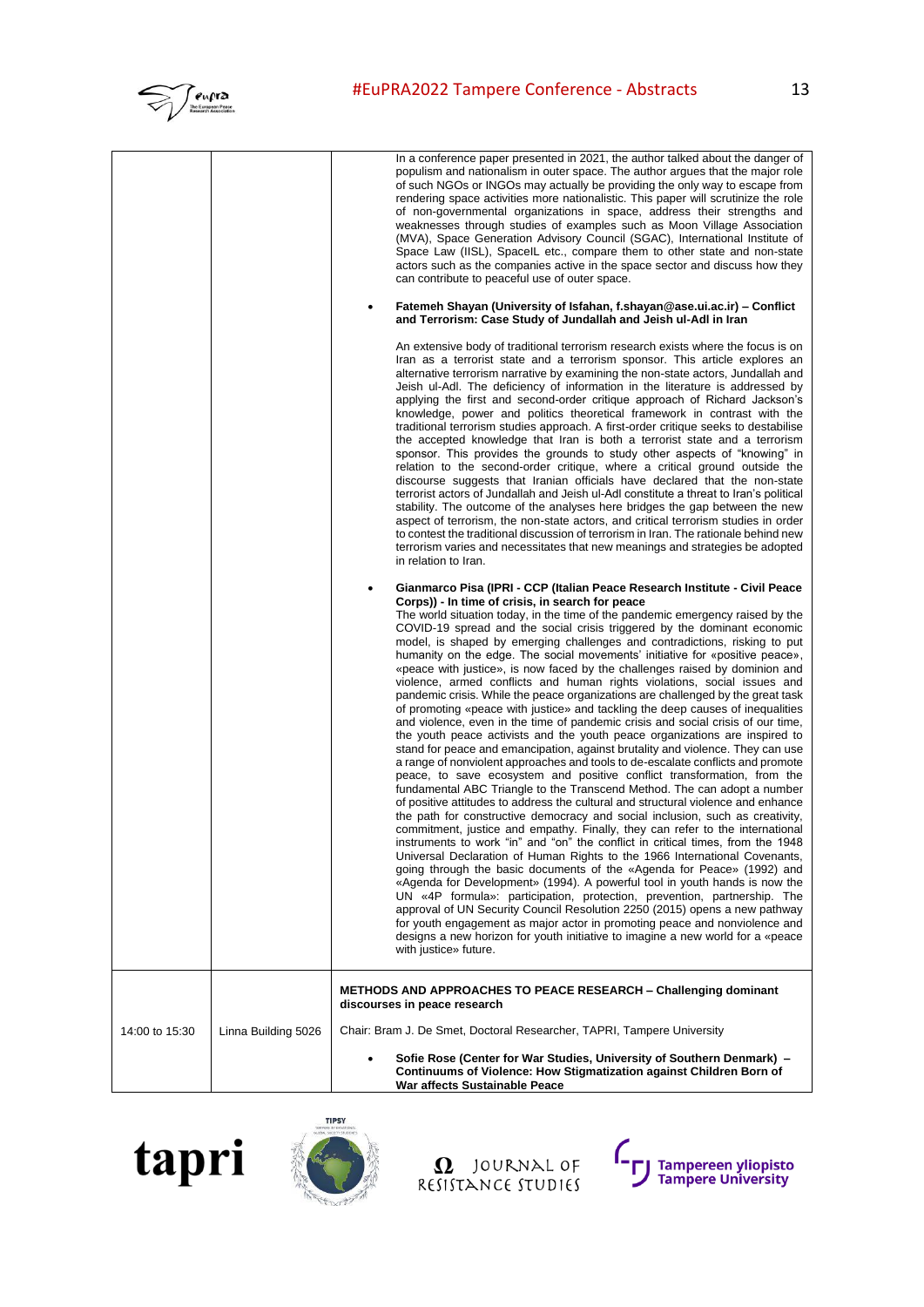

|  | Until recently, children born of wartime sexual violence have received very little<br>attention in scholarly literature. In most conflicts and post-conflict zones, these<br>children are a silent group of victims whose lives and needs has been largely<br>ignored. Research suggests, that across countries, the stigmatization against<br>children born of war can be so severe, that the end of conflict is actually not<br>experienced as peace. Rather, some children understand their life to be "a state<br>of war" and do not perceive their country to be at peace. Others are even longing<br>for the war, because back then they were not stigmatized. Drawing on Feminist<br>Peace Research the purpose of this study is to contribute to dismantle the binary<br>between war and peace by pointing at how stigmatization against children born<br>of war is not just a side-effect of physical/sexual violence but is a form of violence<br>in itself. Based on qualitative analysis of a diverse material, this article<br>demonstrates how stigmatization against children born of war in the Central<br>African Republic, Uganda, and Bosnia can be located on a continuum of<br>violence, rooted in unequal gender relations, and how this dynamic is negatively<br>affecting the achievement of a sustainable peace.                                                                                                                                                                                  |
|--|----------------------------------------------------------------------------------------------------------------------------------------------------------------------------------------------------------------------------------------------------------------------------------------------------------------------------------------------------------------------------------------------------------------------------------------------------------------------------------------------------------------------------------------------------------------------------------------------------------------------------------------------------------------------------------------------------------------------------------------------------------------------------------------------------------------------------------------------------------------------------------------------------------------------------------------------------------------------------------------------------------------------------------------------------------------------------------------------------------------------------------------------------------------------------------------------------------------------------------------------------------------------------------------------------------------------------------------------------------------------------------------------------------------------------------------------------------------------------------------------------------------------------|
|  | Selina Gallo-Cruz (College of the Holy Cross) - Feminism, Power, and<br><b>Empowerment in Nonviolent Studies</b>                                                                                                                                                                                                                                                                                                                                                                                                                                                                                                                                                                                                                                                                                                                                                                                                                                                                                                                                                                                                                                                                                                                                                                                                                                                                                                                                                                                                           |
|  | In recent years, the field of scholarship on nonviolent resistance has grown<br>significantly with a laser-like focus on what makes "people-power" work. The<br>field has developed strategic and contextual explanations, with cultural theorists<br>and moral philosophers adding insight on lesser-recognized social forces. In this<br>article, I take a feminist theoretical standpoint to first demarcate the meta-<br>theoretical trends in the paradigm of people-power research as distinct from<br>feminist approaches in their foundational understandings of power. Secondly, I<br>review a rich feminist literature on power and empowerment that emerged in a<br>dialoque between nonviolence and feminist theorists and practitioners in the<br>1970s, 1980s, and 1990s. I bring this praxis-informed knowledge of women's<br>empowerment in conversation with feminist theoretical interventions into<br>international relations studies and the field of scholarship on women in war. I<br>then discuss the implications of these contrasting approaches between "people-<br>power" and feminist empowerment for making sense of nonviolent movements<br>in fundamentally different ways. I conclude by postulating how scholars might<br>bridge the insights on power and empowerment indigenous to feminism with<br>empirical work on nonviolence and nonviolent movements.                                                                                                                             |
|  | Maisa Borg (Tampere University) – Destination vaccination? Emotions,<br>visuality, and securitization in social media videos for and against the<br>COVID-19 vaccine                                                                                                                                                                                                                                                                                                                                                                                                                                                                                                                                                                                                                                                                                                                                                                                                                                                                                                                                                                                                                                                                                                                                                                                                                                                                                                                                                       |
|  | The global health crises of recent decades have elevated issues of health<br>security to high-level national and international political agendas. At the same<br>time, the growing digital circulation of images and texts and the digitalization of<br>social life have made media content more accessible to the many and<br>strengthened the role of individuals as content creators. The most recent<br>example of this is the global COVID-19 pandemic and the vaccine developed<br>against the disease. On the one hand, the vaccine is widely supported and<br>considered a major scientific breakthrough. On the other hand, more critical<br>voices have emerged concerning for example the secureness of the vaccine<br>itself or its global unequal access. This presentation showcases the research<br>plan for my doctoral thesis in which I explore videos for and against the COVID-<br>19 vaccine on social media platforms and ask, what role do emotions and<br>visuality play in the securitization process of the vaccine. Emotions are<br>especially prominent in times of crises, and thus the COVID-19 pandemic and<br>its polarized vaccine debate are a particularly interesting subject of research. In<br>addition, critically examining health security communications underlines that<br>research on global health as well as actual health policies and practices are<br>much more than mere technical or pharmaceutical endeavors and encompass<br>deeply political and ethical dimensions. |
|  | Jenny Hedström and Elisabeth Olivius (Swedish Defence University and<br>٠<br>Umeå university) - Tracing temporal conflicts in transitional Myanmar:<br>life history diagrams as methodological tool                                                                                                                                                                                                                                                                                                                                                                                                                                                                                                                                                                                                                                                                                                                                                                                                                                                                                                                                                                                                                                                                                                                                                                                                                                                                                                                        |





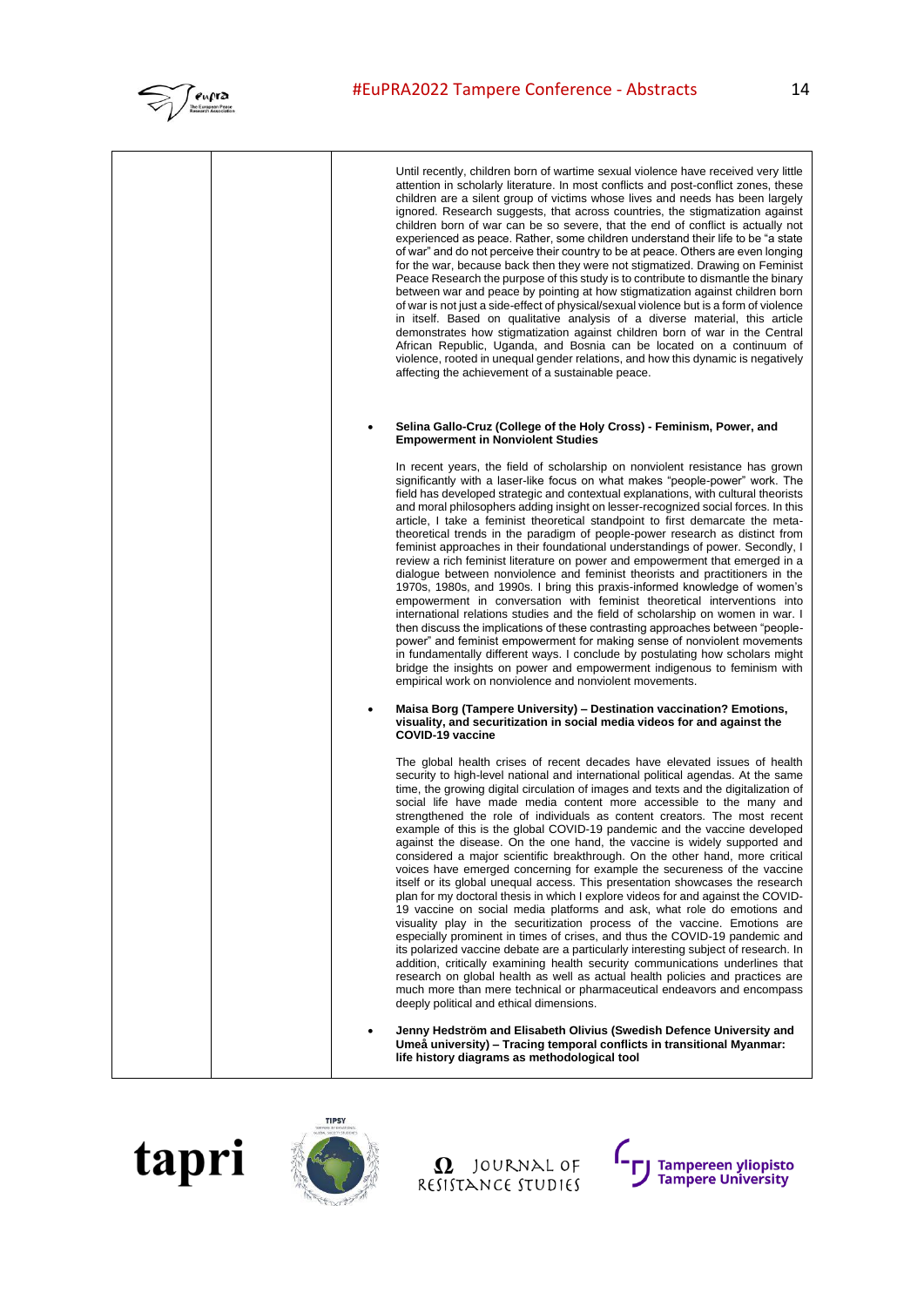

|                |                     | This article adds to the emerging temporal 'turn' in peace studies by addressing<br>methodological questions about how temporality can be captured and explored<br>in empirical studies. Developing our methodological tools for exploring time and<br>temporality, we argue, is critical to move beyond the supposed linear temporality<br>of peace processes, and make visible alternative temporal frameworks that<br>shape everyday experiences and contestations around peace in conflict-<br>affected contexts. Drawing on a study of two conflict-affected areas in Myanmar,<br>we contribute towards this aim through a discussion of how life history diagrams<br>helped us trace temporal conflicts between overarching narratives of political<br>transition and everyday experiences of insecurity. This facilitated a deeper<br>understanding of how relationships between war and peace, and between past,<br>present and future, were manifested and made sense of in people's everyday<br>lives. Our use of life history diagrams revealed temporal conflicts between the<br>dominant, linear temporality of the Myanmar transition, and more complex and<br>cyclical temporal frameworks people used to describe their realities. Life history<br>diagrams also facilitated narratives that troubled an events-based temporality<br>focused on macro-political shifts such as ceasefire agreements and elections,<br>and instead foregrounded everyday experiences of continuous insecurity and<br>struggle.                                                                                                                                                                                                                                                                                                             |
|----------------|---------------------|-------------------------------------------------------------------------------------------------------------------------------------------------------------------------------------------------------------------------------------------------------------------------------------------------------------------------------------------------------------------------------------------------------------------------------------------------------------------------------------------------------------------------------------------------------------------------------------------------------------------------------------------------------------------------------------------------------------------------------------------------------------------------------------------------------------------------------------------------------------------------------------------------------------------------------------------------------------------------------------------------------------------------------------------------------------------------------------------------------------------------------------------------------------------------------------------------------------------------------------------------------------------------------------------------------------------------------------------------------------------------------------------------------------------------------------------------------------------------------------------------------------------------------------------------------------------------------------------------------------------------------------------------------------------------------------------------------------------------------------------------------------------------------------------------------------------------------------------|
|                |                     | PEACE EDUCATION - Contemporary Challenges for Peace Education<br>Chair: Marko Lehti, Senior Researcher, TAPRI, Tampere University                                                                                                                                                                                                                                                                                                                                                                                                                                                                                                                                                                                                                                                                                                                                                                                                                                                                                                                                                                                                                                                                                                                                                                                                                                                                                                                                                                                                                                                                                                                                                                                                                                                                                                         |
|                |                     | Crispin Michael Cole Hemson (International Centre of Nonviolence) -<br>Educating teachers for peace and justice in a context of violence and<br>oppression                                                                                                                                                                                                                                                                                                                                                                                                                                                                                                                                                                                                                                                                                                                                                                                                                                                                                                                                                                                                                                                                                                                                                                                                                                                                                                                                                                                                                                                                                                                                                                                                                                                                                |
| 14:00 to 15:30 | Linna Building 6017 | In a context of historical violence and oppression, how should understandings<br>of context, of students and of ourselves inform a pedagogy for teacher education<br>that aims to build peace and forge justice? The impetus for this question comes<br>from a society that Adams (2012) refers to as one of 'chronic violence'. Creating<br>a more just and nonviolent society requires education – in formal, community,<br>workplace and other settings. How then do we make it effective in societies with<br>long histories of violence and injustice? The precarious nature of South African<br>society was revealed in events of looting and arson in July 2021 that led also to<br>racial violence on a scale that has not been witnessed for over 25 years. The<br>response of ICON (the International Centre of Nonviolence) was to set up a short<br>course to develop as facilitators/educators who can work in areas of social<br>division. This has been a form of systematic action research that uses qualitative<br>data to explore the nature of the challenges we face and the possibilities for<br>positive change. While this work is not complete, some features are clear. First,<br>people who have experienced violence in its many forms do yearn for peace but<br>have experienced very few places and processes where they can develop that<br>commitment. Secondly, effective peace building requires processes of<br>intrapersonal healing as the trauma borne by people in such a society will<br>otherwise undermine their effectiveness as peace educators. Thirdly, this<br>process requires the development of a consistently supportive environment that<br>can be sustained long enough for the unlearning of old patterns around teaching<br>and the development of new ways of collaborative work. |
|                |                     | Nils Vidar Vambheim (UiT/The Arctic University of Norway/EuPRA) -<br>Inter-group boundaries, prejudice, and conflict. Do Educational<br>interventions work?                                                                                                                                                                                                                                                                                                                                                                                                                                                                                                                                                                                                                                                                                                                                                                                                                                                                                                                                                                                                                                                                                                                                                                                                                                                                                                                                                                                                                                                                                                                                                                                                                                                                               |
|                |                     | A basic problem in peace education is how education works on inter-group<br>relations, and whether educational interventions can have a positive effect on<br>such relations, especially regarding groups in conflict. The problem has cognitive<br>aspects (stereotypes), attitudinal aspects (prejudice) and emotional aspects,<br>such as sym- and empathy.<br>The problems of prejudice and stereotypes have a specific role in this<br>discussion, as both suspicion, negative attitudes and emotions, and sometimes<br>outright hate, often derives from these two problems.<br>There is not much, but gradually increasing research on how educational<br>intervensions can work to reduce antipathy and prejudice against "out-groups",<br>in peace as well as in conflict. My presentation will discuss some of the main<br>findings from this research, based on psychological, sociological and education<br>research on the topic of inter-group prejudice and conflict.                                                                                                                                                                                                                                                                                                                                                                                                                                                                                                                                                                                                                                                                                                                                                                                                                                                      |





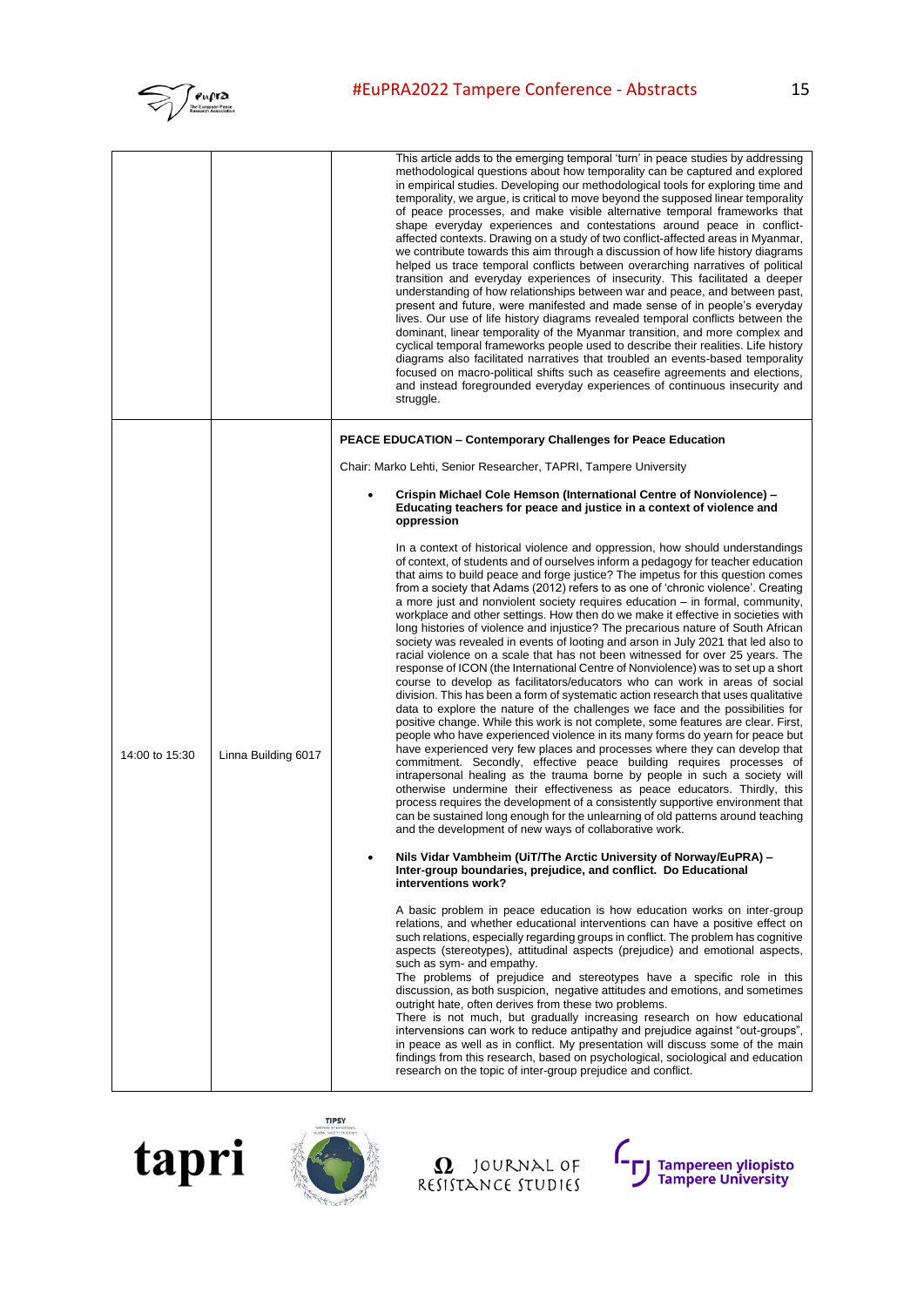

|                |                             | Maarten van Alstein (Flemish Peace Institute) - Peace Education in Times<br>of Polarization                                                                                                                                                                                                                                                                                                                                                                                                                                                                                                                                                                                                                                                                                                                                                                                                                                                                                                                                                                                                                                                                                                                                                                                                                                                                                                                                                                                                                                                                                                                                                                                                                                                                                                                                                                                                                                                                                                                                                                                                                                                                                                                                                                                                                                                                                                                                                                                                                                                                                                                                                                                                                                                                                                                                                                                                                                                                                                                   |
|----------------|-----------------------------|---------------------------------------------------------------------------------------------------------------------------------------------------------------------------------------------------------------------------------------------------------------------------------------------------------------------------------------------------------------------------------------------------------------------------------------------------------------------------------------------------------------------------------------------------------------------------------------------------------------------------------------------------------------------------------------------------------------------------------------------------------------------------------------------------------------------------------------------------------------------------------------------------------------------------------------------------------------------------------------------------------------------------------------------------------------------------------------------------------------------------------------------------------------------------------------------------------------------------------------------------------------------------------------------------------------------------------------------------------------------------------------------------------------------------------------------------------------------------------------------------------------------------------------------------------------------------------------------------------------------------------------------------------------------------------------------------------------------------------------------------------------------------------------------------------------------------------------------------------------------------------------------------------------------------------------------------------------------------------------------------------------------------------------------------------------------------------------------------------------------------------------------------------------------------------------------------------------------------------------------------------------------------------------------------------------------------------------------------------------------------------------------------------------------------------------------------------------------------------------------------------------------------------------------------------------------------------------------------------------------------------------------------------------------------------------------------------------------------------------------------------------------------------------------------------------------------------------------------------------------------------------------------------------------------------------------------------------------------------------------------------------|
|                |                             | In the last years European societies were confronted with escalating societal<br>conflicts and increasing polarization. While problems related to violent<br>extremism remain topical, issues such as migration, climate change, and<br>decolonization lead to fierce debates and bitter tensions, both online and in the<br>real world. Recently, Covid-policies and the issue of vaccination have upped the<br>ante. What happens in society inevitably is also present in schools. Although the<br>classroom, as a pedagogical space open for didactical experimentation, remains<br>in a sense shielded off from the harsh realities of the outside world, it is always<br>also a public space where society's conflicts and tensions can pop up at any<br>moment, sometimes in a brutal manner. This presents teachers with huge<br>challenges. In the context of (super)diverse schools, many teachers are<br>sincerely trying to create safe, inclusive, and equal classrooms. At the same<br>time, many teachers also express uncertainties and anxieties. These are often<br>related to an experience of a lack of skills and competences to deal with societal<br>conflicts in the classroom. As an answer to these challenges and pressing<br>needs, educational actors across Europe are producing an wide array of<br>didactical instruments and trainings. Oftentimes these initiatives are valuable<br>and innovative. To constructively engage with societal conflict and polarization<br>in the classroom, however, educational practice is not only in need of practical<br>and didactical guidelines, but also of coherent theoretical frameworks. In the last<br>years, a growing number of studies have approached this question from the<br>perspective of citizenship education and, more specifically, of teaching<br>controversial topics. This paper argues, however, that the challenge for teachers<br>is more complex and comprehensive. Educational practice is also in need of<br>insights on the meaning of conflict and polarization. On the one hand, this<br>implies that educational professionals are capable of distinguishing between<br>various forms of polarization, between polarization and conflict, and between<br>various scenarios in which conflicts can enter their classrooms. On the other<br>hand, it also implies that they are empowered to see conflict and polarization not<br>only as harmful and destructive, but also as an opportunity for growth and<br>transformation. The paper therefore suggests that in order to enhance teachers'<br>skills and abilities, it makes sense to complement the literature on citizenship<br>education and teaching controversial topics with insights from the theory and<br>practice of conflict transformation. Drawing on these insights, the paper outlines<br>a practice-oriented framework for teachers to constructively and peacefully<br>engage with conflict and polarization in their classrooms. |
|                |                             | <b>HYBRID SESSION -ARTS AND PEACE - Transformative Power of Arts</b>                                                                                                                                                                                                                                                                                                                                                                                                                                                                                                                                                                                                                                                                                                                                                                                                                                                                                                                                                                                                                                                                                                                                                                                                                                                                                                                                                                                                                                                                                                                                                                                                                                                                                                                                                                                                                                                                                                                                                                                                                                                                                                                                                                                                                                                                                                                                                                                                                                                                                                                                                                                                                                                                                                                                                                                                                                                                                                                                          |
|                | Linna Building 6031<br>zoom | Chairs: Angel Iglesias Ortiz, Post-Doctoral Researcher, SPARG/TAPRI and Ilaria Tucci,<br>Doctoral Researcher, TAPRI, Tampere University                                                                                                                                                                                                                                                                                                                                                                                                                                                                                                                                                                                                                                                                                                                                                                                                                                                                                                                                                                                                                                                                                                                                                                                                                                                                                                                                                                                                                                                                                                                                                                                                                                                                                                                                                                                                                                                                                                                                                                                                                                                                                                                                                                                                                                                                                                                                                                                                                                                                                                                                                                                                                                                                                                                                                                                                                                                                       |
|                |                             | Nicole Fox (California University State Sacramento) – Memorializing A<br><b>Global Pandemic: Honoring Loss and Collective Trauma</b>                                                                                                                                                                                                                                                                                                                                                                                                                                                                                                                                                                                                                                                                                                                                                                                                                                                                                                                                                                                                                                                                                                                                                                                                                                                                                                                                                                                                                                                                                                                                                                                                                                                                                                                                                                                                                                                                                                                                                                                                                                                                                                                                                                                                                                                                                                                                                                                                                                                                                                                                                                                                                                                                                                                                                                                                                                                                          |
| 14:00 to 15:30 |                             | The death toll of those who have perished from COVID-19 has surpassed 5<br>million worldwide. In the aftermath of deadly natural disasters, wars, and mass<br>violence, communities across the world often create memorials to honor those<br>who lost their lives, providing a place for future generations to learn, grieve,<br>debate, and remember. Some of the most familiar memorials in the U.S. are the<br>Vietnam Veterans Memorial in Washington DC and the 9/11 Memorial in<br>Manhattan, and globally, the many Holocaust memorials that dot physical<br>landscapes across the world. Scholars have noted this contemporary cultural<br>shift toward memorialization as a mechanism of transitional justice and healing.<br>Communities across the world have begun recording COVID-19 narratives for<br>future memorialization efforts and commemorating those who have perished<br>from the virus through online memorials. It is time to pair their efforts with<br>international ones. Based on extensive research on memorialization in the cases<br>of truth commissions, the Rwandan genocide, and sexual assault in North<br>America, this presentation argues for the prospects of memorialization efforts in<br>the time of a global pandemic and all that accompanies such loss: global hunger,<br>mental health crisis, increases in domestic violence, and collective trauma/loss.                                                                                                                                                                                                                                                                                                                                                                                                                                                                                                                                                                                                                                                                                                                                                                                                                                                                                                                                                                                                                                                                                                                                                                                                                                                                                                                                                                                                                                                                                                                                                                                                   |
|                |                             | Yelyzaveta Glybchenko (Tampere University) – Coloring Outside the<br>Lines: Imaginary Reconstitution of Security in Yemen through Image<br><b>Transformations</b>                                                                                                                                                                                                                                                                                                                                                                                                                                                                                                                                                                                                                                                                                                                                                                                                                                                                                                                                                                                                                                                                                                                                                                                                                                                                                                                                                                                                                                                                                                                                                                                                                                                                                                                                                                                                                                                                                                                                                                                                                                                                                                                                                                                                                                                                                                                                                                                                                                                                                                                                                                                                                                                                                                                                                                                                                                             |





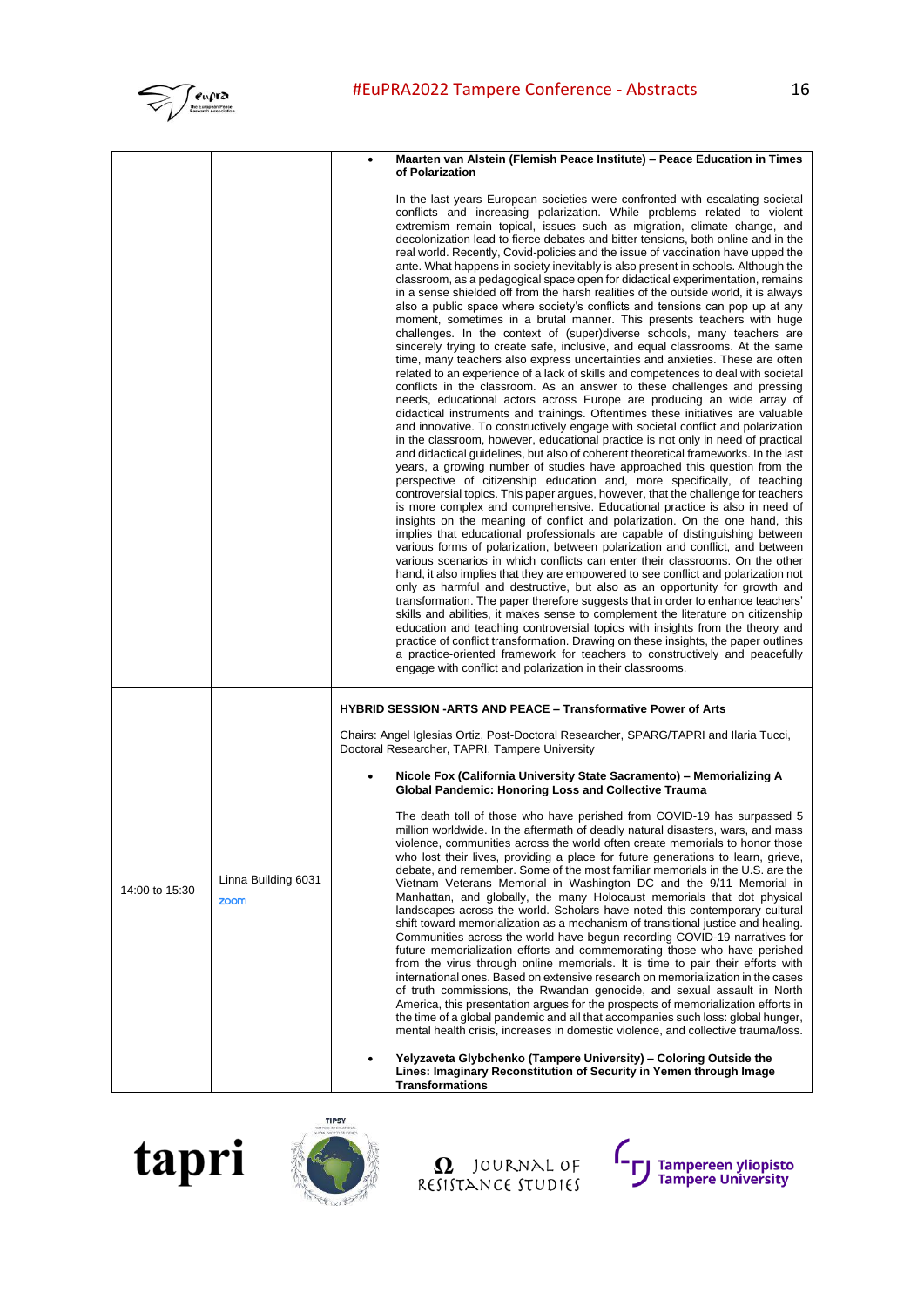

|                |                        | In the context of the 2020 power-sharing agreement in Yemen raising hopes for<br>an end to the conflict, this essay explores the possibility of peace and security<br>in the country through visual digital image-making. It analyzes the artistic<br>transformation of a series of photographs submitted by a Yemeni citizen to the<br>informal art-for-peace project Color Up Peace1 and turned into coloring pages<br>for further engagement and transformation2. Employing the utopia-informed<br>methodology of Imaginary Reconstitution of Security, the analysis explores<br>coloring pages as fields of opportunity to participate in peace work. Three<br>questions guide this exploration: 'what are visual images?', 'what do they do?'<br>and 'what is the normative basis of employing them?' - in relation to security as<br>part of sustaining quality peace. The essay seeks to emphasize the importance<br>of inclusive peace processes and arrangements, informed by everyday<br>experiences of (in)security of regular citizens and allowing for a wide range of<br>actors to participate. The included virtual exhibition of photos, coloring pages<br>and colored art further asks questions about participation, visuality and digitality<br>of images and invites readers to make art and make peace within the project.                                                                                                                                                                                                                                                                                                                                                                                                                                                                                                                                                                                                                                                                                                                                                                                                                          |
|----------------|------------------------|--------------------------------------------------------------------------------------------------------------------------------------------------------------------------------------------------------------------------------------------------------------------------------------------------------------------------------------------------------------------------------------------------------------------------------------------------------------------------------------------------------------------------------------------------------------------------------------------------------------------------------------------------------------------------------------------------------------------------------------------------------------------------------------------------------------------------------------------------------------------------------------------------------------------------------------------------------------------------------------------------------------------------------------------------------------------------------------------------------------------------------------------------------------------------------------------------------------------------------------------------------------------------------------------------------------------------------------------------------------------------------------------------------------------------------------------------------------------------------------------------------------------------------------------------------------------------------------------------------------------------------------------------------------------------------------------------------------------------------------------------------------------------------------------------------------------------------------------------------------------------------------------------------------------------------------------------------------------------------------------------------------------------------------------------------------------------------------------------------------------------------------------------------------------------|
|                |                        | Ilaria Tucci & Hanne Tjersland (TAPRI/EuPRA and University Jaume I)–<br>$\bullet$<br>The Body as Resource for Peace Facilitators - reflections                                                                                                                                                                                                                                                                                                                                                                                                                                                                                                                                                                                                                                                                                                                                                                                                                                                                                                                                                                                                                                                                                                                                                                                                                                                                                                                                                                                                                                                                                                                                                                                                                                                                                                                                                                                                                                                                                                                                                                                                                           |
|                |                        | Reflections This arts-based workshop introduces the holistic methods of<br>theatre and dance/movement for peace facilitators training. Through several<br>games and exercises participants will be engaged in the embodiment of<br>presence, active listening, and reciprocal trust. The goals of the workshop are:                                                                                                                                                                                                                                                                                                                                                                                                                                                                                                                                                                                                                                                                                                                                                                                                                                                                                                                                                                                                                                                                                                                                                                                                                                                                                                                                                                                                                                                                                                                                                                                                                                                                                                                                                                                                                                                      |
|                |                        | To introduce the connection between arts-based methods and<br>$\circ$                                                                                                                                                                                                                                                                                                                                                                                                                                                                                                                                                                                                                                                                                                                                                                                                                                                                                                                                                                                                                                                                                                                                                                                                                                                                                                                                                                                                                                                                                                                                                                                                                                                                                                                                                                                                                                                                                                                                                                                                                                                                                                    |
|                |                        | peace research and practice .                                                                                                                                                                                                                                                                                                                                                                                                                                                                                                                                                                                                                                                                                                                                                                                                                                                                                                                                                                                                                                                                                                                                                                                                                                                                                                                                                                                                                                                                                                                                                                                                                                                                                                                                                                                                                                                                                                                                                                                                                                                                                                                                            |
|                |                        | To confirm the existing knowledge of the body in the setting of<br>$\circ$                                                                                                                                                                                                                                                                                                                                                                                                                                                                                                                                                                                                                                                                                                                                                                                                                                                                                                                                                                                                                                                                                                                                                                                                                                                                                                                                                                                                                                                                                                                                                                                                                                                                                                                                                                                                                                                                                                                                                                                                                                                                                               |
|                |                        | peace research and practice. .                                                                                                                                                                                                                                                                                                                                                                                                                                                                                                                                                                                                                                                                                                                                                                                                                                                                                                                                                                                                                                                                                                                                                                                                                                                                                                                                                                                                                                                                                                                                                                                                                                                                                                                                                                                                                                                                                                                                                                                                                                                                                                                                           |
|                |                        | To highlight the body as a resource for peace facilitators $\cdot$<br>$\circ$                                                                                                                                                                                                                                                                                                                                                                                                                                                                                                                                                                                                                                                                                                                                                                                                                                                                                                                                                                                                                                                                                                                                                                                                                                                                                                                                                                                                                                                                                                                                                                                                                                                                                                                                                                                                                                                                                                                                                                                                                                                                                            |
|                |                        | To promote collaboration between scholars from different institution<br>$\circ$                                                                                                                                                                                                                                                                                                                                                                                                                                                                                                                                                                                                                                                                                                                                                                                                                                                                                                                                                                                                                                                                                                                                                                                                                                                                                                                                                                                                                                                                                                                                                                                                                                                                                                                                                                                                                                                                                                                                                                                                                                                                                          |
|                |                        | Chair: Vadim Romashov, Doctoral Researcher, TAPRI, Tampere University                                                                                                                                                                                                                                                                                                                                                                                                                                                                                                                                                                                                                                                                                                                                                                                                                                                                                                                                                                                                                                                                                                                                                                                                                                                                                                                                                                                                                                                                                                                                                                                                                                                                                                                                                                                                                                                                                                                                                                                                                                                                                                    |
|                |                        | Jack Shepherd (Mittuniversitet) – Exploring a unifying approach to peace<br>$\bullet$<br>through tourism: The Case of Abraham in Israel-Palestine                                                                                                                                                                                                                                                                                                                                                                                                                                                                                                                                                                                                                                                                                                                                                                                                                                                                                                                                                                                                                                                                                                                                                                                                                                                                                                                                                                                                                                                                                                                                                                                                                                                                                                                                                                                                                                                                                                                                                                                                                        |
| 14:00 to 15:30 | Linna Building<br>6032 | Tourism is routinely praised by global institutions, such as the UN and its<br>daughter institution, the UNWTO, as a force for peace. In Israel-Palestine,<br>tourism is routinely used by NGOs and social entrepreneurs as a vehicle for<br>challenging the intractable nature of the conflict. What is often not<br>acknowledged, however, is the contested nature of peace itself within such use<br>of tourism. In this presentation, I will explain work I have been conducting on a<br>tourism project in Palestine that has been a site of contestation for competing<br>visions of peace between tourists, funders, and Palestinians. The project in<br>question started life in 2004 as the Abraham's Path, a vision of a long-distance<br>hiking path running from Turkey to Palestine in the footsteps of the biblical<br>patriarch Abraham. The brainchild of Harvard professor and negotiator William<br>Ury, its focus was unashamedly on promoting peace in the Middle East<br>through tourism. Yet as other researchers have found, there was always<br>discomfort with this framing, and eventually the Palestinian section of the trail<br>branded itself as Masar Ibrahim al-Khalil (essentially, the Abraham's Path but<br>in Arabic). My recent fieldwork in Palestine showed that under this name, a<br>balance was being struck between tourists' desire for a unifying "happy<br>narrative" and the desire of Palestinians to distance themselves from a peace-<br>orientated framing that could be seen as acts of 'normalisation'. In 2020,<br>however, the trail changed name again, this time to the Palestinian Heritage<br>Trail, a total break with the name Abraham that became somewhat sullied with<br>the signing of the US-led Abraham Accords. This tourism project therefore<br>makes an interesting case study as to how different interpretations of tourism's<br>role in peacebuilding are negotiated by stakeholders in the path, project<br>financers, and tourists themselves, and how important it is to recognise the<br>potential and pitfalls of framing tourism projects under a peace umbrella in<br>contested spaces. |





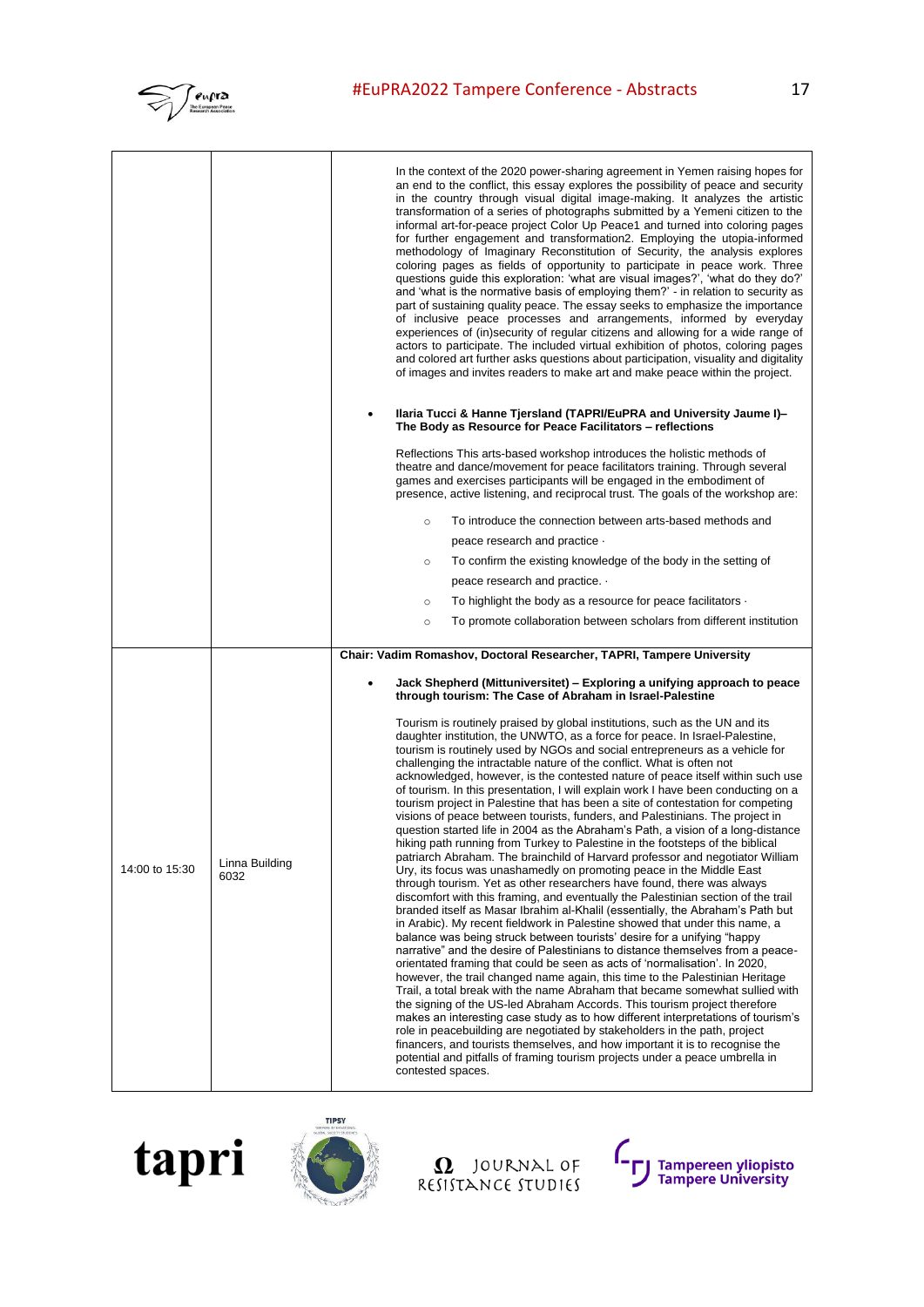

|                |                     | Stephanie Thiel (Christliches Jugenddorfwerk Deutschlands e.V. (CJD)) -<br>٠<br><b>Countering Right-Wing Violence and Group-Related Enmity: A Civil</b><br><b>Society Approach</b>                                                                                                                                                                                                                                                                                                                                                                                                                                                                                                                                                                                                                                                                                                                                                                                                                                                                                                                |
|----------------|---------------------|---------------------------------------------------------------------------------------------------------------------------------------------------------------------------------------------------------------------------------------------------------------------------------------------------------------------------------------------------------------------------------------------------------------------------------------------------------------------------------------------------------------------------------------------------------------------------------------------------------------------------------------------------------------------------------------------------------------------------------------------------------------------------------------------------------------------------------------------------------------------------------------------------------------------------------------------------------------------------------------------------------------------------------------------------------------------------------------------------|
|                |                     | Research on the topics of right-wing extremism and right-wing terrorism has<br>been struggling for years to define its object of study. The reason for this lies in<br>the approach to the field. Instead of conceptualising the topic in a social-<br>scientific manner, central assumptions have been adopted by security<br>agencies. This has contributed to a partial blindness to expressions of right-<br>wing attitudes. Right-wing extremism is not a definable phenomenon, but<br>rather a manifestation of group-based enmity. Group-based enmity, in turn,<br>reaches far into civil society. This social spread creates the breeding ground<br>for right-wing violence in the first place. For this reason, it is important to<br>develop a sociological, civil society understanding of the phenomenon in order<br>to rethink prevention and intervention based on this understanding. This<br>presentation will introduce the concept of group-based enmity, explain<br>connections with right-wing violence and present a prevention concept that<br>makes use of these findings. |
|                |                     | Sárka Kolmašová (Metropolitan University Prague) - "If not now, then<br>$\bullet$<br>when?" – R2P advocates and the crisis in Myanmar<br>The ongoing crisis in Myanmar demonstrated great advancement of<br>transnational advocacy networks, new campaigning techniques and platforms<br>of communication. The concepts of responsibility to protect (R2P) and atrocity<br>crime prevention brought together a wide range of individuals, who urged for an<br>international response to the crisis. And yet, the key political stakeholders,<br>including the permanent members of the UN Security Council or regional<br>organizations, such as ASEAN, have been indifferent to the calls. The paper will<br>focus on specific policies of the R2P advocates and their synergy, their high<br>degree of professionalism, and their creativity with regards to response<br>measures. At the same time, it will critically examine the limits of activist<br>campaigns in the context of UN politics and pinpoint the inability of R2P<br>proponents to mobilize political action.                 |
|                |                     |                                                                                                                                                                                                                                                                                                                                                                                                                                                                                                                                                                                                                                                                                                                                                                                                                                                                                                                                                                                                                                                                                                   |
|                |                     | PEACE AND TECHNOLOGY                                                                                                                                                                                                                                                                                                                                                                                                                                                                                                                                                                                                                                                                                                                                                                                                                                                                                                                                                                                                                                                                              |
|                |                     | Chair: Bram J. De Smet, Doctoral Researcher, TAPRI, Tampere University                                                                                                                                                                                                                                                                                                                                                                                                                                                                                                                                                                                                                                                                                                                                                                                                                                                                                                                                                                                                                            |
|                |                     | Maria Mekri (SaferGlobe) – Digital Peacemaking and Innovation: AI, Data<br>and Beyond                                                                                                                                                                                                                                                                                                                                                                                                                                                                                                                                                                                                                                                                                                                                                                                                                                                                                                                                                                                                             |
| 15:45 to 17:15 | Linna Building 5026 | Increasing digitalisation creates opportunities and challenges for peacemaking.<br>Opportunities revolve around increased possibilities for inclusion, analysis and<br>adaptability and increasing understanding of potential for contextualisation and<br>user-specificity. New challenges can be seen not only in use of the digital space<br>to incite violence (e.g. hate speech on social media) but also in the creation of<br>mechanisms that can create structural inequality, and in indirect strengthening<br>of exclusion through lack of consideration for the digital divide. This paper<br>explores the current state of play within peace technologies and digital peace-<br>making, and explores the most interesting current opportunities as well as the<br>largest obstacles.                                                                                                                                                                                                                                                                                                  |
|                |                     | Yelyzaveta (Lisa) Glybchenko (Tampere University) – Virtual Peacetech:<br>$\bullet$<br>Designing VR Pieces as Tools for Grassroots Peacework                                                                                                                                                                                                                                                                                                                                                                                                                                                                                                                                                                                                                                                                                                                                                                                                                                                                                                                                                      |





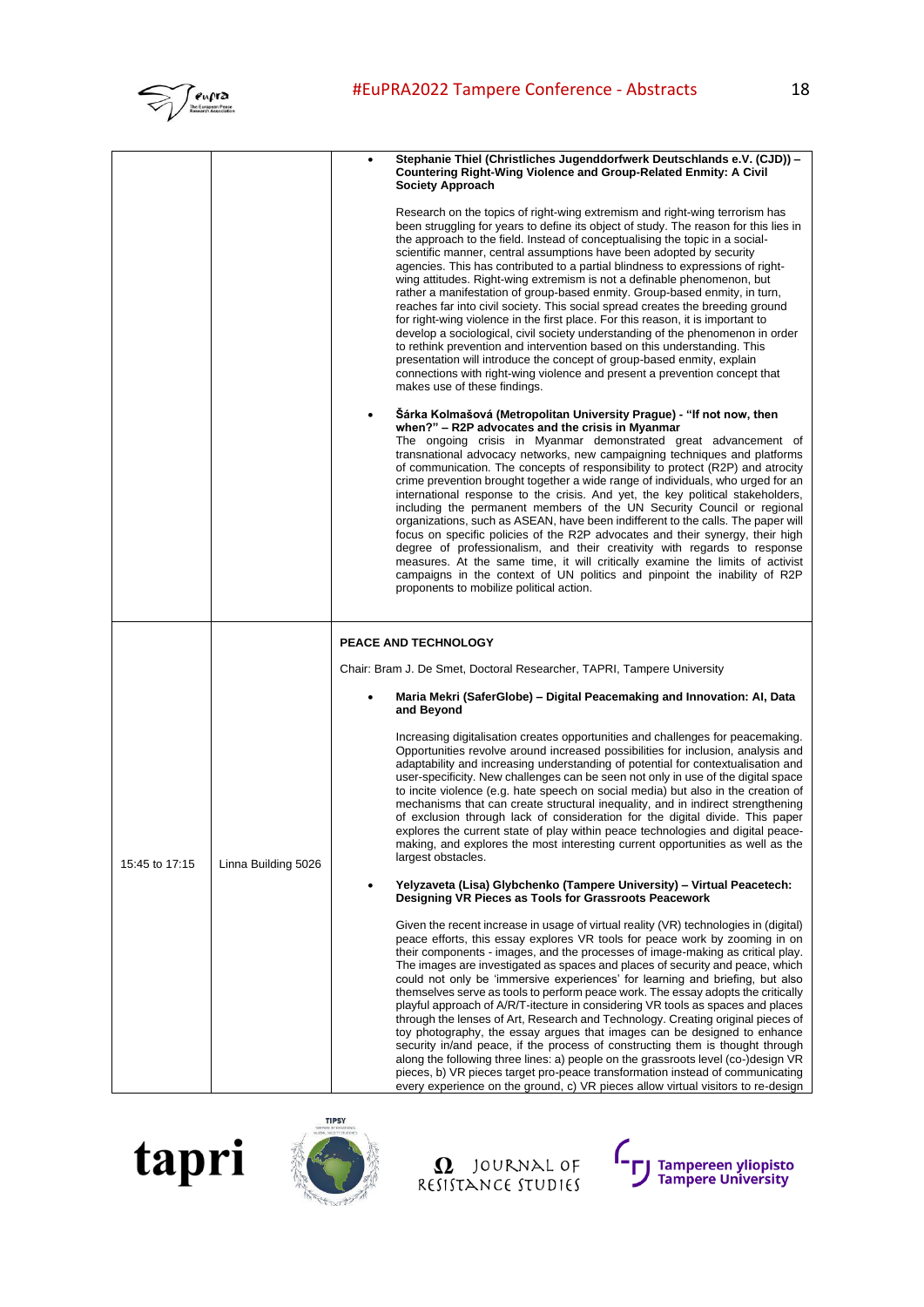

|                |                     | virtual environments by interacting with selected single images as spaces/places<br>of security/peace. A VR environment1 and a short animated movie, developed<br>by the author to complement critique and recommendations of the essay, invite<br>digital visitors to explore the essay's ideas and potentially become peace<br>workers through virtual interaction and image-transformation.                                                                                                                                                                                                                                                                                                                                                                                                                                                                                                                                                                                                                                                                                                                                                                                                                                                                                                                                                                                                                                                                                                                                                                                                                                                                                                                                                                                                                                                                                                                                                                                                                                                                                                                                                                                                                                                                                                                                                                                                                                                  |
|----------------|---------------------|-------------------------------------------------------------------------------------------------------------------------------------------------------------------------------------------------------------------------------------------------------------------------------------------------------------------------------------------------------------------------------------------------------------------------------------------------------------------------------------------------------------------------------------------------------------------------------------------------------------------------------------------------------------------------------------------------------------------------------------------------------------------------------------------------------------------------------------------------------------------------------------------------------------------------------------------------------------------------------------------------------------------------------------------------------------------------------------------------------------------------------------------------------------------------------------------------------------------------------------------------------------------------------------------------------------------------------------------------------------------------------------------------------------------------------------------------------------------------------------------------------------------------------------------------------------------------------------------------------------------------------------------------------------------------------------------------------------------------------------------------------------------------------------------------------------------------------------------------------------------------------------------------------------------------------------------------------------------------------------------------------------------------------------------------------------------------------------------------------------------------------------------------------------------------------------------------------------------------------------------------------------------------------------------------------------------------------------------------------------------------------------------------------------------------------------------------|
|                |                     | <b>MOBILITY, SECURITY AND BORDERS - Global Institutional Responses</b>                                                                                                                                                                                                                                                                                                                                                                                                                                                                                                                                                                                                                                                                                                                                                                                                                                                                                                                                                                                                                                                                                                                                                                                                                                                                                                                                                                                                                                                                                                                                                                                                                                                                                                                                                                                                                                                                                                                                                                                                                                                                                                                                                                                                                                                                                                                                                                          |
| 15:45 to 17:15 |                     | Chair: Nils Vidar Vambheim, Associate Professor, University of Tromso                                                                                                                                                                                                                                                                                                                                                                                                                                                                                                                                                                                                                                                                                                                                                                                                                                                                                                                                                                                                                                                                                                                                                                                                                                                                                                                                                                                                                                                                                                                                                                                                                                                                                                                                                                                                                                                                                                                                                                                                                                                                                                                                                                                                                                                                                                                                                                           |
|                |                     | Lena Merkle (Otto-von-Guericke University Magdeburg) – Cross-border<br><b>Cosmopolitanism in Times of Conflict</b>                                                                                                                                                                                                                                                                                                                                                                                                                                                                                                                                                                                                                                                                                                                                                                                                                                                                                                                                                                                                                                                                                                                                                                                                                                                                                                                                                                                                                                                                                                                                                                                                                                                                                                                                                                                                                                                                                                                                                                                                                                                                                                                                                                                                                                                                                                                              |
|                | Linna Building 5027 | In both secessionist and international conflicts, geographical borders become<br>physical manifestations of conflict lines. Border regions, already localities of<br>special conditions due to their close proximity with the border often feel<br>immediate impact of changing political contexts, be it when towns who lived from<br>border trade turn into ghost towns, when borders close, or when tensions<br>surrounding nationality and/or ethnicities are heightened and it suddenly matters<br>on which side of a border post one lives. The border itself is often part of the<br>conflict and its demarcations are supposedly defended against the other.<br>At the same time conflicts involving borders tend to also produce cross-border<br>sentiments of solidarity, empathy and hope. While politics might define the<br>person on the other side of the border as the enemy this is not necessarily true<br>for those, living close to the border and interacting in everyday contexts. There,<br>tensions are often met with communication and mind-sets of openness and<br>appreciation of humans as such.<br>In my paper I therefore look at local initiatives in urban border regions that<br>contrast the ongoing conflict through a cosmopolitan mindset in which those on<br>the other side are considered to be an equal in their shared humanity. Instead<br>of antagonizing the other, they put forward cooperation and solidarity in the<br>hopes of building a shared future. The concrete examples are the divided cities<br>of Nicosia and Belfast where local initiatives find ways to deal with the very<br>different levels of division in both cities.<br>The paper is a mainly empirical paper following a methodology of remote<br>ethnographic research in the tradition of global anthropology which situates<br>individual cases in the context of global power struggles. It takes a decidedly<br>postcolonial standpoint and analyses the empirical findings in the light of North-<br>South-borders and neo-colonial hegemonies. The aim of the paper is to shed a<br>light on vernacular cosmopolitanisms as practical perspectives on how to deal<br>with borders in and beyond conflict. This understanding will then be interpreted<br>in the broader context of cosmopolitan postcolonial theory and its implications<br>for dealing with state borders and their inherent structural violence. |
|                |                     | Ville Savoranta (CMC Finland) – Whose security does the Common<br>$\bullet$<br><b>Security and Defence Policy support?</b>                                                                                                                                                                                                                                                                                                                                                                                                                                                                                                                                                                                                                                                                                                                                                                                                                                                                                                                                                                                                                                                                                                                                                                                                                                                                                                                                                                                                                                                                                                                                                                                                                                                                                                                                                                                                                                                                                                                                                                                                                                                                                                                                                                                                                                                                                                                      |
|                |                     | At the onset of its shared foreign policy, the European Union as an institution<br>and as a block of countries with supposedly common values claimed the mantle<br>of a diffuser of democratic norms through conflict prevention and crisis<br>management, echoed in Javier Solana's' call for the EU to become a "force for<br>good". The EU was to be a promoter of human rights, solidarity, justice and<br>peace in the world. However, after over 20 years of CSDP missions and<br>operations, particularly after the Lisbon treaty, the EU CSDP mindset has gained<br>a more realist tone. The pursuit of security at home seems to have surpassed<br>the goal of building democracy, peace and human rights abroad. The focus of<br>EU CSDP operations and missions has shifted to stability-building, that aims to<br>avoid instability spilling over to the EU. A more state-centric approach has<br>overshadowed human security in CSDP missions and operations, while civil<br>society coordination is not structured and mostly informal. As indicated by the<br>June 2020 European Council Conclusions on Security and Defence and the<br>ongoing process of creating the EU Strategic Compass, external security now<br>stands as a means of achieving security inside the Union. At the same time, EU<br>CSDP tools - designed primarily to add to external security - have increasingly<br>overlapping functions with internal policy measures, such as those related to<br>immigration, terrorism, border management and organized crime. Whose<br>democracy, security or resilience is being built through the EU CSDP in the<br>2020s? This paper investigates the said question through 14 interviews<br>conducted with EU and member state officials as well as NGO representatives.                                                                                                                                                                                                                                                                                                                                                                                                                                                                                                                                                                                                                                       |





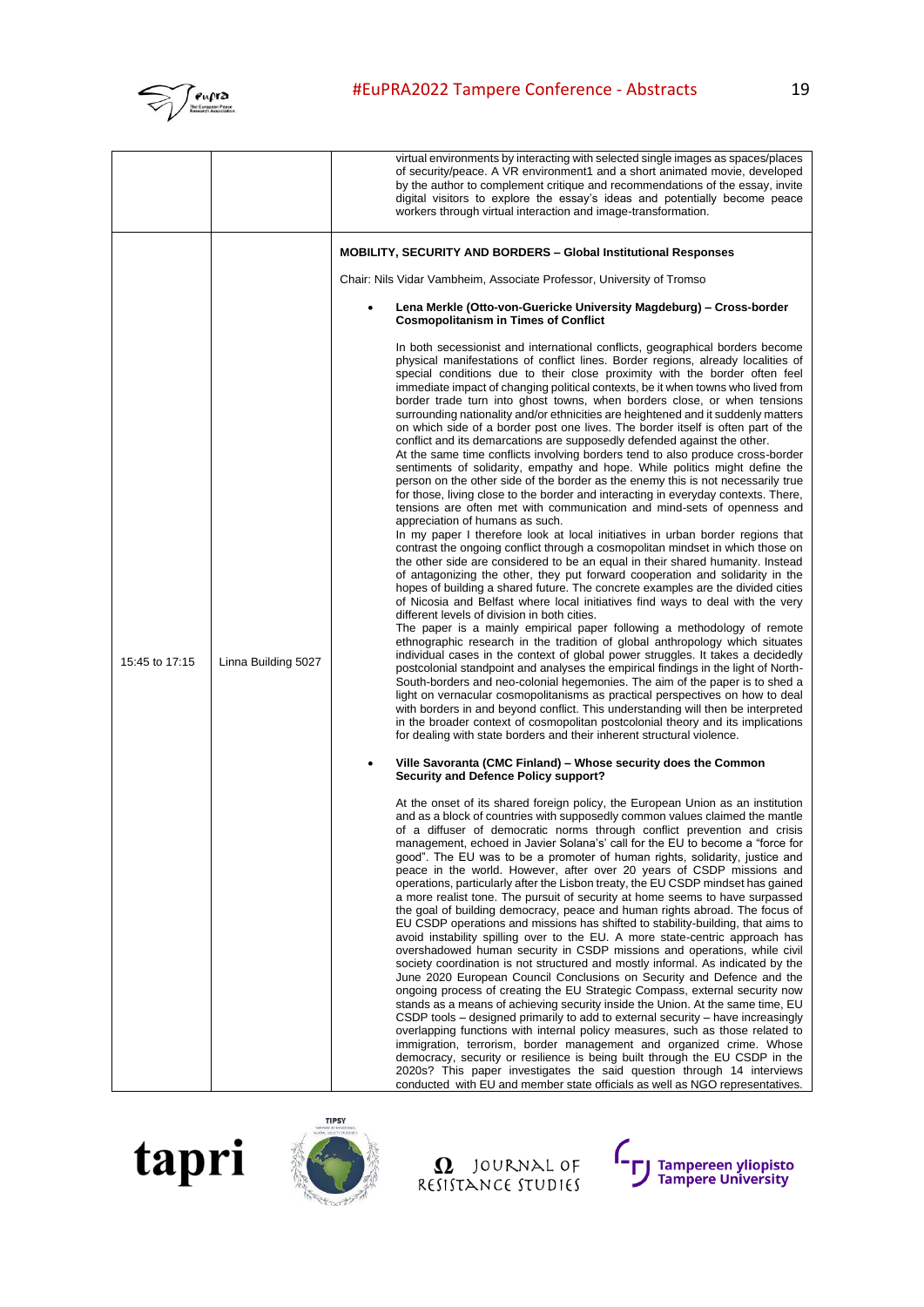

|                |                     | The paper builds a picture of how the tangled decision-making of EU CSDP<br>leads to uneven consideration for different security interests and local<br>participation.                                                                                                                                                                                                                                                                                                                                                                                                                                                                                                                                                                                                                                                                                                                                                                                                                                                                                                                                                                                                                                                                                                                                                                                                                                                                                                                                                                                                                                                                                                                                                                                                                                                                                                                                                                                                                                                                                                                                                                                                                                                                                                                                                                                                                                                                                                                                                                                                                                                                                                                                                                                                                                                                                                                                                                                                                                                                          |
|----------------|---------------------|-------------------------------------------------------------------------------------------------------------------------------------------------------------------------------------------------------------------------------------------------------------------------------------------------------------------------------------------------------------------------------------------------------------------------------------------------------------------------------------------------------------------------------------------------------------------------------------------------------------------------------------------------------------------------------------------------------------------------------------------------------------------------------------------------------------------------------------------------------------------------------------------------------------------------------------------------------------------------------------------------------------------------------------------------------------------------------------------------------------------------------------------------------------------------------------------------------------------------------------------------------------------------------------------------------------------------------------------------------------------------------------------------------------------------------------------------------------------------------------------------------------------------------------------------------------------------------------------------------------------------------------------------------------------------------------------------------------------------------------------------------------------------------------------------------------------------------------------------------------------------------------------------------------------------------------------------------------------------------------------------------------------------------------------------------------------------------------------------------------------------------------------------------------------------------------------------------------------------------------------------------------------------------------------------------------------------------------------------------------------------------------------------------------------------------------------------------------------------------------------------------------------------------------------------------------------------------------------------------------------------------------------------------------------------------------------------------------------------------------------------------------------------------------------------------------------------------------------------------------------------------------------------------------------------------------------------------------------------------------------------------------------------------------------------|
| 15:45 to 17:15 | Linna Building 6017 | <b>FEMINIST PEACE RESEARCH - Intersectionality and Peace</b><br>Chair: Daniela Irrera, Associate Professor, University of Catania<br>Tiina Vaittinen (Tampere University) – The unspoken yet prevalent<br>leakages in spaces of exception: Incontinence care in humanitarian<br>emergencies<br>While 400 million people in the world live with urinary leakages, the common<br>health problem of incontinence remains inadequately attended in all societies<br>across the world. Among populations affected by humanitarian emergencies, the<br>prevalence of incontinence is likely to be higher than average, due to poor<br>nutrition, traumas, comorbidities, and lack of adequate sanitation. Yet, due to a<br>whole range of taboos, this question of safe and adequate sanitation tends to be<br>silenced in literatures of humanitarian emergencies. In this presentation, I review<br>what is known about incontinence care in humanitarian contexts. Situated in the<br>intersections of feminist peace research and global health, the presentation<br>draws attention to margins and silences in discussions of humanitarian<br>protection. The presentation is based on a desk study and key informant<br>interviews conducted in the Pad Project (www.padproject.online), which seeks<br>to develop holistically sustainable continence care globally and locally.<br>Berg Elin (Swedish Defence University) - From Silence to Pride: Re-<br>imaginations of Gender and Sexuality in the Swedish Armed Forces<br>Feminist peace researchers have long critiqued the harmful stereotypes of<br>women and LGBTQI individuals that underpin military organizations, traditionally<br>manifested through misogyny and homophobia. In large parts of the world,<br>women and LGBTQI persons face exclusion from military institutions but some<br>militaries have shown a greater willingness to embrace their inclusion. The<br>Swedish Armed Forces (SAF) stand out in this regard, regularly publishing<br>media campaigns that suggest not only their protection of LGBTQI and women's<br>rights, but also their status as a "queer" and gender equal force. Presenting<br>ethnographic observations from a training session on gender and discrimination<br>organized by SAF, I investigate whether binaries of gender and sexuality can be<br>hybridized in militaries. Informed by queer theory, I illustrate how the adoption<br>of a "progressive gender agenda" and gender mainstreaming may reconfigure<br>values attached to notions of femininity/masculinity in armed forces, and as such<br>transform gender relations within and beyond the military. Yet, I argue that<br>military institutions cannot structurally account for a fluidity of gender, as the<br>gender binary is a primary source of authority. I therefore suggest that LGBTQI<br>inclusion coupled with re-imaginations of gender contribute to new "softer"<br>masculinities that sustain military authority, ultimately re-gendering and not de- |
|                |                     | gendering gender myths in SAF.<br>Carrie Reiling & Leena Vastapuu (Washington College and Swedish<br>Defence University) – Intersectionality in Feminist Peace Research: One                                                                                                                                                                                                                                                                                                                                                                                                                                                                                                                                                                                                                                                                                                                                                                                                                                                                                                                                                                                                                                                                                                                                                                                                                                                                                                                                                                                                                                                                                                                                                                                                                                                                                                                                                                                                                                                                                                                                                                                                                                                                                                                                                                                                                                                                                                                                                                                                                                                                                                                                                                                                                                                                                                                                                                                                                                                                    |
|                |                     |                                                                                                                                                                                                                                                                                                                                                                                                                                                                                                                                                                                                                                                                                                                                                                                                                                                                                                                                                                                                                                                                                                                                                                                                                                                                                                                                                                                                                                                                                                                                                                                                                                                                                                                                                                                                                                                                                                                                                                                                                                                                                                                                                                                                                                                                                                                                                                                                                                                                                                                                                                                                                                                                                                                                                                                                                                                                                                                                                                                                                                                 |





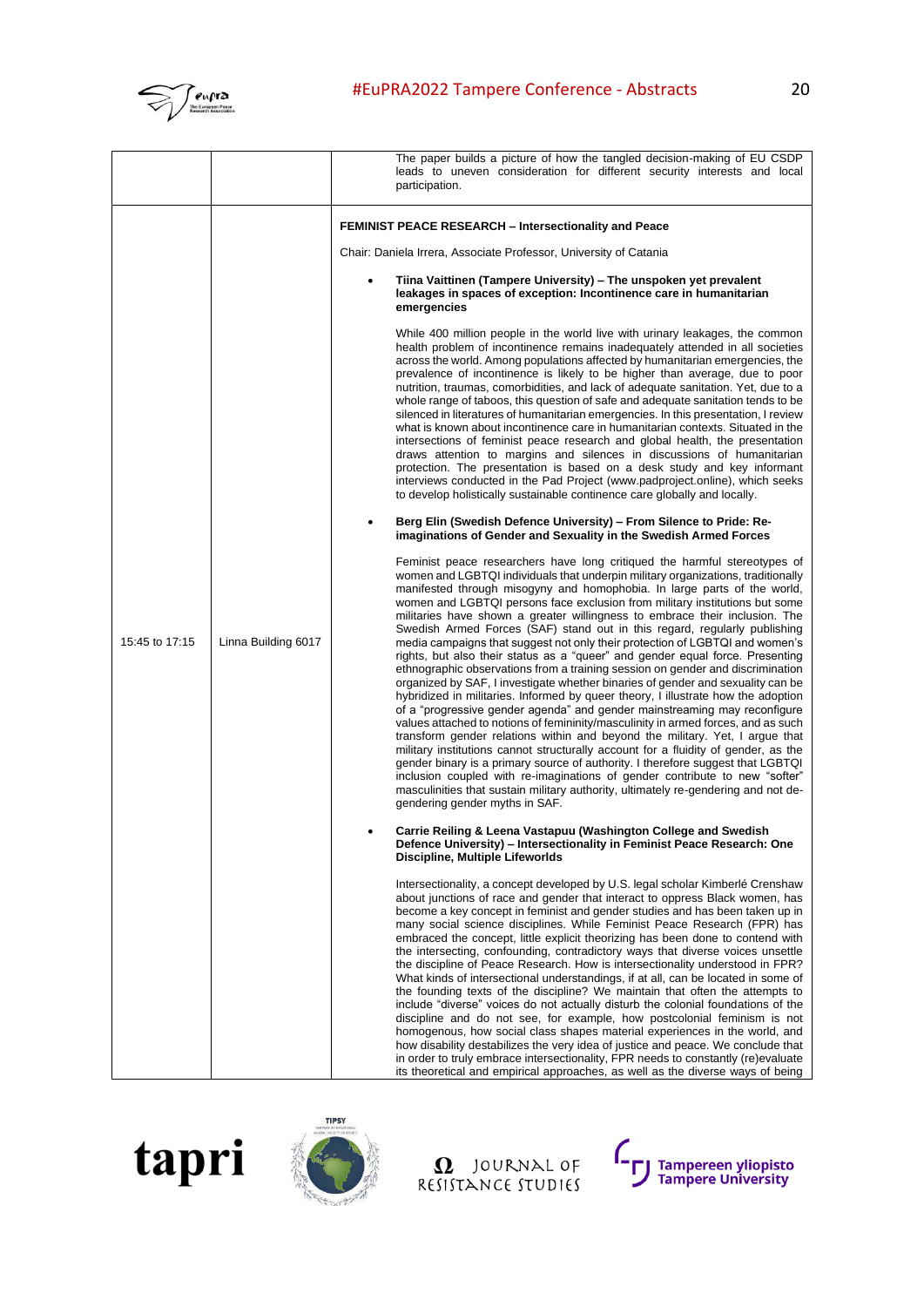

|                |                             | and knowing-ontology and epistemology-thus incorporating and presenting<br>multiple lifeworlds.                                                                                                                                                                                                                                                                                                                                                                                                                                                                                                                                                                                                                                                                                                                                                                                                                                                                                                                                                                                                                                                                                                                                                                                                                                                                                                                                                                                                                                                                                                                                                                                                                                                                                                                                                                                                                                                                                                             |
|----------------|-----------------------------|-------------------------------------------------------------------------------------------------------------------------------------------------------------------------------------------------------------------------------------------------------------------------------------------------------------------------------------------------------------------------------------------------------------------------------------------------------------------------------------------------------------------------------------------------------------------------------------------------------------------------------------------------------------------------------------------------------------------------------------------------------------------------------------------------------------------------------------------------------------------------------------------------------------------------------------------------------------------------------------------------------------------------------------------------------------------------------------------------------------------------------------------------------------------------------------------------------------------------------------------------------------------------------------------------------------------------------------------------------------------------------------------------------------------------------------------------------------------------------------------------------------------------------------------------------------------------------------------------------------------------------------------------------------------------------------------------------------------------------------------------------------------------------------------------------------------------------------------------------------------------------------------------------------------------------------------------------------------------------------------------------------|
|                |                             | <b>HYBRID SESSION – PEACE PERSPECTIVES</b>                                                                                                                                                                                                                                                                                                                                                                                                                                                                                                                                                                                                                                                                                                                                                                                                                                                                                                                                                                                                                                                                                                                                                                                                                                                                                                                                                                                                                                                                                                                                                                                                                                                                                                                                                                                                                                                                                                                                                                  |
| 15:45 to 17:15 |                             | Chairs: Angel Iglesias Ortiz, Post-Doctoral Researcher, SPARG/TAPRI and Ebru Sevik,<br>Doctoral Researcher, TAPRI, Tampere University                                                                                                                                                                                                                                                                                                                                                                                                                                                                                                                                                                                                                                                                                                                                                                                                                                                                                                                                                                                                                                                                                                                                                                                                                                                                                                                                                                                                                                                                                                                                                                                                                                                                                                                                                                                                                                                                       |
|                |                             | Victor Nascimento-Miyano (Tampere University) – Ranking on the wall,<br>$\bullet$<br>which university is the best of all? Global South universities'<br>domestication of higher education rankings                                                                                                                                                                                                                                                                                                                                                                                                                                                                                                                                                                                                                                                                                                                                                                                                                                                                                                                                                                                                                                                                                                                                                                                                                                                                                                                                                                                                                                                                                                                                                                                                                                                                                                                                                                                                          |
|                |                             | Thesis title: Ranking on the wall, which university is the best of all? Global South<br>universities' domestication of higher education rankings<br>Research areas: higher education, globalization, governance, competition,<br>mediatization                                                                                                                                                                                                                                                                                                                                                                                                                                                                                                                                                                                                                                                                                                                                                                                                                                                                                                                                                                                                                                                                                                                                                                                                                                                                                                                                                                                                                                                                                                                                                                                                                                                                                                                                                              |
|                |                             | Theoretical background: domestication, glocalization Methodology: rhetorical<br>analysis, epistemic governance (social constructivism)<br>Object of study: press office news (media) Current state: working on findings,<br>discussion, and conclusion Interests: higher education, globalization, Latin<br>America, competition, coloniality, homogenization                                                                                                                                                                                                                                                                                                                                                                                                                                                                                                                                                                                                                                                                                                                                                                                                                                                                                                                                                                                                                                                                                                                                                                                                                                                                                                                                                                                                                                                                                                                                                                                                                                               |
|                | Linna Building 6031<br>zoom | Ana Maria Tarazona Galvis (Tampere University) – The co-existence of<br>$\bullet$<br>peace and violence as part of the everyday in Cauca, Colombia:<br>Dynamics of peace promoted by local agents after the peace agreement<br>of 2016                                                                                                                                                                                                                                                                                                                                                                                                                                                                                                                                                                                                                                                                                                                                                                                                                                                                                                                                                                                                                                                                                                                                                                                                                                                                                                                                                                                                                                                                                                                                                                                                                                                                                                                                                                      |
|                |                             | In 2016 the National Government of Colombia and the FARC guerrillas signed<br>a peace agreement to put end to the armed conflict and build a stable and lasting<br>peace. More than four years of dialogue it took the parties in negotiation to agree<br>on essential points to address the structural causes of the armed conflict. A<br>significant part of Colombians including victims supported the peace agreement<br>and looked at it with hope the dream of a Colombia finally in peace. However,<br>there were not many changes in some remote areas where the dynamics of<br>conflict are part of the everyday and where, unfortunately, civilians are assuming<br>the consequences of a conflict that they never decided to fight. In the midst of<br>this normalized violence in the territories, communities do not give up their wish<br>of a more peaceful country with guarantees of living, and instead, they are still<br>encouraging peace and post-conflict dynamics even though their agency could<br>cost their lives in the context of a country like Colombia where mentioning the<br>word "peace" is risky.<br>In this scenario, the aim of this research project is to analyze the co-existence<br>of dynamics of peace and violence in conflict-affected communities in Colombia<br>as part of their everyday. For this purpose, I have seen in the Structural Violence<br>and Everyday Peace approaches, suitable analytic tools to study this<br>phenomenon in Colombia where the violence is perceived in these communities<br>not just as the absence of peace but also as the lack of human rights and<br>unattended basic needs that they have to deal with as part of their everyday.<br>Through a series of interviews, the participants expressed their perspectives and<br>experiences demonstrating that communities are still claiming peace with the<br>bullets sounding in the background.<br>Karoliina Lehtola (Tampere University) – That One Case I Will Never |
|                |                             | Forget: Refugee Law Project in Tackling Conflict-related Sexual Violence<br><b>Against Men in Uganda</b>                                                                                                                                                                                                                                                                                                                                                                                                                                                                                                                                                                                                                                                                                                                                                                                                                                                                                                                                                                                                                                                                                                                                                                                                                                                                                                                                                                                                                                                                                                                                                                                                                                                                                                                                                                                                                                                                                                    |
|                |                             | Sexual violence against men in conflicts is a more common phenomenon than<br>has earlier been acknowledged, yet it is a widely unspoken issue due to the<br>victimization and social stigmatization of male survivors. Based on recent<br>statistics, there are over 1 million male survivors in the Eastern region of DRC.<br>some of them living as refugees in Uganda. Moreover, sexual violence against<br>civilians, including men, was widespread in Northern Uganda during the war<br>between the rebel group Lord Resistance Army and the Ugandan government<br>that ended in 2006. In Uganda, there are a handful of organizations that support<br>men who have experienced sexual violence in conflicts. One of these<br>organizations is Refugee Law Project (RLP). Since 1999, the human rights<br>organization has documented different forms of sexual violence male refugees,<br>and displaced persons have experienced in war-affected situations. The                                                                                                                                                                                                                                                                                                                                                                                                                                                                                                                                                                                                                                                                                                                                                                                                                                                                                                                                                                                                                                      |





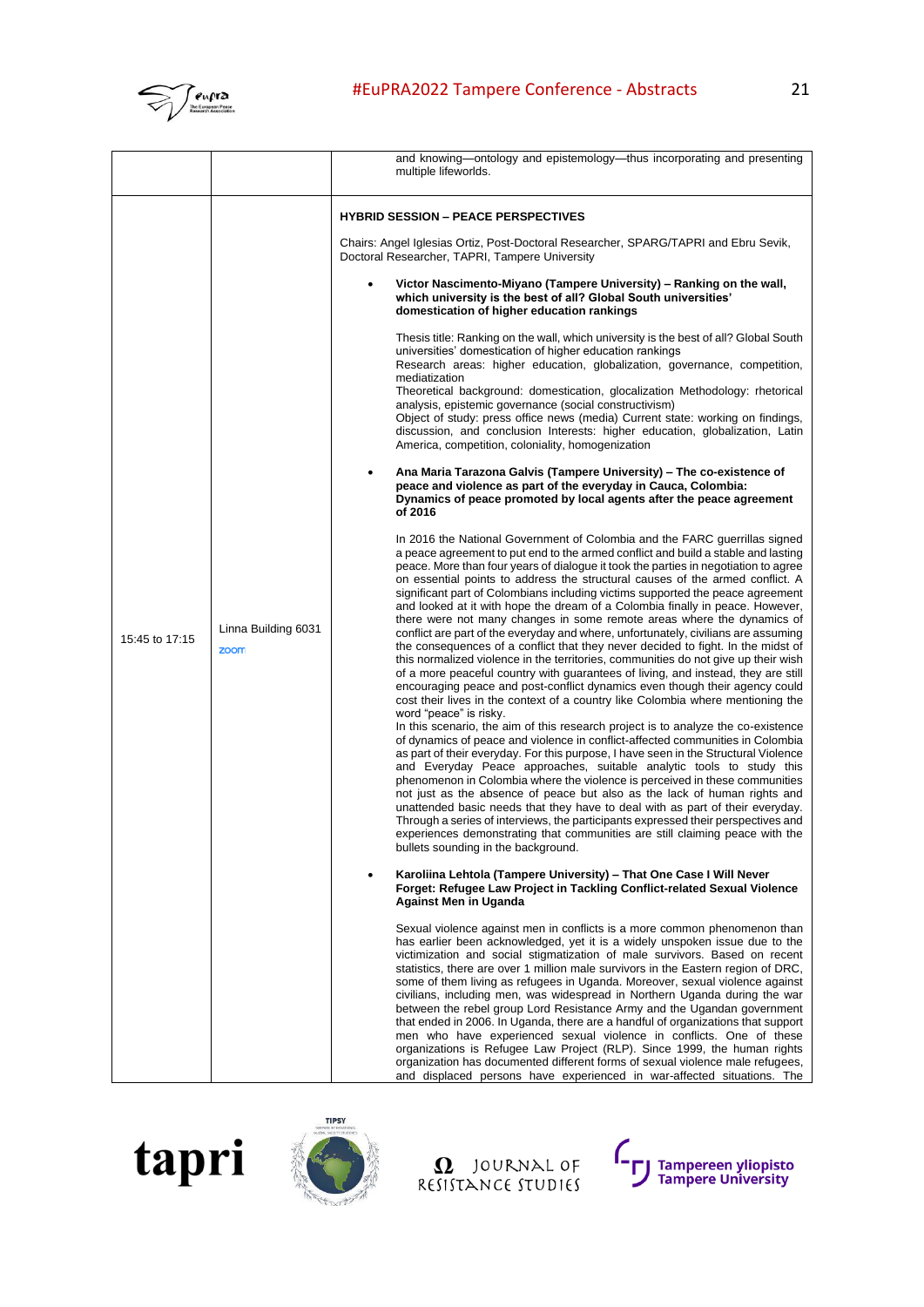

|                |                             | organization provides counseling sessions for survivors of sexual violence and<br>facilitates training sessions for humanitarians, health workers, and police officers<br>to recognize sexual violence against men. However, little attention has been<br>paid to the staff members of RLP and other organizations regarding their role<br>and educational training in ensuring the support for male survivors. Moreover,<br>the homophobia, colonial legacy, and the ideas of masculinity are<br>interconnected with the stigma around mental health that preclude male<br>survivors from seeking help in the Ugandan society. In addition, these barriers<br>hinder the possibilities for the staff to get access to psychosocial support and<br>deal with the heaviness of the work.                                                                                                                                                                                                                                                                                                                                                                                                                                                                                                                                                                                                                                                                                                                                                                                                                                                                                                                                                                                                                                                                                                                                                                                                                                                                                                                                                                                                                                                                                             |
|----------------|-----------------------------|-------------------------------------------------------------------------------------------------------------------------------------------------------------------------------------------------------------------------------------------------------------------------------------------------------------------------------------------------------------------------------------------------------------------------------------------------------------------------------------------------------------------------------------------------------------------------------------------------------------------------------------------------------------------------------------------------------------------------------------------------------------------------------------------------------------------------------------------------------------------------------------------------------------------------------------------------------------------------------------------------------------------------------------------------------------------------------------------------------------------------------------------------------------------------------------------------------------------------------------------------------------------------------------------------------------------------------------------------------------------------------------------------------------------------------------------------------------------------------------------------------------------------------------------------------------------------------------------------------------------------------------------------------------------------------------------------------------------------------------------------------------------------------------------------------------------------------------------------------------------------------------------------------------------------------------------------------------------------------------------------------------------------------------------------------------------------------------------------------------------------------------------------------------------------------------------------------------------------------------------------------------------------------------|
|                |                             | Anton Stalchenko (Tampere University) – The Use of Geopolitical tools to<br>achieve geoeconomic means: Case study Russia-Ukraine Interactions in<br>January 2022                                                                                                                                                                                                                                                                                                                                                                                                                                                                                                                                                                                                                                                                                                                                                                                                                                                                                                                                                                                                                                                                                                                                                                                                                                                                                                                                                                                                                                                                                                                                                                                                                                                                                                                                                                                                                                                                                                                                                                                                                                                                                                                    |
|                |                             | Prior to the February 24 invasion of Ukraine, in January 2022, Russian<br>Federation began to pool forces to Ukrainian borders claiming regular military<br>training. This had created a sense of panic among the international investors<br>and as a result exposed Ukraine's economy to high rates of inflation. This raised<br>an interest to investigate ways how states through non-violent geopolitical<br>projection of military power affect geoeconomics of their neighbors. In my thesis,<br>I aim to develop the typology of different schools of geoeconomics and<br>geopolitics, whereas one school argues that these two phenomena are mutually<br>exclusive while the other claims that these are complementary. In my paper, I<br>intend to use complementary angle of the argument to explore this particular<br>case. In my methodology, I conduct a literature review of geopolitics,<br>geoeconomics, and hybrid warfare phenomena. Second, I explore the history of<br>the 20th century's offensive operation tactics and what preceded them, in order,<br>to understand the mechanics in detail. Third, I develop a timeline between<br>December 2021 and February 2022 by assessing media and government<br>reports from Ukraine, Russia, and the US.                                                                                                                                                                                                                                                                                                                                                                                                                                                                                                                                                                                                                                                                                                                                                                                                                                                                                                                                                                                                        |
|                |                             | Nina Kolarzik and Eva Holzinger (Tampere University) – People's<br><b>Experiences of Climate Change and Changing Climates throughout</b><br><b>Europe</b>                                                                                                                                                                                                                                                                                                                                                                                                                                                                                                                                                                                                                                                                                                                                                                                                                                                                                                                                                                                                                                                                                                                                                                                                                                                                                                                                                                                                                                                                                                                                                                                                                                                                                                                                                                                                                                                                                                                                                                                                                                                                                                                           |
|                |                             | I would like to present a larger research project that I am part of: the Climate<br>Walk, which is a combined research, education and media-art project by "the<br>Wanderers of Changing Worlds", a group of students at different levels and from<br>different academic backgrounds. Starting from the 5th of June 2022, we are<br>walking across Europe to understand regional experiences of Climate Change.<br>This is accompanied by a research project, which I would present at Peace<br>Perspectives. The following question best summarises our research interest:<br>"How do people experience Climate Change and Changing Climates throughout<br>Europe?" We aim to understand how people experience Climate Change and all<br>its biophysical and sociocultural repercussions. It is these locally-specific<br>manifestations of Climate Change which we refer to as "Changing Climates". For<br>peace and conflict studies, this is particularly interesting due to the<br>environmental conflicts we research as well as the perspectives of political<br>ecology or environmental peacebuilding, which can be useful tools to make<br>sense of the issues that we encounter during our journey. Through a unique and<br>interdisciplinary approach of walking, listening and (re-)telling we aim to<br>understand, explain and connect the experiences and practices of local actors<br>from across Europe. This research process will be circular, challenge-led and<br>integrative of both quantitative and qualitative data collection, analysis and<br>theory building. The combination enables a deeper understanding of the<br>complex realities of the biophysical processes of Climate Change and to fully<br>comprehend the strategies of individuals, local communities and national and<br>international organisations to overcome them. With that, our research project<br>aims to generate impact by collecting novel data testifying to the urgency of<br>Climate Change and Changing Climates. Not only will this data provide us with<br>the answers critical to our thinking, but by making it public access we hope to<br>other<br>researchers<br>do<br>the<br>encourage<br>to<br>same.<br>(see<br>also:<br>https://www.climatewalk.eu/what-we-do) |
| 15:45 to 17:15 | Linna Building 6042<br>zoom | <b>ONLINE SESSION 5 - Citizenships across the borders</b><br>Chair: Stephanie Thiel, Doctoral Researcher, University of Konstanz                                                                                                                                                                                                                                                                                                                                                                                                                                                                                                                                                                                                                                                                                                                                                                                                                                                                                                                                                                                                                                                                                                                                                                                                                                                                                                                                                                                                                                                                                                                                                                                                                                                                                                                                                                                                                                                                                                                                                                                                                                                                                                                                                    |





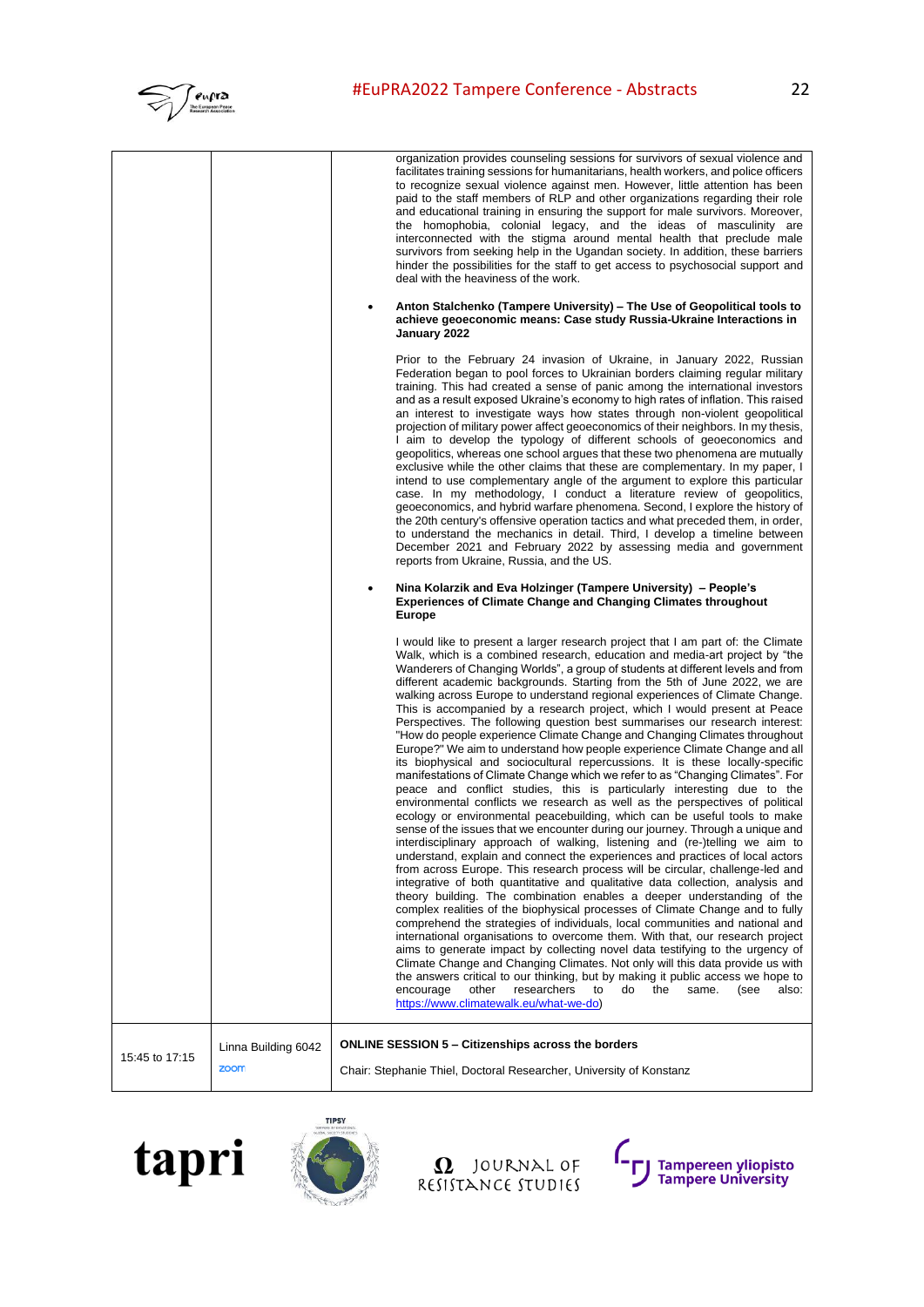

|  | ٠ | Saila Heinikoski (Finnish Institute of International Affairs) – Pandemic<br>responses in the North: How did Nordic countries approach European<br>rules and recommendations in the Covid-19 crisis?                                                                                                                                                                                                                                                                                                                                                                                                                                                                                                                                                                                                                                                                                                                                                                                                                                                                                                                                                                                                                                                                                                                                                                                                                                                                                                                                                                                                                                                                                                                                                                                                                                                                                                                                                                                                                                                                                                                                                                                                                                       |
|--|---|-------------------------------------------------------------------------------------------------------------------------------------------------------------------------------------------------------------------------------------------------------------------------------------------------------------------------------------------------------------------------------------------------------------------------------------------------------------------------------------------------------------------------------------------------------------------------------------------------------------------------------------------------------------------------------------------------------------------------------------------------------------------------------------------------------------------------------------------------------------------------------------------------------------------------------------------------------------------------------------------------------------------------------------------------------------------------------------------------------------------------------------------------------------------------------------------------------------------------------------------------------------------------------------------------------------------------------------------------------------------------------------------------------------------------------------------------------------------------------------------------------------------------------------------------------------------------------------------------------------------------------------------------------------------------------------------------------------------------------------------------------------------------------------------------------------------------------------------------------------------------------------------------------------------------------------------------------------------------------------------------------------------------------------------------------------------------------------------------------------------------------------------------------------------------------------------------------------------------------------------|
|  |   | The paper analyses political approaches in Finland, Sweden, Norway and<br>Denmark to European rules and recommendations during the Covid-19<br>pandemic in 2020-2021. A particular focus is on free movement related<br>measures, which were particularly unthinkable in the Norden, where borders<br>have been open since the establishment of the Nordic Passport Union in the<br>1950s. For decades, Nordics have been used to cross borders on a daily basis,<br>especially in the so-called twin cities in the border regions. The paper sheds<br>light, inter alia, on how EU member states Finland and Denmark ignored EU<br>rules and recommendations on lifting entry restrictions and internal border<br>controls, to what extent EEA and Schengen member state Norway took into<br>account EU rules in its border measures and how Sweden nominally complied<br>with EU rules while it had the worst Covid-19 situation in Norden. The empirical<br>material consists of official government decisions, legal acts, parliamentary<br>debates and political statements on free movement and borders from January<br>2020 to July 2021. The analysis draws from Europeanisation literature, focusing<br>on 1) how the countries comply with European rules and recommendations, 2)<br>how the countries aim at impacting European-level approaches.                                                                                                                                                                                                                                                                                                                                                                                                                                                                                                                                                                                                                                                                                                                                                                                                                                                                              |
|  |   | Stella Cheong (University College London, Institute of Education) -<br>Reinventing Peacebuilding Citizenship Education in a post-COVID era                                                                                                                                                                                                                                                                                                                                                                                                                                                                                                                                                                                                                                                                                                                                                                                                                                                                                                                                                                                                                                                                                                                                                                                                                                                                                                                                                                                                                                                                                                                                                                                                                                                                                                                                                                                                                                                                                                                                                                                                                                                                                                |
|  |   | Since the outbreak of coronavirus, socio-economic inequalities, socio-political<br>polarisation and identity-based conflicts have worsened globally. More and<br>more, we are seeing exclusionary populist movements growing in strength and<br>confidence all over the world, threatening democracies and fragile states, human<br>rights, and the security of minority or vulnerable groups. In times of violence, the<br>primary source of security and protection that people instinctively seek is<br>national rather than global cooperation. The COVID-19 pandemic made citizens<br>focus largely on survival efforts and national solidarity rather than compassion<br>and global solidarity. Given some of the frequently appearing features of national<br>identities, such as the exclusion and alienation of others, a citizenship education<br>focused on national identities run the danger of exacerbating the division<br>between the civic identities of different groups; such division habitus may thus<br>lead to conflict-attuned civic identities rather than unity habitus. Thus, I see that<br>the global health crisis is the crisis of compassion and solidarity— increasing the<br>need to reinvent our theoretical and practical knowledge regarding peace<br>education to tackle these matters. This paper explores how peace education<br>might be reinvented in response to this context, with the vision of equipping<br>young people with the peacebuilding capacity and confidence they need to be<br>compassionate citizens who will be able to transform conflict into peace.<br>Drawing on Cheong's (forthcoming, 2022) conceptual framework of<br>peacebuilding capacity that is based on seven North Korean migrants'<br>transnational migration experience and reflection on the development of new<br>capacities for peacebuilding which includes realising, enabling, reflecting,<br>reconciling, thriving, transforming and bridge-building. In addition, the paper<br>inquires into how the concept of peacebuilding citizenship education (PCE) can<br>be implemented in other European settings as well as the global contexts to<br>rebuild compassion and solidarity in a post-COVID era. |
|  |   | Faouzia Zeraoulia (Jijel University) – Civil Society Organizations,<br>Peacebuilding Process, and Reconciliation in Algeria: Strategies,<br><b>Mechanisms, and Constraints</b>                                                                                                                                                                                                                                                                                                                                                                                                                                                                                                                                                                                                                                                                                                                                                                                                                                                                                                                                                                                                                                                                                                                                                                                                                                                                                                                                                                                                                                                                                                                                                                                                                                                                                                                                                                                                                                                                                                                                                                                                                                                            |
|  |   | Algeria experienced a ravaged civil war in the 1990s between the government<br>and the Islamist insurgency. The official statements mentioned that the war<br>caused up to 200000 victims. In 1999, with the arrival of President Abdelaziz<br>Bouteflika, the national authorities took expanded measures in order to achieve<br>reconciliation and stop the cycle of violence. As a part of the peace initiative,<br>civil society organizations, which showed remarkable efforts during the war to<br>defend victims' rights, mobilized all their structures to participate more effectively<br>in this process of reconciliation and guarantee the victims' rights. Despite the<br>state censorship, it is argued that civil society organizations made more<br>distinguishing efforts to facilitate the peace process, raise awareness, and<br>enhance societal trust for more than twenty years.<br>This paper addresses the following questions:                                                                                                                                                                                                                                                                                                                                                                                                                                                                                                                                                                                                                                                                                                                                                                                                                                                                                                                                                                                                                                                                                                                                                                                                                                                                                   |





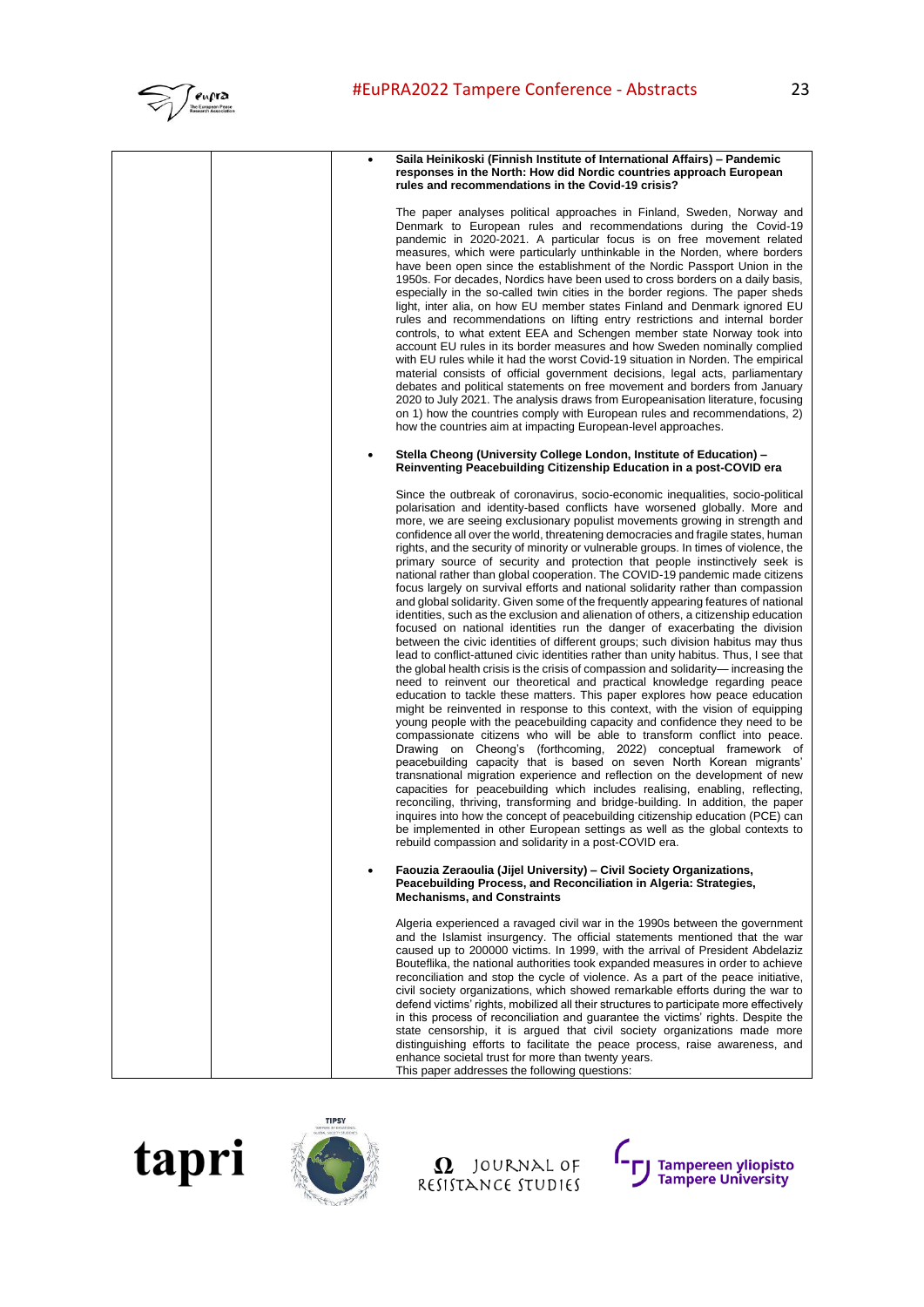

|                |                             | How do civil society organizations contribute to the implementation of the<br>reconciliation process in Algeria?<br>What are the main constraints that impede the activism of civil society<br>organizations to enhance societal peace and soften intergroup antagonisms?<br>The paper is a part of a large project discussing reconciliation and bottom-up<br>activism in post-conflict societies in the MENA region. The author conducted in-<br>depth fieldwork for two years investigating the recollection of the past memory<br>and bottom-up mechanisms for peacebuilding in the region. Thus the analysis<br>will be based on a high range of data that was collected from the field: field<br>observation, interviews, archives, documentaries, and testimonies.<br>Mohammadamin Alboghobaysh (Allameh Tabataba'i University) -<br>Peaceful Immigration: The Role of Afghan Immigrants in Expanding Inter-<br><b>Regional Cooperation</b><br>Following the crises in the Middle East, new waves of immigrants spilled into<br>Europe. These immigrants, who are usually deprived of modern education and<br>the minimum skills necessary to be absorbed in the labor market of European<br>countries due to the crisis situation in their homeland, impose a heavy financial<br>burden on the destination countries. In addition, their unfamiliarity with Western<br>norms and values makes it difficult for them to be integrated into the societies of<br>the host countries.<br>In this regard, countries such as Iran can play the role of bridge between the<br>East and the West. Afghan immigrants in Iran, due to their cultural, linguistic and<br>historical ties, can be easily integrated into the society, and at the same time, by<br>benefiting from the educational facilities of this country, increase their skills in<br>various fields. They can also get familiar with the international norms and values. |
|----------------|-----------------------------|-------------------------------------------------------------------------------------------------------------------------------------------------------------------------------------------------------------------------------------------------------------------------------------------------------------------------------------------------------------------------------------------------------------------------------------------------------------------------------------------------------------------------------------------------------------------------------------------------------------------------------------------------------------------------------------------------------------------------------------------------------------------------------------------------------------------------------------------------------------------------------------------------------------------------------------------------------------------------------------------------------------------------------------------------------------------------------------------------------------------------------------------------------------------------------------------------------------------------------------------------------------------------------------------------------------------------------------------------------------------------------------------------------------------------------------------------------------------------------------------------------------------------------------------------------------------------------------------------------------------------------------------------------------------------------------------------------------------------------------------------------------------------------------------------------------------------------------------------------------------------------------------------------------------------------------------|
|                |                             | This paper aims to study the role of Iran as a bridge between Afghanistan and<br>Europe for Afghan immigrants. Due to the geographical proximity and cultural<br>and linguistic commonalities, Iran has always hosted a large number of Afghan<br>refugees, and following the re-emergence of the Taliban in Afghanistan in<br>summer 2021, a new wave of Afghan immigrants has arrived in the country<br>during the last months. Since some of these immigrants leave Iran for Europe,<br>the duration and quality of their stay in Iran will have a direct impact on European<br>societies.<br>The main question of this research is: "What role can Iran play in empowering<br>Afghan immigrants to live in Europe and integrate into the European societies?"<br>The hypothesis is "Due to the cultural, linguistic and historical ties between Iran<br>and Afghanistan and appropriate educational infrastructure in Iran, in the case<br>of cooperation between Iran and the EU, this country can empower Afghan<br>immigrants for the life in Europe or return to their homeland." The authors try to<br>examine the hypothesis in the framework of Neo-Regionalism theory and explain<br>how immigrants can be defined as an opportunity for inter-regional cooperation<br>between the EU and West Asian countries.                                                                                                                                                                                                                                                                                                                                                                                                                                                                                                                                                                                                               |
| 15:45 to 17:15 | Linna Building 6032<br>zoom | <b>CONFLICT TRANSFORMATION – Emerging concepts and approaches in conflict</b><br>transformation and peacebuilding<br>Chair: Vadim Romashov, Doctoral Researcher, TAPRI, Tampere University<br>Natalia Djandjgava (CMI) - Promotion of Good Governance: Essential<br><b>Prerequisite for Social Peace</b><br>The paper analyses the correlation of good governance and social peace,<br>bringing empirical evidence that effective governance and inclusive,<br>participatory, and accountable decision-making process contributes to conflict<br>prevention and reduces tensions in the society by addressing social needs and<br>providing mechanisms for resolving disputes. Even though social peace was not<br>among the priorities of peacebuilding agenda over decades, there has been<br>recently gradual shift to incorporate social aspects in order to ensure an efficient<br>and durable peace settlements. Peacebuilding also goes hand in hand with the<br>state building process to ensure efficient governance and sustainable peace,<br>especially in post-conflict settings, as the quality of governance matters. Thus,<br>social peace and good governance are strongly interrelated, and there are some<br>tools that contribute to improved good governance practices while establishing<br>tangible social peace in the society, such as social dialogue. It ensures two-way<br>cooperation and constant bottom-up and top-down exchange between the state<br>and the civil society guaranteeing representation of various social groups in the<br>decision-making process contributing to social peace.                                                                                                                                                                                                                                                                                                            |





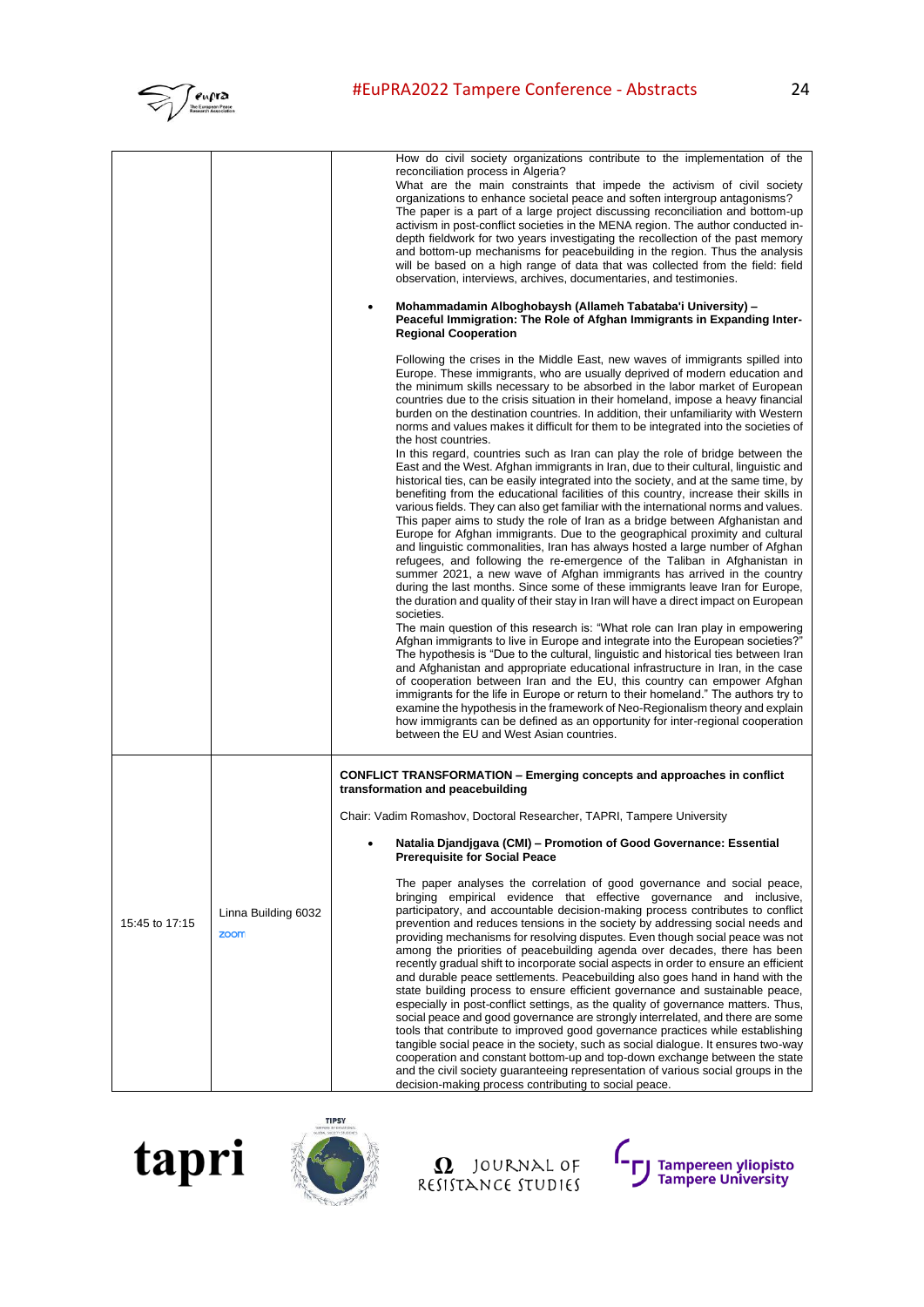

| Key words: good governance, social peace, social dialogue, state building,<br>peacebuilding                                                                                                                                                                                                                                                                                                                                                                                                                                                                                                                                                                                                                                                                                                                                                                                                                                                                                                                                                                                                                                                                                                                                                                                                                                                                                                                                                                                                                                                                                                                                                                                                                                                                                                   |
|-----------------------------------------------------------------------------------------------------------------------------------------------------------------------------------------------------------------------------------------------------------------------------------------------------------------------------------------------------------------------------------------------------------------------------------------------------------------------------------------------------------------------------------------------------------------------------------------------------------------------------------------------------------------------------------------------------------------------------------------------------------------------------------------------------------------------------------------------------------------------------------------------------------------------------------------------------------------------------------------------------------------------------------------------------------------------------------------------------------------------------------------------------------------------------------------------------------------------------------------------------------------------------------------------------------------------------------------------------------------------------------------------------------------------------------------------------------------------------------------------------------------------------------------------------------------------------------------------------------------------------------------------------------------------------------------------------------------------------------------------------------------------------------------------|
| Tanja Tamminen (Diacoord Consulting) - Problem finding dialogue: the<br>concept of "meaning" and the fusion of horizons                                                                                                                                                                                                                                                                                                                                                                                                                                                                                                                                                                                                                                                                                                                                                                                                                                                                                                                                                                                                                                                                                                                                                                                                                                                                                                                                                                                                                                                                                                                                                                                                                                                                       |
| Lacking impact of internationally facilitated peacebuilding in focus: Could<br>regional communities of practice lead the way to Gadamerian fusion of<br>horizons? Some of the bottlenecks of international peace building interventions<br>are well known – lacking donor coordination, limited understanding of the<br>complexities on the ground, tunnel vision when it comes to local inclusion ("the<br>usual suspects") and thus limited impact. Peace research has tackled these<br>issues in the debates over hybrid and popular peace; practitioners have turned<br>towards the grassroots. USIP report of 2017 "What Works in Facilitated Dialogue<br>Projects" reminded that the "decision makers with the authority and ability to<br>advance change" were however key to success. In some cases, cross-regional<br>settings provide more neutral spaces for dialogue across the divides. This paper<br>asks if regional 'communities of practice' between key actors and leaders in their<br>specific field of expertise could lead the way to Gadamerian fusion of horizons<br>- often solicited when using hermeneutics in peace research. And if jointly<br>'exploring and giving meaning' to the dialogue process could support such a<br>fusion of horizons converging some findings of the hybrid peace debate with the<br>hermeneutics of a problem finding dialogue.                                                                                                                                                                                                                                                                                                                                                                                                      |
| Antonella Cariello and Gentiana Susaj (ESD Global) - Empowerment Self<br>$\bullet$<br>Defense as A Sustainable Peace-Building Approach: The Impact of<br>Delivering ESD Trainings to Young People in Albania                                                                                                                                                                                                                                                                                                                                                                                                                                                                                                                                                                                                                                                                                                                                                                                                                                                                                                                                                                                                                                                                                                                                                                                                                                                                                                                                                                                                                                                                                                                                                                                  |
| This paper presents the results of the project conducted in Albania by ESD<br>Global1 in cooperation with UN Women in Albania to demonstrate the impact of<br>Empowerment Self Defense (ESD) as a sustainable peace-building approach.<br>ESD is an evidence-based intervention model that provides easy-to-use<br>physical and verbal self-defense skills so individuals can defend themselves and<br>others. ESD Global trains cohorts of ESD trainers to establish ESD as a key<br>methodology to prevent, interrupt, respond to, and heal from interpersonal<br>violence 2. In the last 2 years, the Albanian population has been tremendously<br>hit by the 2019 earthquake and the Covid-19 pandemic, which have resulted in<br>an exacerbation of gender-based violence and a reinforcement of traditional<br>gender roles. This project answers these challenges through two interventions:<br>1. Training 28 Albanian teachers to become ESD Instructors and teach ESD<br>violence prevention methodology as part of their school curriculum; 2.<br>Conducting an ESD tour in 12 cities in Albania to deliver ESD sessions to young<br>girls, who have little opportunity to participate in empowering activities. This<br>paper presents and discuss both components based on the qualitative data<br>collected during the project through the pre and post-training survey and the in-<br>person interviews. The article also previews the results of the research that ESD<br>Global is conducting about the ESD piloting in schools, which will be presented<br>to the Albanian Ministry of Education in July. This paper shows how ESD can<br>answer the new global challenges with an approach based on community<br>building, trauma healing, and intergenerational dialogue. |
|                                                                                                                                                                                                                                                                                                                                                                                                                                                                                                                                                                                                                                                                                                                                                                                                                                                                                                                                                                                                                                                                                                                                                                                                                                                                                                                                                                                                                                                                                                                                                                                                                                                                                                                                                                                               |





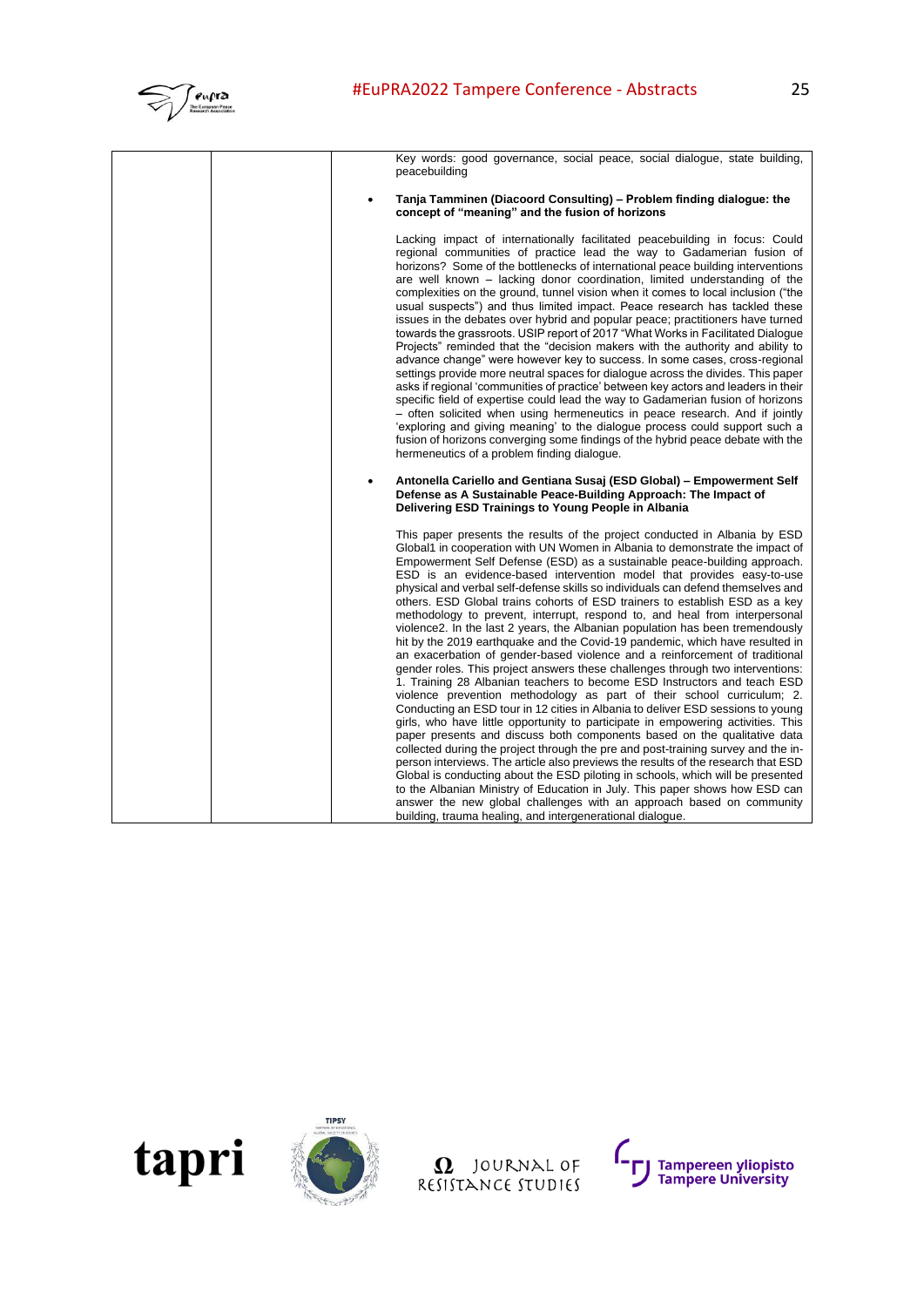

| 3 June 2022    |                         |                                                                                                                                                                                                                                                                                                                                                                                                                                                                                                                                                                                                                                                                                                                                                                                                                                                                                                                                                                                                                                                                                                                                                                                                                                                                                                                                                                                                                                                                                                                                                                                                                                                                                                                                                                                                                                                                                                                                                                                                                                                                                                                                                                                                                                                                                                                                                                                                                                                                                                                                                                                                                                                                                                                                                                                                                                                                                                                                                                                                                                                                                                                                                                                                                                                                                                                                                                                                                                                                                                                                                                                                                                                                                                      |
|----------------|-------------------------|------------------------------------------------------------------------------------------------------------------------------------------------------------------------------------------------------------------------------------------------------------------------------------------------------------------------------------------------------------------------------------------------------------------------------------------------------------------------------------------------------------------------------------------------------------------------------------------------------------------------------------------------------------------------------------------------------------------------------------------------------------------------------------------------------------------------------------------------------------------------------------------------------------------------------------------------------------------------------------------------------------------------------------------------------------------------------------------------------------------------------------------------------------------------------------------------------------------------------------------------------------------------------------------------------------------------------------------------------------------------------------------------------------------------------------------------------------------------------------------------------------------------------------------------------------------------------------------------------------------------------------------------------------------------------------------------------------------------------------------------------------------------------------------------------------------------------------------------------------------------------------------------------------------------------------------------------------------------------------------------------------------------------------------------------------------------------------------------------------------------------------------------------------------------------------------------------------------------------------------------------------------------------------------------------------------------------------------------------------------------------------------------------------------------------------------------------------------------------------------------------------------------------------------------------------------------------------------------------------------------------------------------------------------------------------------------------------------------------------------------------------------------------------------------------------------------------------------------------------------------------------------------------------------------------------------------------------------------------------------------------------------------------------------------------------------------------------------------------------------------------------------------------------------------------------------------------------------------------------------------------------------------------------------------------------------------------------------------------------------------------------------------------------------------------------------------------------------------------------------------------------------------------------------------------------------------------------------------------------------------------------------------------------------------------------------------------|
| O              | 9                       |                                                                                                                                                                                                                                                                                                                                                                                                                                                                                                                                                                                                                                                                                                                                                                                                                                                                                                                                                                                                                                                                                                                                                                                                                                                                                                                                                                                                                                                                                                                                                                                                                                                                                                                                                                                                                                                                                                                                                                                                                                                                                                                                                                                                                                                                                                                                                                                                                                                                                                                                                                                                                                                                                                                                                                                                                                                                                                                                                                                                                                                                                                                                                                                                                                                                                                                                                                                                                                                                                                                                                                                                                                                                                                      |
| 09:00 to 10:00 | Linna Room K104<br>zoom | <b>HYBRID - KEYNOTE</b><br>Helga West: "The Truth and Reconciliation Commission Concerning the Sámi People -<br>Structural Justice or Threat?"                                                                                                                                                                                                                                                                                                                                                                                                                                                                                                                                                                                                                                                                                                                                                                                                                                                                                                                                                                                                                                                                                                                                                                                                                                                                                                                                                                                                                                                                                                                                                                                                                                                                                                                                                                                                                                                                                                                                                                                                                                                                                                                                                                                                                                                                                                                                                                                                                                                                                                                                                                                                                                                                                                                                                                                                                                                                                                                                                                                                                                                                                                                                                                                                                                                                                                                                                                                                                                                                                                                                                       |
| 10:00 to 10:30 | <b>Linna Building</b>   | <b>COFFEE BREAK</b>                                                                                                                                                                                                                                                                                                                                                                                                                                                                                                                                                                                                                                                                                                                                                                                                                                                                                                                                                                                                                                                                                                                                                                                                                                                                                                                                                                                                                                                                                                                                                                                                                                                                                                                                                                                                                                                                                                                                                                                                                                                                                                                                                                                                                                                                                                                                                                                                                                                                                                                                                                                                                                                                                                                                                                                                                                                                                                                                                                                                                                                                                                                                                                                                                                                                                                                                                                                                                                                                                                                                                                                                                                                                                  |
| 10:30 to 12:00 | Linna Room K108         | <b>ARTS AND PEACE - Images, Bodies and Borders</b><br>Chair: Tarja Väyrynen, Professor Director, TAPRI, Tampere University<br>Angel Iglesias Ortiz & Ilaria Tucci (TAPRI/SPARG and TAPRI/EuPRA) -<br>Humanizing the border through art expression: Everyday actions and<br>everyday items as artistic threshold of peace at the border<br>Despite the triumphant claims about borderless world, certain border zones are<br>the places wherein everyday struggles take place. Borders have been<br>represented in their fluidity, especially in the (internal) European dimensions,<br>however borders have increasingly become more violent and dangerous. This<br>presentation focuses on the everyday entanglement of different forms of<br>violence and the efforts to develop a certain sense of peace at the border.<br>With this presentation we are aiming to encourage a collective discussion about<br>how everyday peace happens in the violent context of border cities such as<br>Tijuana (Mexico) and Lampedusa (Italy). For this scope, we will start from the<br>ordinary expressions which are namely of separated families meeting through<br>the border fence in Tijuana and the permanent exhibition of migrants' items in<br>Porto M (Lampedusa). These two cases allow us to see the efforts to develop<br>and establish a sense of peace from the most basic ordinary expression of<br>everyday life.<br>We will develop a dialogical approach to explore the possibility how these<br>ordinary expressions can mitigate the violence at the border, while helping in<br>understanding it more deeply. Methodologically, the discussion will be facilitated<br>by images, videos, and original observations from both cities by the presenters.<br>These images and videos rely on the idea that border art is used as means to<br>humanize the border. The collective discussion aims to bring a multidisciplinary<br>approach from different fields of study to engage with social contexts highly<br>affected by different forms of violence.<br>Eleonora Marzani (University of Évora/Chaia) - Transforming reality<br>through art: exploring the concept of monstrosity<br>As proved by the wide literature available on the topic, arts can contribute to<br>conflict transformation and peace-building thanks to their inner transformational<br>quality and ability of transposing and filtering the human experience in different<br>forms. This modification is carried through the peculiar relationship that art builds<br>with its audience on the level of creative thinking and imagination. As we<br>experience art - not only as consumers but also as an active element in the art<br>process-, we trigger the inner unique characteristic of human kind that is the<br>ability of imagining what is not there, for it is simply represented, reenacted, or<br>recalled by art - be it material or ephemeral. It is exactly this skill that stores the<br>seeds of change: the possibility of transforming, transposing, or generating a<br>new way of experiencing the human adventure; the possibilities of pushing the<br>boundaries of the present effective agency.<br>This contribution presents the case of my in-progress art project - with the<br>temporary title of Mulier Monstra - that aims at unveiling tales of monstrous<br>human acts carried on by women out of love for something or somebody. It<br>engages the elderly women across some European countries to gather their<br>personal tales of uncanny female acts, and then transform them into visual and<br>performative art pieces. The research revolves around the concept of |





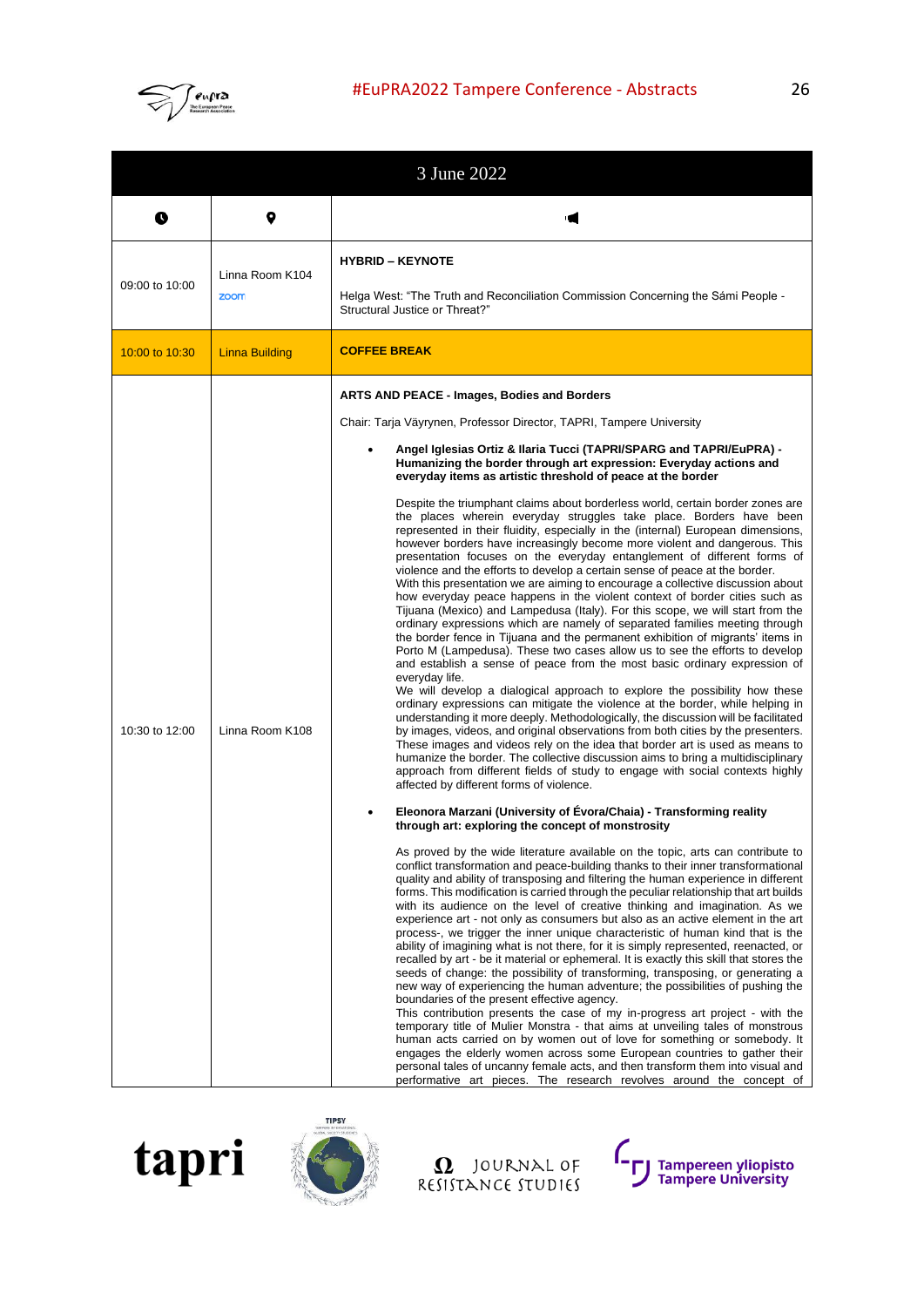

|                |                         | monstrosity, that is the out-of-the-norm and awe-provoking, as emerging from<br>an intersectional perspective on memory and individual histories. In fact, while<br>History and Myth tend to focus on tales of heroes and gods and their human<br>reactions - yet more-than-human actions -, in this project I am interested in<br>unveiling an uncommon point of view, using the material of the storytelling for a<br>sort of archive containing inspirational possibilities for generating a different<br>approach and attention on what is out of the human norm and potentially<br>dangerous or miraculous. The research process also explores the comparison<br>of individual stories and local histories from a transcultural approach, looking for<br>points of contact or differences that can present a brand new mythological tales<br>to be inspired by for transforming the approach to the current reality.                                                                                                                                                                                                                                                                                                                                                                                                                                                                                                                                                                                                                                                                                                                                                                                                                                                                                                                                                                                                                                                        |
|----------------|-------------------------|----------------------------------------------------------------------------------------------------------------------------------------------------------------------------------------------------------------------------------------------------------------------------------------------------------------------------------------------------------------------------------------------------------------------------------------------------------------------------------------------------------------------------------------------------------------------------------------------------------------------------------------------------------------------------------------------------------------------------------------------------------------------------------------------------------------------------------------------------------------------------------------------------------------------------------------------------------------------------------------------------------------------------------------------------------------------------------------------------------------------------------------------------------------------------------------------------------------------------------------------------------------------------------------------------------------------------------------------------------------------------------------------------------------------------------------------------------------------------------------------------------------------------------------------------------------------------------------------------------------------------------------------------------------------------------------------------------------------------------------------------------------------------------------------------------------------------------------------------------------------------------------------------------------------------------------------------------------------------------|
|                |                         | Hanne Tjersland (University Jaume I) - Dance as an Embodied and<br><b>Relational Means to Unfold Peace</b>                                                                                                                                                                                                                                                                                                                                                                                                                                                                                                                                                                                                                                                                                                                                                                                                                                                                                                                                                                                                                                                                                                                                                                                                                                                                                                                                                                                                                                                                                                                                                                                                                                                                                                                                                                                                                                                                       |
|                |                         | Peace is an embodied and relational fabric, and thus, it requires embodied and<br>relational approaches to flourish. This statement lies as the basic premise for<br>this paper, in which I discuss dance as a way of experiencing, exploring and<br>creating peace within and between human beings. It is grounded in the<br>understanding that peace is, firstly, a relational process that is simultaneously<br>influenced by the 'inside' (relations with oneself) and the 'outside' (relations with<br>the surroundings), and, secondly, engage and touch humans far beyond only<br>intellect alone. In this context, I examine how dance can be a way to unfold and<br>engage peace as a holistic process trough including humans as both individuals<br>and as relations, and in their multiple and diverse human faculties.<br>Working myself as a peace researcher and peace educator mostly in Europe (in<br>particular Norway, Austria and Germany), I discuss especially how I in this<br>context apply the conscious dance and movement practice Open Floor to work<br>with peace in an embodied and relational manner. In this respect, I engage<br>peace as a dynamic, imperfect and ever-transforming web in which context<br>dance can be a way to unfold lived experiences, explorations and manifestations<br>of this procedural peace fabric through holistically engaging the dancing body in<br>movement. It furthermore rests upon the notion that in order to unfold new<br>dynamics of peace within current realities colored by uncertainty (amongst<br>others through civil unrest, climate change and a global pandemic), it is<br>necessary to move beyond only thinking peace in static forms but to dynamically<br>also feel, sense, intuit, imagine, and co-create peace. In this context, I explore<br>dance as one way to holistically tap into and explore this multifaceted peace<br>fabric.                                                 |
|                |                         | <b>HYBRID SESSION – DIASPORA AND PECE – Identities and Diaspora</b>                                                                                                                                                                                                                                                                                                                                                                                                                                                                                                                                                                                                                                                                                                                                                                                                                                                                                                                                                                                                                                                                                                                                                                                                                                                                                                                                                                                                                                                                                                                                                                                                                                                                                                                                                                                                                                                                                                              |
|                |                         | Chair: Elise Féron, Senior Researcher, TAPRI, Tampere University                                                                                                                                                                                                                                                                                                                                                                                                                                                                                                                                                                                                                                                                                                                                                                                                                                                                                                                                                                                                                                                                                                                                                                                                                                                                                                                                                                                                                                                                                                                                                                                                                                                                                                                                                                                                                                                                                                                 |
| 10:30 to 12:00 | Linna Room K109<br>zoom | Zahra Edalati (TAPRI) – The Experience of being a Muslim woman in a so-<br>called country of "gender equality", Finland; "Am I a 'good' woman?"<br>In this paper, I shed light on the experience of Muslim immigrant women in<br>Finland, the country which has become famous through the so-called adjective,<br>"equality." This paper aims at broadening our understanding of the strategies of<br>the "slow violence" in the host society, especially by Finnish women, to exclude<br>non-western women, especially Muslim women, from the society. This paper is<br>based on in-depth interviews around everyday experience with 15 young and<br>middle-aged immigrants with a Muslim background, with or without the veil. With<br>the help of interpretative framework in narrative analysis, the theory of gendered<br>gaze, and feminist peace, I have examined the sense of sadness and women's<br>strategies for resistance. This research is important because it explains the very<br>personal feeling of non-seen violence and looks at the mechanisms by which<br>these women of minority communities respond to the excluding strategies and<br>in instances when depicted as "others". I will further argue that the perceived<br>normal picture of Finnish society as a safe and equal space is contrary to the<br>everyday experiences of Muslim women in Finland. The experience of "colonial<br>gaze" at bus stations, swimming pools, gyms, streets, shopping malls, school<br>meetings, and the experience of Muslim veiled mothers being discarded from<br>the school's WhatsApp groups, ignored at parents' meetings, and ejected from<br>swimming pools are concrete incidents which support the idea of this paper. This<br>paper takes a critical look at the liberal migration policies of the EU, ethnic<br>nationalism, and Islamophobia as legitimized tools for excluding Muslim women<br>in Finland just of being women from the global South. |





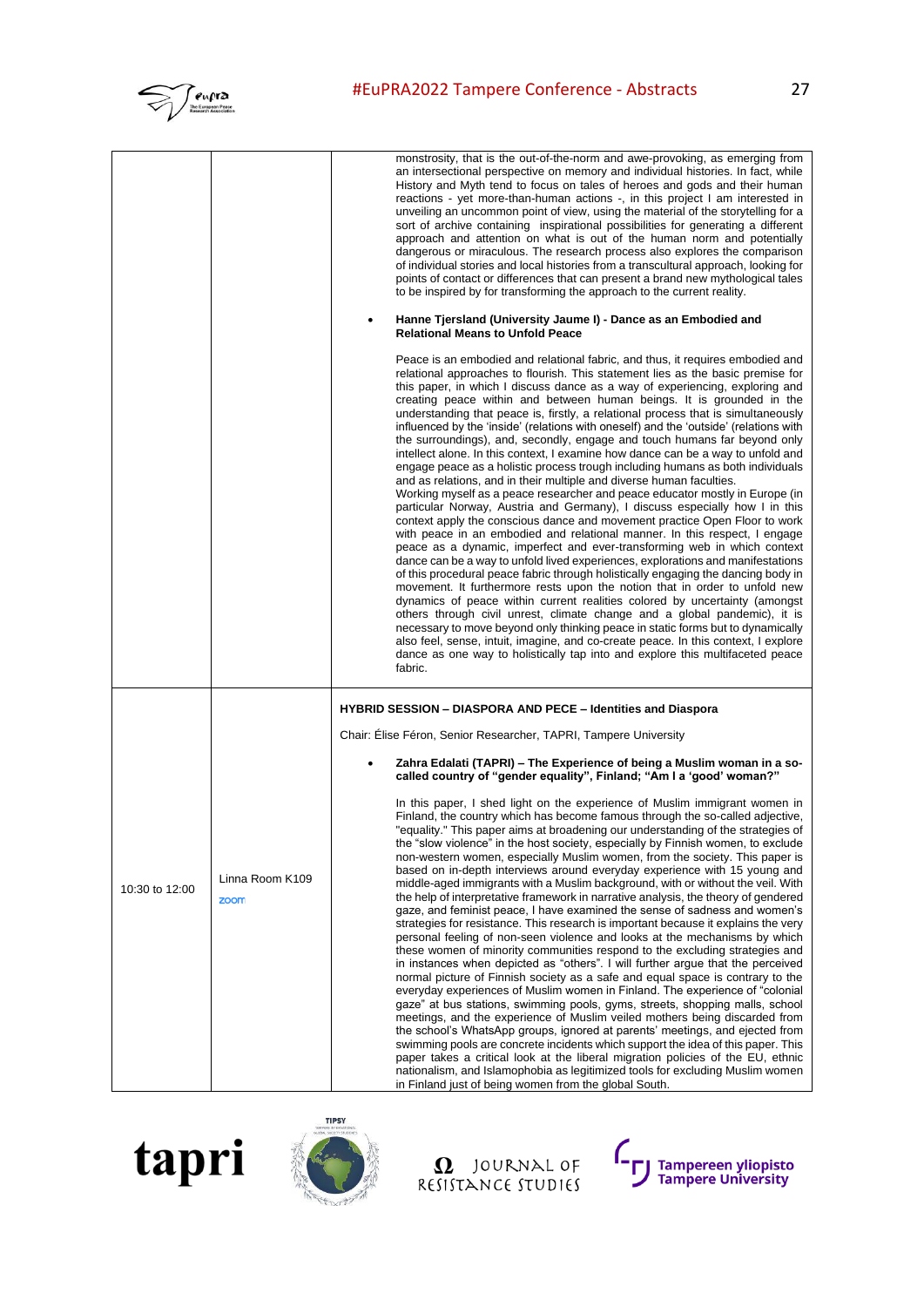

|                |                         | Bruno Lefort (TAPRI) – Conflicted identities: negotiating alterity and<br>belonging among young people from the Lebanese diasporas in Montreal                                                                                                                                                                                                                                                                                                                                                                                                                                                                                                                                                                                                                                                                                                                                                                                                                                                                                                                                                                                                                                                                                                                                                                                                                                                                                                                                                                                                                                                                                                                                                                                                                                                                                     |
|----------------|-------------------------|------------------------------------------------------------------------------------------------------------------------------------------------------------------------------------------------------------------------------------------------------------------------------------------------------------------------------------------------------------------------------------------------------------------------------------------------------------------------------------------------------------------------------------------------------------------------------------------------------------------------------------------------------------------------------------------------------------------------------------------------------------------------------------------------------------------------------------------------------------------------------------------------------------------------------------------------------------------------------------------------------------------------------------------------------------------------------------------------------------------------------------------------------------------------------------------------------------------------------------------------------------------------------------------------------------------------------------------------------------------------------------------------------------------------------------------------------------------------------------------------------------------------------------------------------------------------------------------------------------------------------------------------------------------------------------------------------------------------------------------------------------------------------------------------------------------------------------|
|                |                         | Among young people of the Lebanese diaspora in Montreal, identification<br>emerges as a conflicted site. Based on ethnographic fieldwork, this contribution<br>examines how individuals navigate the tensions shaping their experience of<br>belonging. They find themselves in-between the memory of the Lebanese civil<br>war, often revisited in terms of religious struggles, and the encounter with<br>Canadian multiculturalism and Québécois diversity that predominantly associate<br>them with other Arab and Muslim populations. Confronted with this double<br>stigma, they oscillate between shades of identification with, and disavowal of<br>their assigned alterity. Drawing on their family and personal trajectories, they<br>alternatively perform their Lebaneseness or Arabness, and express a sense of<br>locality by either emphasizing religious bonds with the majority population,<br>stressing their autochthony, or, compatibility with the Canadian society, hence<br>adopting identities of distance to evade the stereotypes stemming from their<br>racialized position. While paradoxically bearing the risk of reproducing existing<br>social hierarchies, their ambivalent identification practices also cultivate a self-<br>reflective, agentive way of navigating the complexity of diasporic experiences.<br>Ultimately, this underlines how people actively shift between multiple (and often<br>interconnected) possible identifications to construct their sense of self in their<br>daily lives and thus stands against essentialized narratives of belonging.                                                                                                                                                                                                                           |
|                |                         | <b>ONLINE SESSION 6 – Historical perspectives in peace and conflict studies</b>                                                                                                                                                                                                                                                                                                                                                                                                                                                                                                                                                                                                                                                                                                                                                                                                                                                                                                                                                                                                                                                                                                                                                                                                                                                                                                                                                                                                                                                                                                                                                                                                                                                                                                                                                    |
| 10:30 to 12:00 | Linna Room K110<br>zoom | Chair: Daniela Irrera, Associate Professor, University of Catania<br>EJR Cho (Institute for National Security Strategy (INSS)) – The politics of<br>red: challenging Cold War taboos during the 2002 Football World Cup in<br>South Korea<br>This article examines how the perception of the colour red, which was taboo in<br>South Korea during the Cold War, has been normalised since the 2002 Football<br>World Cup in South Korea and Japan. I argue that the World Cup engendered<br>socio-political transitions by breaking the Cold War stigma imposed on the colour<br>red, bbalgaengi. During the 2002 World Cup, the colour red became perceived<br>as socially favourable, interpreted as powerful and attractive, rather than radical<br>and negative. These symbolic changes became more obvious when people<br>began to wear red t-shirts in support of the Korean football team; moreover,<br>during the World Cup, streets and squares throughout South Korea were filled<br>with people wearing red clothes. Since then, red has been freed from its<br>association with communism. Through this, South Korean citizens began to own<br>part of the public domain without interference from state power. Prompted by<br>this symbolic opening up of the political use of specific colours, public ownership<br>spread to other parts of civil society. By examining the key issues of this change,<br>this article provides a critical discussion of the politics of colour by focusing, in<br>particular, on the relationship between colour politics and social change.<br>Bahar Baser and Shivan Fazil (Durham University and Stockholm<br>International Peace Research Institute) - "They Hear Us but They Do not<br>Listen to Us": Youth Narratives on Hope and Despair in the Kurdistan<br>Region of Iraq |
|                |                         | Most of the recent academic literature has focused on the macro politics of<br>Kurdish conundrum within Iraq and there is little scholarship about the younger<br>generation of Kurds coming of age during the autonomous Kurdish rule. They<br>are a generation, that unlike their forebears, have no direct memory of the<br>decades-long repression campaigns under the Saddam Regime. For them, the<br>history starts with the inception of a semi-autonomous Kurdish enclave and the<br>de facto self-rule after the Gulf War. Studying and examining the rise of this<br>generation of Kurdish young millennials 'Generation 2000' who came of age in<br>the aftermath of the United States invasion of Iraq offers a unique approach to<br>our understanding of the dynamics in a region that underwent a great deal of<br>socio-political transformation after 2003. In this article, we give a brief<br>background about the current situation with its political, social, and economic<br>dimensions and examine the perceptions of youth about their future in the<br>Kurdistan Region of Iraq (KRI). The last decade saw a rapid emergence of<br>scholarly work on the role of youth in building sustainable peace, focusing on a<br>wide range of topics from deradicalisation to youth employment as a                                                                                                                                                                                                                                                                                                                                                                                                                                                                                                               |





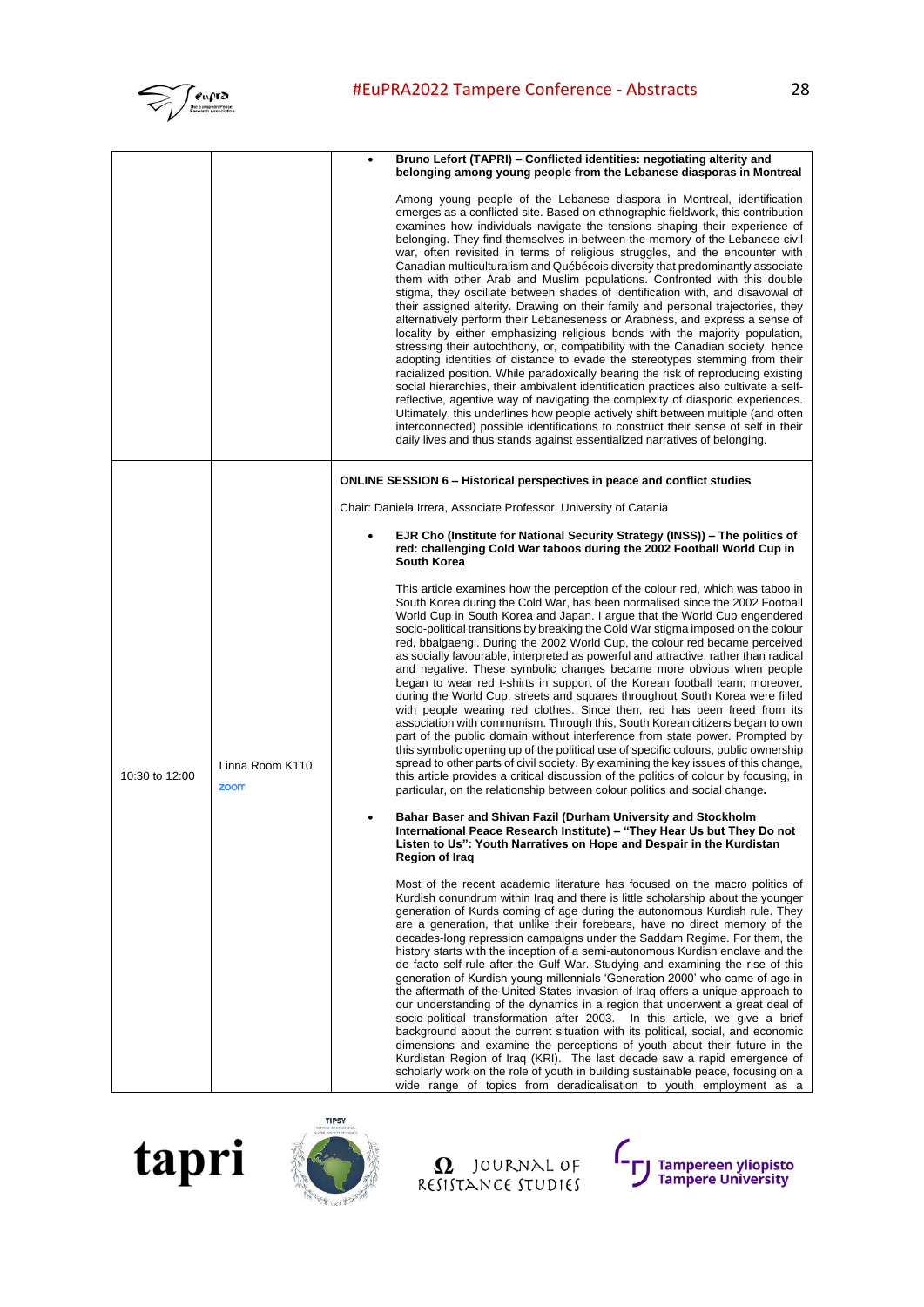

|                |                 | peacebuilding strategy. These studies warn policymakers and practitioners that<br>youth should be an indispensable component of post-conflict nation-building and<br>development strategies. (Berents and Mollica 2020; Berents and McEvoy-Levy<br>2015; Borer, Darby and McEvoy 2006; Hayes-Conroy and Montoya 2017; Natil<br>2021). In line with these debates, we strive to bring young peoples' voices<br>forward to present a snapshot of youth politics in Kurdistan. We ask the following<br>questions: What role do they play in post-conflict reconstruction and<br>peacebuilding efforts in Kurdistan and beyond? What youth movements exist in<br>contemporary Kurdistan? How linked are they to civil society organisations? Can<br>they be agents of positive change? Our findings will shed light on simmering<br>tensions but also on the recent events such as the violent protests that took<br>place in late 2020. Our arguments are based on two strands of fieldwork: the<br>first was conducted in Kurdistan in July 2018 based on semi-structured<br>interviews with 12 university students and graduates from Erbil, Sulaymaniyah,<br>and Duhok. The second strand of fieldwork was conducted online in May 2021<br>and it includes focus group discussions and semi-structured interviews with 24<br>university students across the KRI. |
|----------------|-----------------|------------------------------------------------------------------------------------------------------------------------------------------------------------------------------------------------------------------------------------------------------------------------------------------------------------------------------------------------------------------------------------------------------------------------------------------------------------------------------------------------------------------------------------------------------------------------------------------------------------------------------------------------------------------------------------------------------------------------------------------------------------------------------------------------------------------------------------------------------------------------------------------------------------------------------------------------------------------------------------------------------------------------------------------------------------------------------------------------------------------------------------------------------------------------------------------------------------------------------------------------------------------------------------------------------------------------------------------------------------------|
|                |                 | Ane Marie Ørbø Kirkegaard (Malmö University) – In search of Peace<br>beyond the Enlightenment, the Spanish Golden Age and the<br>consequences of the Reconquista                                                                                                                                                                                                                                                                                                                                                                                                                                                                                                                                                                                                                                                                                                                                                                                                                                                                                                                                                                                                                                                                                                                                                                                                 |
|                |                 | Over the past years, I have been focusing in rather heavily on the concept of<br>peace, particularly outside of the Euro-Christian sphere, guided by my<br>background in peace and development research, influenced mainly by Prof.<br>Björn Hettne and Johan Galtung, and by the decolonial turn among researchers<br>in the Global South. The focus in this presentation is on the interlacing of<br>violence with our (European) understanding and theorisation of peace, testing a<br>hypothesis thrown forward by Quijano, Mignolo, Maldonado-Torres and in<br>particular Grosfoguel, that we need to have a much closer look at the pre-<br>enlightenment period, possibly moving even far beyond the crusades to be able<br>to understand this interconnection. My methodological inspiration is archaeology<br>and genealogy, which means that I leave it open exactly what I am looking for<br>and where to find it, being sure only of the points of departure (the inherent<br>violence of the peace concept and the trickiness of defining peace as such, and<br>decolonial theory) and a few anchoring places, i.e. historical events such as the<br>colonisation of the Western hemisphere, the Reconquista, the crusades and the<br>christening of the Roman empire).                                                                             |
|                |                 | Hendrik Bullens (L.N. Gumilyov Eurasian National University) – Paradise<br>٠<br>Lost: how (non-)violent were our ancient forebears? And what it means<br>for Peace Research                                                                                                                                                                                                                                                                                                                                                                                                                                                                                                                                                                                                                                                                                                                                                                                                                                                                                                                                                                                                                                                                                                                                                                                      |
|                |                 | This contribution aims at clarifying an ongoing scientific-political turmoil around<br>the extent of (non-)violence in human nature from prehistory to modern times.<br>The present paper, resulting from another study on forced migration, evolution,<br>and culture focuses on a specific controversy among archeologists,<br>anthropologists, ethnologists, primatologists and conflict & peace researchers,<br>among them Keeley, Kelly, Pinker, Ferguson, Fry et.al., de Waal or van der<br>Dennen (Bullens 2022). In a multi-disciplinary and multi-method approach the<br>study particularly investigates the evolutionary-revolutionary transition from Old<br>Stone Age hunters-foragers towards the Neolithic settling down of farmers and<br>thereafter – and its impact on political complexity, (in-)egalitarianism, gender-,<br>wealth- and power(in-)equality, intergroup violence, war and peace. This will be<br>substantiated with a host of empirical-archeological examples, mainly from<br>Eurasia. In order to clarify the dispute mentioned this study also introduces and<br>applies a novel theoretical concept developed by the author, the Dialectics of<br>Co-evolution (DICE). In conclusion a theoretical-methodological research<br>proposal suggests how this dispute might be solved empirically.                              |
|                |                 | FEMINIST PEACE RESEARCH - Women's Roles and Peace                                                                                                                                                                                                                                                                                                                                                                                                                                                                                                                                                                                                                                                                                                                                                                                                                                                                                                                                                                                                                                                                                                                                                                                                                                                                                                                |
| 10:30 to 12:00 | Linna Room K112 | Chairs: Bayan Arouri, Doctoral Researcher, TAPRI, Tampere University and Camilla<br>Marucco, Doctoral Researcher, University of Turku                                                                                                                                                                                                                                                                                                                                                                                                                                                                                                                                                                                                                                                                                                                                                                                                                                                                                                                                                                                                                                                                                                                                                                                                                            |
|                |                 | Jusaima Moaid-azm Peregrina (Universidad de Granada) - Understanding<br>the Complexities of Women's Inclusion in the Syrian Peace Process                                                                                                                                                                                                                                                                                                                                                                                                                                                                                                                                                                                                                                                                                                                                                                                                                                                                                                                                                                                                                                                                                                                                                                                                                        |
|                |                 | Twenty years after the adoption of the Women, Peace, and Security Agenda,<br>women's participation in peace processes remains a contested issue. Even if a                                                                                                                                                                                                                                                                                                                                                                                                                                                                                                                                                                                                                                                                                                                                                                                                                                                                                                                                                                                                                                                                                                                                                                                                       |





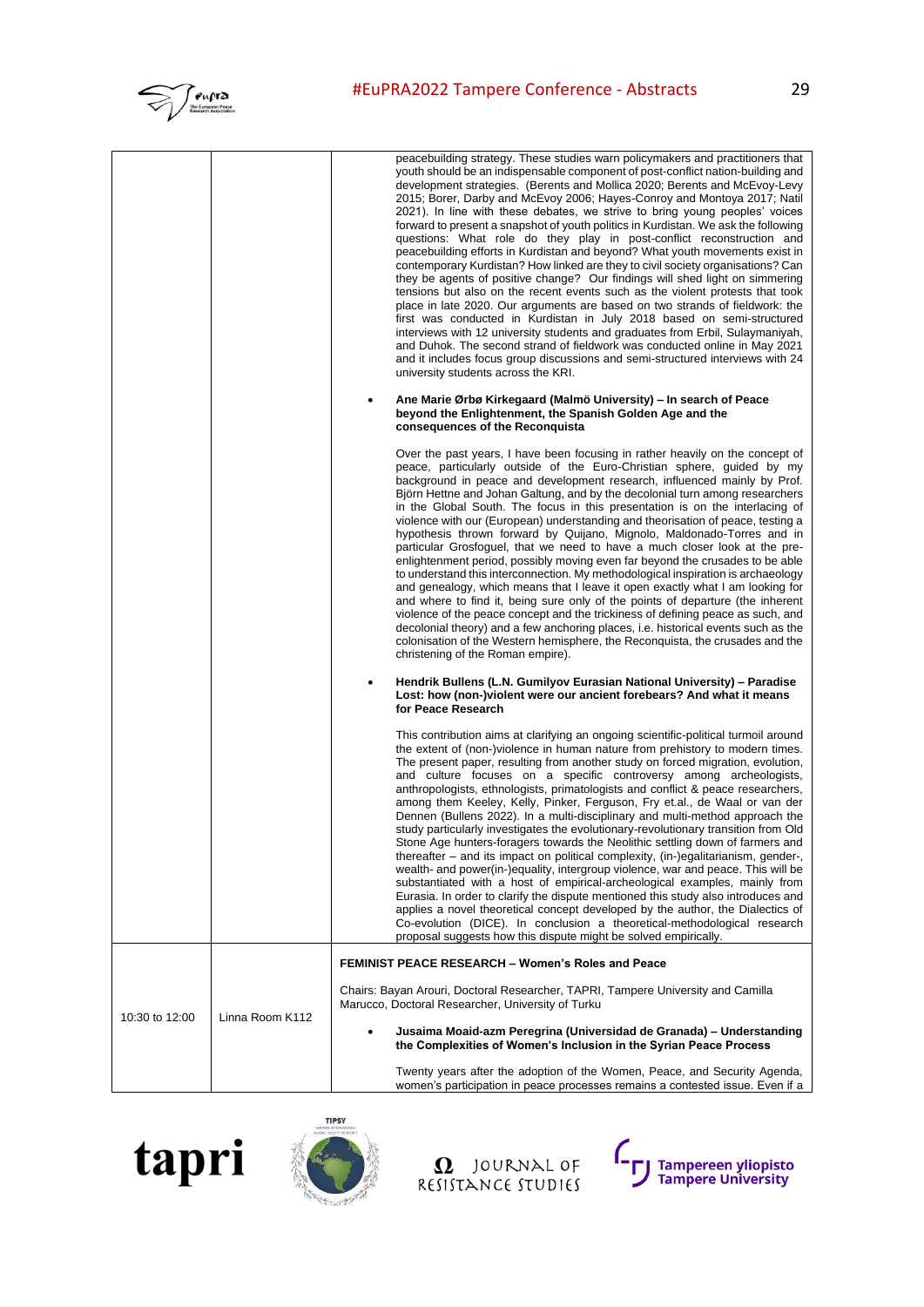

|                |                             | growing body of literature suggests that bringing women to the peace<br>negotiations table increases the efficiency of peace mediation processes, we<br>still do not fully comprehend what women's inclusion entails in these settings. In<br>the so-called Arab Springs in Syria, women were at the forefront of protests and<br>mobilizations, however, this has not translated into the ongoing, male-dominated<br>political negotiations. By examining how women are being included in the<br>ongoing UN-led mediation processes for Syria, this communication aims to<br>contribute to our understanding of the conditions for the substantive<br>representation of women in peace processes. What women's inclusion<br>modalities have been envisaged? What factors prevent stronger participation?<br>What outcomes have they generated? How are these outcomes affecting the<br>ongoing UN-led negotiations? This paper addresses these questions drawing<br>on in-depth interviews conducted with women participants in the frameworks of<br>these inclusion modalities and members of the UN mediation teams in the Syria<br>peace process. |
|----------------|-----------------------------|-------------------------------------------------------------------------------------------------------------------------------------------------------------------------------------------------------------------------------------------------------------------------------------------------------------------------------------------------------------------------------------------------------------------------------------------------------------------------------------------------------------------------------------------------------------------------------------------------------------------------------------------------------------------------------------------------------------------------------------------------------------------------------------------------------------------------------------------------------------------------------------------------------------------------------------------------------------------------------------------------------------------------------------------------------------------------------------------------------------------------------------------------------|
|                |                             | Annick Wibben (Swedish Defence University) - Women's Participation in<br><b>War: Feminist Frames</b>                                                                                                                                                                                                                                                                                                                                                                                                                                                                                                                                                                                                                                                                                                                                                                                                                                                                                                                                                                                                                                                  |
|                |                             | While feminist scholars have clearly been part of the effort to document the<br>participation of women in war - they have often been ambivalent about their<br>stance on whether to support women's participation in militaries and/or combat.<br>More often than not, women (and feminists) have been associated with peace<br>and peacemaking. While certainly powerful, it is not the only frame through<br>which women's participation in war, particularly in militaries and in combat is<br>made sense of. This paper aims to identify elements of several existing feminist<br>frames and explore how they are changing as more feminist are study militaries<br>and as women's roles within these are changing also.                                                                                                                                                                                                                                                                                                                                                                                                                          |
|                |                             | Marjaana Jauhola & Minna Lyytikäinen (University of Helsinki) - At the<br>new feminist dawn? Revisiting the Decade for Women (1975-1985) and<br>alternative visions for peace in the work of Hilkka Pietilä                                                                                                                                                                                                                                                                                                                                                                                                                                                                                                                                                                                                                                                                                                                                                                                                                                                                                                                                           |
|                |                             | This paper explores the work of Finnish feminist activist and theorist Hilkka<br>Pietilä (1931-2016). Through her contributions to UN feminism, eco-feminism,<br>and feminist economics, Pietilä's work makes important contributions to present<br>day feminist peace research and has been left untapped. We explore Pietilä's<br>engagement with the development of the 'Women in Development' (WID)<br>strategy during the UN Decade for Women (1975-85). The emergence of the<br>WID approach is read against Pietilä's later feminist theorising on the economy<br>and ecology, where she focused on two blind spots of conventional economics:<br>home economics and environmental economics, drawing from both the New<br>International Economic Order (NIEO) and the Limits of Growth report. We trace<br>intertextual connections to emerging theorising and activism by feminist<br>economists across the globe, and the critique of the industrialisation-based WID<br>ideology by decolonial feminists at the third UN World Conference on Women in<br>Nairobi, such as the newly formed DAWN network.                                   |
| 12:00 to 13:30 | <b>Linna Building</b>       | <b>LUNCH BREAK</b>                                                                                                                                                                                                                                                                                                                                                                                                                                                                                                                                                                                                                                                                                                                                                                                                                                                                                                                                                                                                                                                                                                                                    |
| 13:30 to 15:00 | Linna Building K108<br>zoom | <b>HYBRID SESSION – SUSTAINABILITY, ENVIRONMENT AND PEACE – Activism,</b><br>Policy-making and Environmental Peacebuilding<br>Chair: Ebru Sevik, Doctoral Researcher, TAPRI, Tampere University<br>Eva Wissenz (Solar Fire Concentration) - Global warming pressure: each<br>one of us is a peace maker<br>I would like to share about the impact of global warming consequences on<br>peace. It is now clear from IPCC reports and multiple sources that global<br>warming is happening and accelerating. It has and will continue to have a huge<br>impact on our vital resources. We all know that governments must take more<br>decisive actions and that we should all try our best to control our emissions of<br>CO2. But that being said, there is a huge challenge that is less visible when it<br>comes to sustainability and climate change: how the crisis created by this                                                                                                                                                                                                                                                                |





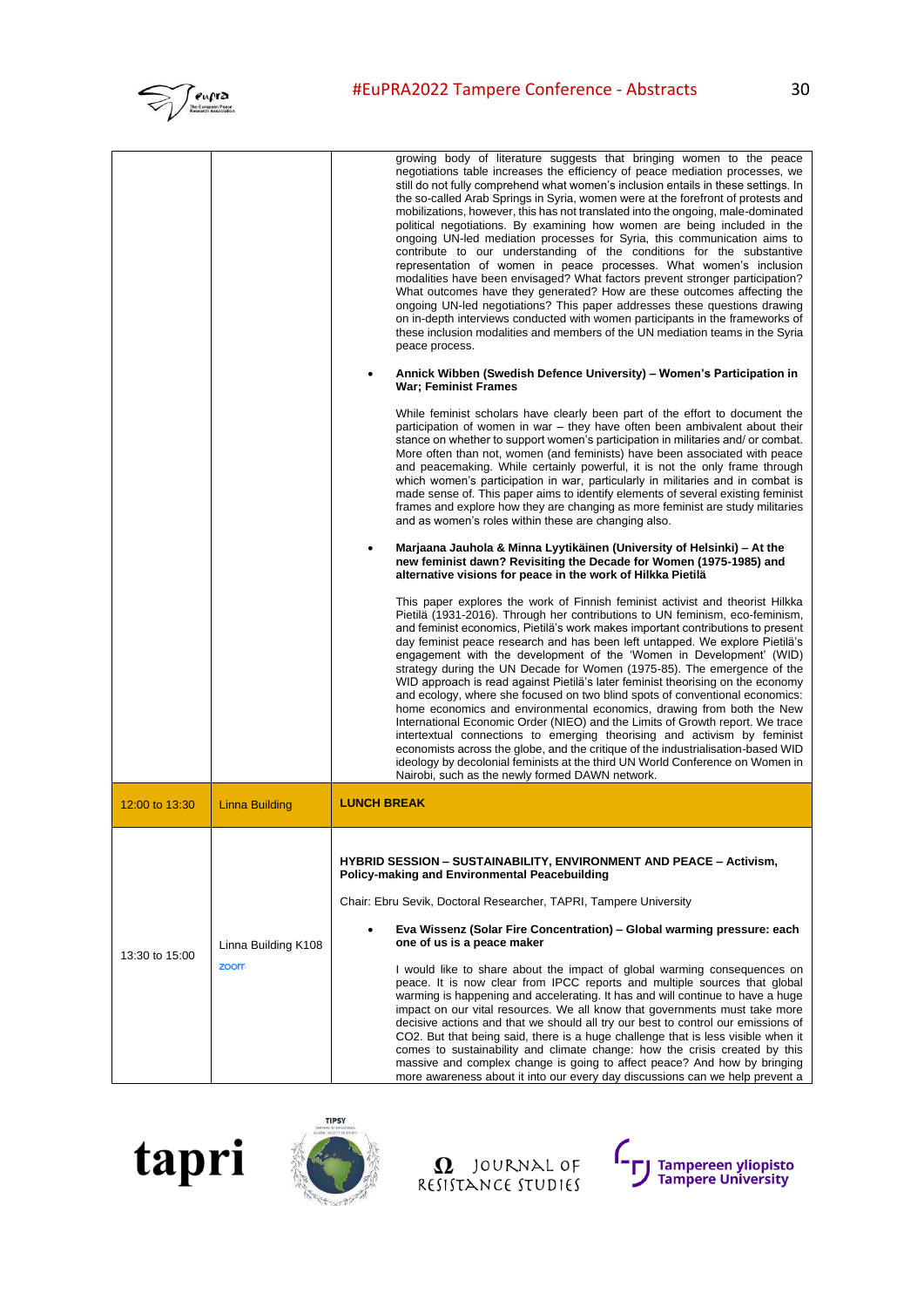

| rise of racism, rejection, violence of all kinds? By bringing all the aspects of<br>climate change crisis in the heart of the society, we can inform more and more<br>in a constructive way about solutions and options. This would bring citizens more<br>confidence in their own ability to address the challenges and make choices that<br>are reinforcing durable peace.<br>Tae-Kyung Kim & Haein Cho (National Assembly Futures Institute, Korea<br>$\bullet$<br>and Green Technology Center) - Exploring Common Ground for SDGs<br>Implementation Toward Peacebuilding: Text Mining Analysis of VNRs<br>and Implications for Sustainable Peace on the Korean Peninsula<br>This study explores how UN member states show variations in their undertaking<br>of Sustainable Development Goals (SDGs) based on the text mining analysis of<br>67 nations' Voluntary National Reviews (VNRs). With the backdrop of the global<br>analysis of VNRs, the study compares North and South Korea's SDGs<br>implementation strategies, probing the way their collaborative SDGs execution<br>leads to a better environment for future peacebuilding on the Korean Peninsula.<br>Among 206 VNRs published between 2016 and early 2021, we analyze the<br>latest VNRs from 67 countries written in English. The text mining method<br>transforms unstructured texts in VNRs into structured data, allowing us 1) to<br>outline how countries define their dominant issues in SDGs implementation and<br>set specific targets according to their context; 2) to group countries according to<br>thematic areas of the main problems and coping strategies they set in their<br>VNRs; 3) to analyze and compare North Korea's first VNR with other nations.<br>The strength of our study is that it investigates North Korea's place in the global<br>context of the SDGs implementation and furthers analysis by comparing its<br>record with a few countries, which, in the representation result of the text mining<br>analysis, show similarity with North Korea. Moreover, the study expands the<br>comparison to include the analysis of South Korea's VNR, exploring how two<br>Koreas share SDG norms while diverging in the specific targets and practices.<br>By comparing both Korea's VNRs, the study provides the prospect of and policy<br>suggestions for their cooperation in SDGs implementation, which holds<br>significant implications for building sustainable peace on the Korean Peninsula.<br>Specifically, the study focuses on the themes of climate change and disaster risk<br>reduction as a key to facilitating the partnership of both Korea's SDGs<br>implementation that contributes to future peacebuilding on the Korean Peninsula<br>and in the Asia-Pacific. |
|-------------------------------------------------------------------------------------------------------------------------------------------------------------------------------------------------------------------------------------------------------------------------------------------------------------------------------------------------------------------------------------------------------------------------------------------------------------------------------------------------------------------------------------------------------------------------------------------------------------------------------------------------------------------------------------------------------------------------------------------------------------------------------------------------------------------------------------------------------------------------------------------------------------------------------------------------------------------------------------------------------------------------------------------------------------------------------------------------------------------------------------------------------------------------------------------------------------------------------------------------------------------------------------------------------------------------------------------------------------------------------------------------------------------------------------------------------------------------------------------------------------------------------------------------------------------------------------------------------------------------------------------------------------------------------------------------------------------------------------------------------------------------------------------------------------------------------------------------------------------------------------------------------------------------------------------------------------------------------------------------------------------------------------------------------------------------------------------------------------------------------------------------------------------------------------------------------------------------------------------------------------------------------------------------------------------------------------------------------------------------------------------------------------------------------------------------------------------------------------------------------------------------------------------------------------------------------------------------------------------------------------------------------------------------------------------------------------------------------------------------------------------------------------------|
| Ariadna Romans i Torrent (Universitat Pompeu Fabra) – The Advocacy<br>Trap - What struggles will the green youth activism face in the 21st<br>century?<br>The new wave of green movements, led mainly by young people, has very<br>different characteristics from those of previous generations. With a strong<br>commitment to the collective, defending diversity and the desire for greater<br>solidarity, this wave will also face their own problems. One of its biggest will be<br>the Advocacy Trap, which will put a brake on the ability of activists to move their<br>demands and make the necessary changes. The Green Movement, despite<br>having some famous faces such as Greta Thunberg, is not a movement created<br>around the figure of a single person or "heroe", but rather it is conceived as a<br>path that we all need to join and promote as individuals. For this reason,<br>empowering the individuals generates a new wave of solidarity, comprehending<br>that the impact I can make locally will have effects or contribute to the impact<br>other members of the movement will have worldwide. This new sense of<br>solidarity among different locations, areas and themes is the key definitory<br>aspect of such a movement. Despite the constant efforts of advocating the<br>system for a radical change of paradigm, it is not until the powerful elites<br>consider the warnings as a real threat that they promote a push for a change,<br>and sometimes not even so, only using the demands of young activists to use it<br>in favour of their own interests. However, the capacity of the youth to raise<br>awareness and advocate for improvements is key for these warnings to have<br>any effect at all. This situation refers to what I call "The Advocacy Trap". The<br>trap, thus, consists of a constant feeling of losing hope in the short term,<br>considering the claims as useless or even contradictory, as they might not be<br>taken seriously or they can be used for other purposes. The rupture with the<br>individualistic dynamics of the political, economic and social system that governs                                                                                                                                                                                                                                                                                                                                                                                                                                                                                                                                                                                                                                  |





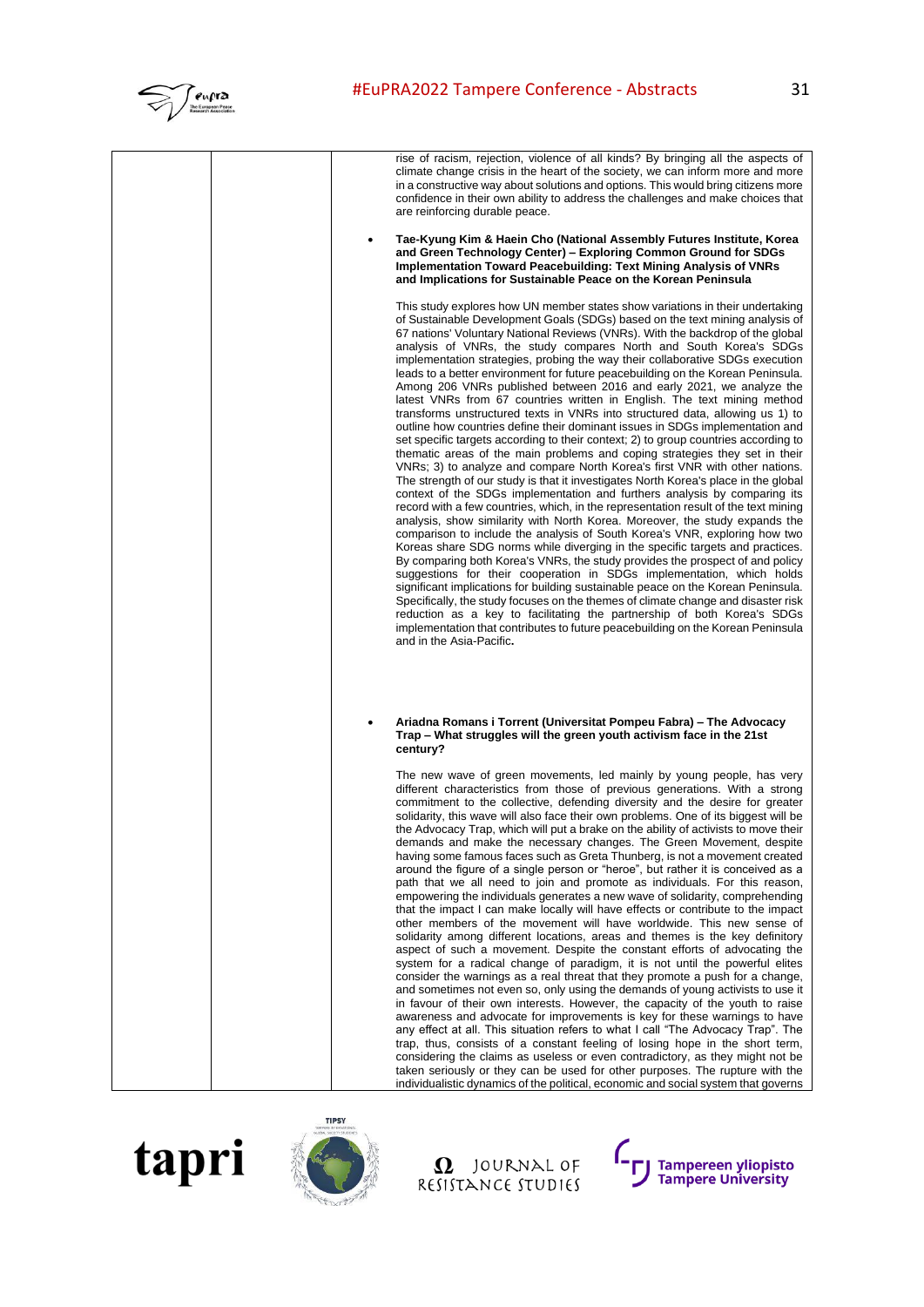

|                |                             | the world today represents another factor of rupture with the consolidated<br>dynamics of capitalism. The rejection of such dynamics is not only a denial of<br>the consolidation of such structure but also a hack to its continuity. The<br>recognition of a diversified and solidary strategy brings the collective relations a<br>new dynamic itself, focused on what the individual can contribute to the common<br>well being and not how the individual can make profit from the collectivity, as it<br>occurs in capitalism. These changes have two possible outcomes: a greener<br>capitalism or a change of system. Both options will bring more prosperity and<br>wellbeing. This rupture with the systemic dynamics generates a new form of<br>activism that offers a solution to the Advocacy Trap. If it is the purpose and not<br>the personification of a movement that is promoted by institutions and other<br>stakeholders, it will be more difficult to use the demands on a self-interested<br>intention, and the requirements of the movements will be advocated into a more<br>plural, inclusive and oriented towards collective prosperity action.                                                                                                                                                                                                                                                                                                                                                                                                                                                                                                                                                                                                                                                                                                                                                                                                                                                                                                                                                                                                                                                                                                                                                                                                                                                                                                                                                                                                                                                                                                                                                                                                                                                                                                                                                                                                                                                                                                                                                                                                                                                                                                                                                                           |
|----------------|-----------------------------|------------------------------------------------------------------------------------------------------------------------------------------------------------------------------------------------------------------------------------------------------------------------------------------------------------------------------------------------------------------------------------------------------------------------------------------------------------------------------------------------------------------------------------------------------------------------------------------------------------------------------------------------------------------------------------------------------------------------------------------------------------------------------------------------------------------------------------------------------------------------------------------------------------------------------------------------------------------------------------------------------------------------------------------------------------------------------------------------------------------------------------------------------------------------------------------------------------------------------------------------------------------------------------------------------------------------------------------------------------------------------------------------------------------------------------------------------------------------------------------------------------------------------------------------------------------------------------------------------------------------------------------------------------------------------------------------------------------------------------------------------------------------------------------------------------------------------------------------------------------------------------------------------------------------------------------------------------------------------------------------------------------------------------------------------------------------------------------------------------------------------------------------------------------------------------------------------------------------------------------------------------------------------------------------------------------------------------------------------------------------------------------------------------------------------------------------------------------------------------------------------------------------------------------------------------------------------------------------------------------------------------------------------------------------------------------------------------------------------------------------------------------------------------------------------------------------------------------------------------------------------------------------------------------------------------------------------------------------------------------------------------------------------------------------------------------------------------------------------------------------------------------------------------------------------------------------------------------------------------------------------------------------------------------------------------------------------------------------------|
| 13:30 to 15:00 | Linna Building K109<br>zoom | HYBRID SESSION – DIASPORA AND PEACE – Everyday Peace, Resilience and<br><b>Diasporas</b><br>Chair: Elise Féron, Senior Researcher, TAPRI, Tampere University<br>Cæcilie Svop Jensen (TAPRI) – Second and 1,5 generation Somalis in<br>Finland: Exploring perceptions of 'homeland' conflict<br>The Somali diasporas are highly active in civil society in their countries of<br>residence. Research has highlighted how Somali organizations abroad<br>contribute to development projects in Somalia, send remittances and have<br>contributed to peacebuilding as well as conflict intensification in the country.<br>Less research has so far looked at how conflict in Somalia affects the<br>relationships between the Somali diaspora organizations in the countries of<br>residence. Research on the links between diasporas and conflict suggests that<br>conflicts in the 'homeland' can indeed be transported and relocated in countries<br>of residence but that this 'new' conflict setting holds the capacity to deeply<br>change and restructure conflict dynamics. In the case of Somali diasporas,<br>research often centers on the importance of clan identity and divisions, which<br>puts the stress on only one aspect of (potential) conflict dynamics. Going beyond<br>this, the study attempts to increase understandings of intra-diaspora dynamics<br>in times of conflict in the 'homeland', by investigating how second and third<br>generation Somali diasporas in Finland perceive and engage with the conflict in<br>Somalia. To fully understand the role of the Somali conflict among Somali<br>diasporas, it is interesting to look at how the conflict is viewed across<br>generations. Specifically, the study uses in-depth interviews with second and<br>third generation members of diasporic organizations and looks at the activities<br>and foci of second and third generation diasporas who mobilize for 'homeland'<br>issues. The study thus gives insight into generational dynamics of conflict<br>transportation in countries of residence.<br>Anna Kreikemeyer and Vadim Romashov (University of Hamburg and<br>TAPRI) - International organizations' misinterpretation of local peace<br>processes: The case of everyday cooperation of Armenians and<br>Azerbaijanis in a borderland of Georgia<br>The post-liberal debate on peacebuilding has acknowledged that in their<br>everyday lives people often manage to cope with and curtail various situated<br>tensions, even under circumstances of precarity. Building upon Ethnographic<br>Peace Research and Critical Peace Studies this paper examines why and how<br>international organisations misinterpret local processes of everyday peace and<br>ordering. It promotes ethnographic exploration and understanding of everyday<br>practices of coexistence and cooperation. Learning from ethnographic studies<br>the authors emphasize the relevance of informality, relationality, translation,<br>mutual learning, collaboration and decentralisation and warn of neglecting local<br>agency and issues of inter/national power. Based on secondary ethnographic<br>material and published reports of international organizations, it demonstrates the<br>deficiencies of their liberal peace approach that was applied in the case of |
|                |                             | everyday interactions of Armenians and Azerbaijanis at the Sadakhlo<br>transborder bazaar in the south of Georgia during and after the first Karabakh<br>war. The paper draws attention to the organisation of everyday bazaar<br>relationships and identifies how and why international peacebuilding neglected<br>the agency of Armenian and Azerbaijani petty traders in their precarious                                                                                                                                                                                                                                                                                                                                                                                                                                                                                                                                                                                                                                                                                                                                                                                                                                                                                                                                                                                                                                                                                                                                                                                                                                                                                                                                                                                                                                                                                                                                                                                                                                                                                                                                                                                                                                                                                                                                                                                                                                                                                                                                                                                                                                                                                                                                                                                                                                                                                                                                                                                                                                                                                                                                                                                                                                                                                                                                                         |





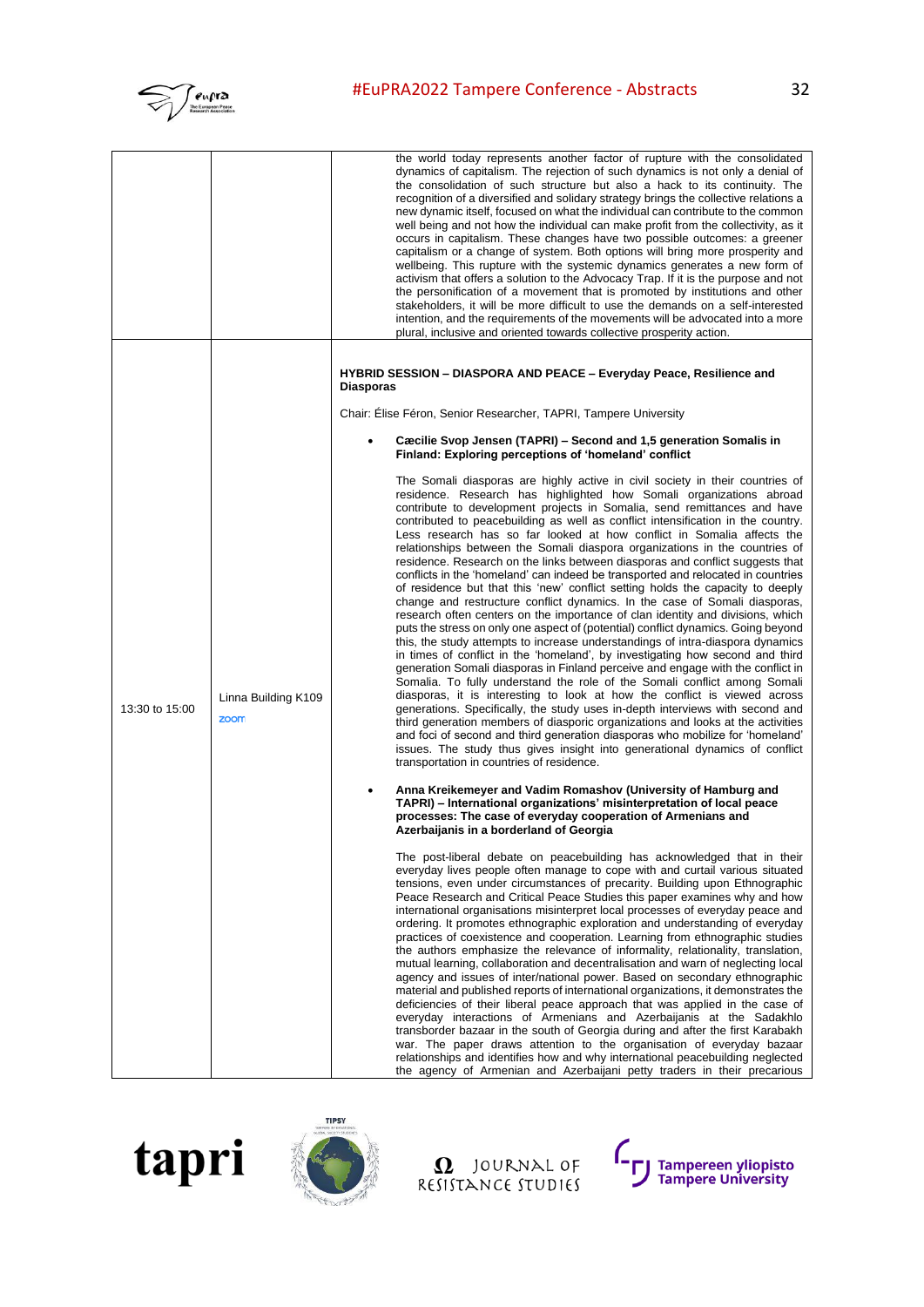

|                |                     | transborder cooperation that took place against the logic of conflict-inducing<br>ethnonationalist narratives.                                                                                                                                                                                                                                                                                                                                                                                                                                                                                                                                                                                                                                                                                                                                                                                                                                                                                                                                                                                                                                                                                                                                                                                                                                                                                                                                                                                                                                                                                                                                                                                                                                                                                                                                                                                                                                                                                                                                           |
|----------------|---------------------|----------------------------------------------------------------------------------------------------------------------------------------------------------------------------------------------------------------------------------------------------------------------------------------------------------------------------------------------------------------------------------------------------------------------------------------------------------------------------------------------------------------------------------------------------------------------------------------------------------------------------------------------------------------------------------------------------------------------------------------------------------------------------------------------------------------------------------------------------------------------------------------------------------------------------------------------------------------------------------------------------------------------------------------------------------------------------------------------------------------------------------------------------------------------------------------------------------------------------------------------------------------------------------------------------------------------------------------------------------------------------------------------------------------------------------------------------------------------------------------------------------------------------------------------------------------------------------------------------------------------------------------------------------------------------------------------------------------------------------------------------------------------------------------------------------------------------------------------------------------------------------------------------------------------------------------------------------------------------------------------------------------------------------------------------------|
|                |                     | Élise Féron and Bahar Başer (TAPRI and Durham University) - Nagorno-<br>Karabakh and Diasporic Discursive Wars                                                                                                                                                                                                                                                                                                                                                                                                                                                                                                                                                                                                                                                                                                                                                                                                                                                                                                                                                                                                                                                                                                                                                                                                                                                                                                                                                                                                                                                                                                                                                                                                                                                                                                                                                                                                                                                                                                                                           |
|                |                     | Over the past decades the conflict in Nagorno-Karabakh has given birth to<br>multiple and conflicting narratives, in the region itself, in Armenia and Azerbaijan,<br>but also in the concerned diaspora groups. These narratives present various and<br>contradicting explanations for the conflict, its origins, its stakes, its actors, and<br>its outcome not only among the parties involved but also within each group. The<br>recent Nagorno-Karabakh war in 2020 surfaced dormant tensions and<br>fragmentations as the conflict has been transported to the transnational space<br>through high levels of hostility between the Armenian, Turkish, and Azerbaijani<br>diasporas. Overt violence among these groups lasted during the escalation of<br>the conflict and stopped right after the ceasefire, however the discursive wars<br>among them continue with lobbying activities, mobilization strategies, alliance-<br>building and recruitment capacities. In this paper, we aim to shed light on these<br>discursive competition among diaspora groups in conflict and zero in on the<br>autonomization of homeland conflicts in the transnational space. We investigate<br>how conflict dynamics take different shapes and forms in different host countries<br>depending on a variety of factors including diaspora groups' positionalities and<br>interests as well as home and host states' foreign and domestic policy agendas.<br>The findings are based on extensive fieldwork and interviews with diaspora<br>activists, politicians, bureaucrats as well as the analysis of secondary resources                                                                                                                                                                                                                                                                                                                                                                                                                                |
|                |                     | CIVIL SOCIETY AND PEACE - The Multi-Faceted Role of Civil Society in Peace and<br><b>Conflict</b>                                                                                                                                                                                                                                                                                                                                                                                                                                                                                                                                                                                                                                                                                                                                                                                                                                                                                                                                                                                                                                                                                                                                                                                                                                                                                                                                                                                                                                                                                                                                                                                                                                                                                                                                                                                                                                                                                                                                                        |
|                |                     | Chairs: Nils Vidar Vambheim, Associate Professor, University of Tromso and Ihntaek<br>Hwang, Doctoral Researcher, TAPRI, Tampere University                                                                                                                                                                                                                                                                                                                                                                                                                                                                                                                                                                                                                                                                                                                                                                                                                                                                                                                                                                                                                                                                                                                                                                                                                                                                                                                                                                                                                                                                                                                                                                                                                                                                                                                                                                                                                                                                                                              |
|                |                     | Arsalan Bilal (Centre for Peace Studies/UIT The Arctic University of<br>Norway) - Post-2001 Afghanistan War and the Role of Civilians: A Study<br>of How Civilians Function as Active Agents in Shaping and Reshaping<br><b>Conflicts</b>                                                                                                                                                                                                                                                                                                                                                                                                                                                                                                                                                                                                                                                                                                                                                                                                                                                                                                                                                                                                                                                                                                                                                                                                                                                                                                                                                                                                                                                                                                                                                                                                                                                                                                                                                                                                                |
| 13:30 to 15:00 | Linna Building K110 | While there has been ample research on the role of state and non-state (militant)<br>actors in perpetuating and intensifying conflicts in fragile countries, this paper<br>argues that policymakers and researchers have not focused adequately and<br>sufficiently on a pivotal determinant: the (ordinary) civilians who constitute the<br>public sphere. Civilians play an instrumental role in population-centric warfare,<br>but they have become significantly more crucial in all settings with conflicts<br>increasingly becoming hybrid in nature. As a corollary, kinetic operations cannot<br>be fully comprehended unless seen in relation to non-kinetic conflict dynamics<br>that entail "active" participation of civilians. The idea is not to eulogise or<br>demonise the civilians but to rather take a critical, meticulous, and realistic<br>approach for grasping the conflict-civilian nexus. In this context, the paper<br>accentuates the role of civilians—who are not necessarily innocent<br>bystanders-in making Afghanistan's conflict landscape murkier. Afghanistan<br>has been ravaged by multiple protracted wars for over four decades. Since 2001,<br>when the US-led international forces invaded the country and toppled the<br>Taliban regime, the ground situation has been exacerbating owing to numerous<br>intractable factors. Despite the withdrawal of international forces, the situation<br>remains extremely fragile amid Taliban's rise to power. Moreover, the paper<br>delves into civilian agency vis-à-vis conflicts on theoretical and empirical levels<br>- in doing so, some key questions are addressed: How have the Afghan civilians<br>been making sense of the conflict around them since 2001? What motivated<br>them to act in certain manners? How did they respond to and, more importantly,<br>shape the conflict dynamics? The answers to these questions will be pivotal in<br>understanding the paramount and complex role of civilians in conflicts beyond<br>Afghanistan as well. |
|                |                     | Ole Martin Gaasholt (Centre for Peace Studies (CPS), UIT The Arctic<br>University of Norway) – The many faces of civil society in Northern Mali                                                                                                                                                                                                                                                                                                                                                                                                                                                                                                                                                                                                                                                                                                                                                                                                                                                                                                                                                                                                                                                                                                                                                                                                                                                                                                                                                                                                                                                                                                                                                                                                                                                                                                                                                                                                                                                                                                          |





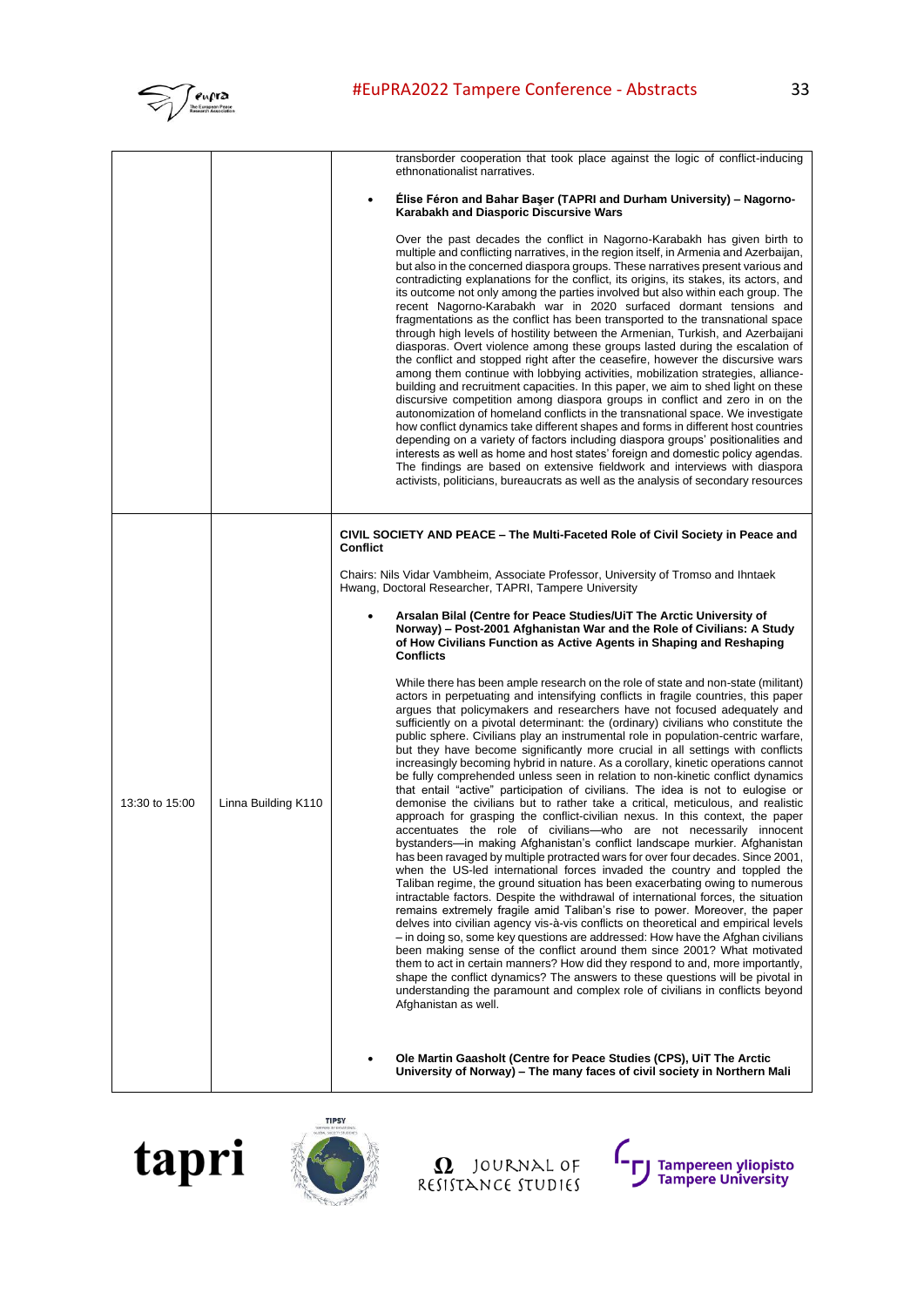

|  | Within the context of the ongoing conflict in Northern Mali, suggestions are put<br>forward promoting the role of civil society or popular involvement. Previous<br>conflict in the 1990s was characterised by such involvement, and promoters<br>argued that it contributed to solution of the conflict. Beyond the supposed<br>efficacy of civil society, such participation is characteristic of numerous<br>processes in the area, not least where development aid and NGOs are<br>concerned. Some prominent members of local communities have the greatest<br>ability to communicate with such institutions. Spoken of as community or civil<br>society 'leaders', or 'resource persons', they frequently, if not always, combine<br>positions as activists or NGO associates with elected positions in local politics,<br>membership in political parties or as 'traditional' chiefs. Power relations and<br>political activity thus influence supposedly more organic popular involvement. In<br>fact, outside attempts at mobilising civil society may reinforce the activities of the<br>people with the best developed connections. Whilst less politicised popular<br>involvement may also exist, many civil society initiatives overlap with political<br>positions and activity. Civil society's contribution to peaceful solutions must be<br>considered in light of this political dimension to be truly effective.                                                                                                                                                                                                                                                                |
|--|---------------------------------------------------------------------------------------------------------------------------------------------------------------------------------------------------------------------------------------------------------------------------------------------------------------------------------------------------------------------------------------------------------------------------------------------------------------------------------------------------------------------------------------------------------------------------------------------------------------------------------------------------------------------------------------------------------------------------------------------------------------------------------------------------------------------------------------------------------------------------------------------------------------------------------------------------------------------------------------------------------------------------------------------------------------------------------------------------------------------------------------------------------------------------------------------------------------------------------------------------------------------------------------------------------------------------------------------------------------------------------------------------------------------------------------------------------------------------------------------------------------------------------------------------------------------------------------------------------------------------------------------------------------------------------------------------|
|  | Tonny Kirabira (University of Portsmouth) – Peace vs Justice? Civil<br>٠<br>Society influence on Post-Conflict reconciliation and transitional justice<br>in Uganda                                                                                                                                                                                                                                                                                                                                                                                                                                                                                                                                                                                                                                                                                                                                                                                                                                                                                                                                                                                                                                                                                                                                                                                                                                                                                                                                                                                                                                                                                                                               |
|  | This paper examines the role of Civil Society in the Post-Conflict reconciliation<br>and Transitional Justice processes in Uganda. This case study presents an<br>interesting but yet underexplored nexus between peacebuilding vis a vis justice<br>initiatives during violent conflict. Civil Society have emerged as crucial actors in<br>the design and implementation of such initiatives. While previous research has<br>examined the role of civil society in peacebuilding efforts in northern Uganda,<br>less attention has been given to their engagement with Transitional Justice. The<br>paper thus maps out a network of various NGOs within the framework of<br>Transitional Justice, to show how they navigated the Peace vs Justice in<br>northern Uganda, following the two-decade war. This socio-legal study draws<br>substantially from the review of empirical literature and reports. This information<br>is complemented with primary data from qualitative interviews with Civil Society<br>representatives and local leaders. It also draws upon information from the<br>author's experiences within the context. Drawing on the theory of legitimacy, this<br>analysis reveals two main aspects of the role of Civil Society: identifying and<br>promoting the traditional reconciliation norms for conflict affected communities;<br>and (de)legitimising international criminal justice initiatives. It concludes that<br>there are potential avenues for Transitional Justice proponents to adjust their<br>engagement with Civil Society so as to better resonate with the realities of the<br>particular contexts.                                                |
|  | Md Aslam Hossain (University of Tromsø (UIT)) – Civil Society Movement<br>for Rohingya Integration in Bangladesh                                                                                                                                                                                                                                                                                                                                                                                                                                                                                                                                                                                                                                                                                                                                                                                                                                                                                                                                                                                                                                                                                                                                                                                                                                                                                                                                                                                                                                                                                                                                                                                  |
|  | Rohingya people in Bangladesh who have migrated from the military clampdown<br>in Myanmar, especially after 2017, have placed an unbalanced pressure on the<br>scarce resources of Bangladesh. The massive influx has produced dilemmas,<br>conflicts, and insecurities among the Bangladeshi people. On the other hand,<br>Rohingya people are now in a situation of humanitarian calamity where<br>repatriation with dignity in Myanmar seems an unrealistic dream leaving them<br>no choice behind other than integration in Bangladesh. But, Both the<br>Government and general people in Bangladesh are now holding a strong<br>position against Rohingya integration in Bangladesh. The deprivation of<br>integration facilities has made the lives of Rohingya more miserable, resulting in<br>increased illegal activities of the Rohingya, which poses a security threat for<br>Bangladesh. This condition can only be subsidized by providing them education,<br>legal job opportunities, health facilities, and better living conditions which are<br>again very difficult for Bangladesh with its scarce resources and very limited<br>international help. The integration of Rohingya people in Bangladesh can only<br>reduce this pressure and ensure them a better life. Some of the Rohingya have<br>already escaped from the refugee camp and have been well integrated into<br>Bangladesh by various illegal means. This research will find if the civil society<br>movement has helped for Rohingya integration in the cox's Bazar region,<br>Bangladesh; scopes and barriers of Rohingya integration as a means for their<br>long-term prospect and better life opportunities |





**Q** JOURNAL OF

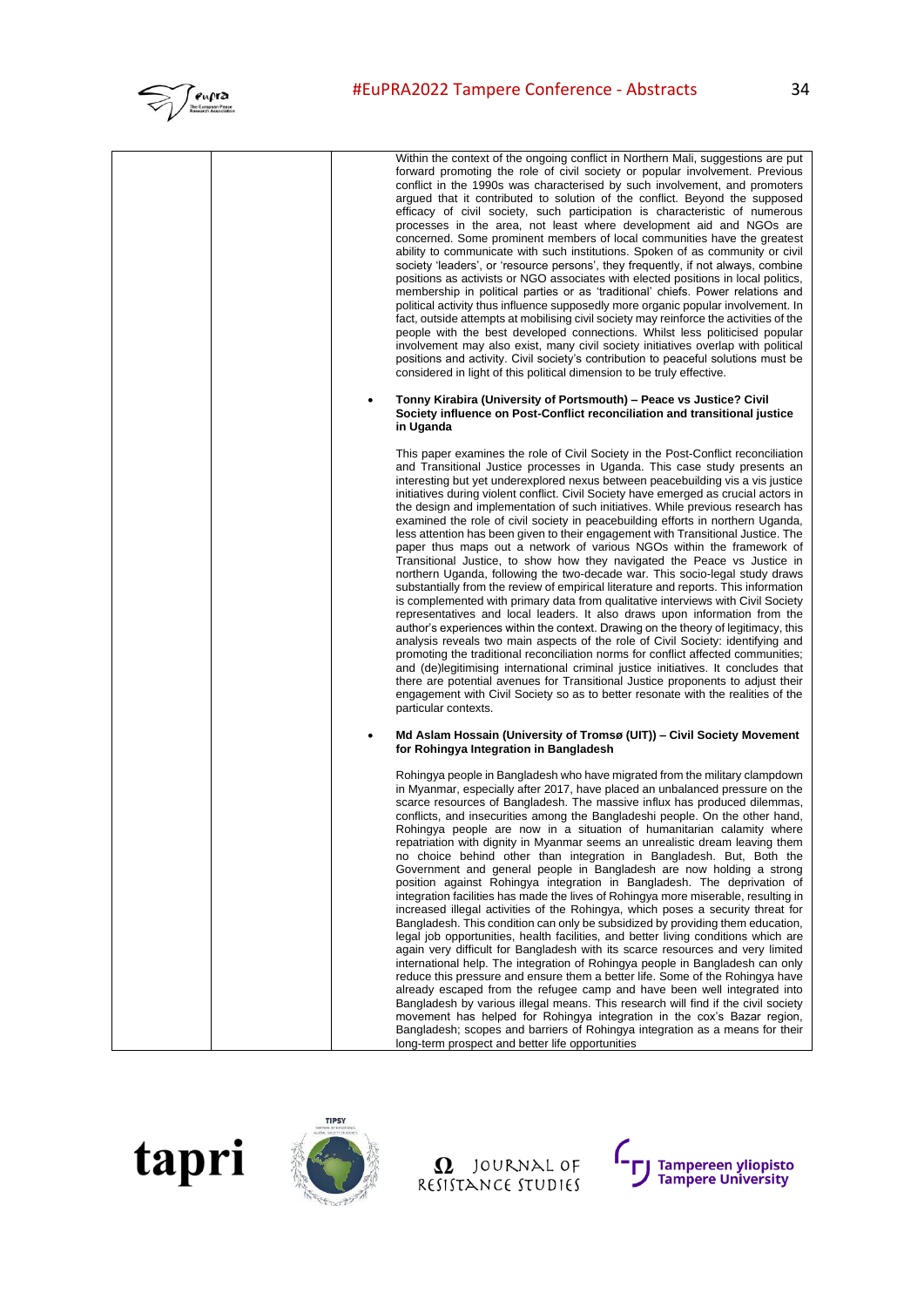

|                |                             | ONLINE SESSION 7 - Interdisciplinary approach to coexistence, nonviolence and<br>conflict                                                                                                                                                                                                                                                                                                                                                                                                                                                                                                                                                                                                                                                                                                                                                                                                                                                                                                                                                                                                                                                                                                                                                                                                                                                                                                                                                                                                                                                                                                                                                                                                                                                  |
|----------------|-----------------------------|--------------------------------------------------------------------------------------------------------------------------------------------------------------------------------------------------------------------------------------------------------------------------------------------------------------------------------------------------------------------------------------------------------------------------------------------------------------------------------------------------------------------------------------------------------------------------------------------------------------------------------------------------------------------------------------------------------------------------------------------------------------------------------------------------------------------------------------------------------------------------------------------------------------------------------------------------------------------------------------------------------------------------------------------------------------------------------------------------------------------------------------------------------------------------------------------------------------------------------------------------------------------------------------------------------------------------------------------------------------------------------------------------------------------------------------------------------------------------------------------------------------------------------------------------------------------------------------------------------------------------------------------------------------------------------------------------------------------------------------------|
|                |                             | Chairs: Craig Brown, Affiliate Researcher, University of Massachusetts, Amherst and<br>Anna Sofia Suoranta, Doctoral Researcher, TAPRI, Tampere University                                                                                                                                                                                                                                                                                                                                                                                                                                                                                                                                                                                                                                                                                                                                                                                                                                                                                                                                                                                                                                                                                                                                                                                                                                                                                                                                                                                                                                                                                                                                                                                 |
|                |                             | Esin Düzel (Sabanci University) - Theoretical Remarks about Everyday<br><b>Peace and Challenges of Intersectionality</b>                                                                                                                                                                                                                                                                                                                                                                                                                                                                                                                                                                                                                                                                                                                                                                                                                                                                                                                                                                                                                                                                                                                                                                                                                                                                                                                                                                                                                                                                                                                                                                                                                   |
|                |                             | Abstract missing.                                                                                                                                                                                                                                                                                                                                                                                                                                                                                                                                                                                                                                                                                                                                                                                                                                                                                                                                                                                                                                                                                                                                                                                                                                                                                                                                                                                                                                                                                                                                                                                                                                                                                                                          |
|                |                             | Samia Chabouni (University of Jijel) – The role of Rwandan women in<br>$\bullet$<br>peace building and the state-reconstruction after genocide                                                                                                                                                                                                                                                                                                                                                                                                                                                                                                                                                                                                                                                                                                                                                                                                                                                                                                                                                                                                                                                                                                                                                                                                                                                                                                                                                                                                                                                                                                                                                                                             |
| 13:30 to 15:00 | Linna Building 6042<br>zoom | Rwanda experienced in 1994 one of the worst genocides – against Tutsis - of<br>the 20th century, characterized by nearly a million deaths and an extraordinary<br>flow of refugees, with hundreds of women among them. Today, the country is<br>rising from its ashes and we can observe considerable progress. These social<br>and economic advances were carried out by the RPF regime, in power since<br>1994, as part of post-conflict reconstruction. This process was also carried out<br>by women, who took charge of themselves and of the future of their country.<br>This proposition paper highlights the role played by Rwandan women after the<br>genocide, focusing on their commitment and activities. It is intended to be a<br>contribution to understanding the issue of gender in violence and post-conflict<br>situations, in particular the remarkable fight led by women who survived the<br>worst of violence.<br>The objective of this proposition is to demonstrate how women rebuilt Rwanda<br>and how they serve reconstruction and reconciliation processes, especially in<br>the context of civil society. In pre-genocide-Rwanda, women lived under a strict<br>patriarchal society, but since the end of this period their situation has changed,<br>now the country has the highest percentage of parliamentary female<br>representation in the word. So, the aim of this paper is to propose a reflection<br>about the action of the Rwandan women and its role since 1994.                                                                                                                                                                                                                               |
|                |                             | Fatemeh Shayan (University of Isfahan, f.shayan@ase.ui.ac.ir) -<br>٠<br>Migration from Yemen to Europe and the Related Threat                                                                                                                                                                                                                                                                                                                                                                                                                                                                                                                                                                                                                                                                                                                                                                                                                                                                                                                                                                                                                                                                                                                                                                                                                                                                                                                                                                                                                                                                                                                                                                                                              |
|                |                             | This paper investigates the way in which the Yemeni public were threatened by<br>Saudi Arabia and the terrorist group Daesh, and how large number of them<br>emigrated to European countries. This will be examined in relation to Middle<br>Eastern countries, such as Yemen, who were at war with Saudi Arabia and the<br>terrorist group. The war in Yemen has been examined through multiple lenses<br>including: the role of the US and Saudi Arabia, Daesh terrorist acts in Yemen,<br>proxy wars and the role of Iran and Saudi Arabia. Yet, the threat Saudi Arabia<br>and Daesh pose to the Yemeni public and their emigration to Europe, alongside<br>problems faced by emigrants when entering the European countries, remain<br>insufficiently explored. These issues are explored within this chapter and the<br>discussions utilize Barry Buzan's and Ole Weaver's securitization theoretical<br>framework. This chapter focuses on narrations of Europe's leaders on the threat<br>Saudi Arabia and Daesh posed to the oppressed people of Yemen. It further<br>details the dangers of emigrating to European countries and the way in which<br>several European countries banned these emigrants. The findings on Saudi<br>Arabia and Daesh, their threat to the public and on emigration to European<br>countries reveal that after the 2003 Iraq War in 2003, emigration to European<br>countries increased. This resulted in stricter rules on emigration in European<br>countries. Many emigrant children and elderly people's health was jeopardized.<br>The United Nations and Amnesty International made serious efforts to allow<br>them<br>European<br>countries,<br>despite<br>entry<br>to<br>the<br>resistance. |
| 15:00 to 16:30 | Linna Building              | <b>OPEN SPACE TECHNOLOGY SESSION</b>                                                                                                                                                                                                                                                                                                                                                                                                                                                                                                                                                                                                                                                                                                                                                                                                                                                                                                                                                                                                                                                                                                                                                                                                                                                                                                                                                                                                                                                                                                                                                                                                                                                                                                       |
| 17:00 onward   | All around Tampere          | <b>LEISURE WITH LOCALS</b>                                                                                                                                                                                                                                                                                                                                                                                                                                                                                                                                                                                                                                                                                                                                                                                                                                                                                                                                                                                                                                                                                                                                                                                                                                                                                                                                                                                                                                                                                                                                                                                                                                                                                                                 |